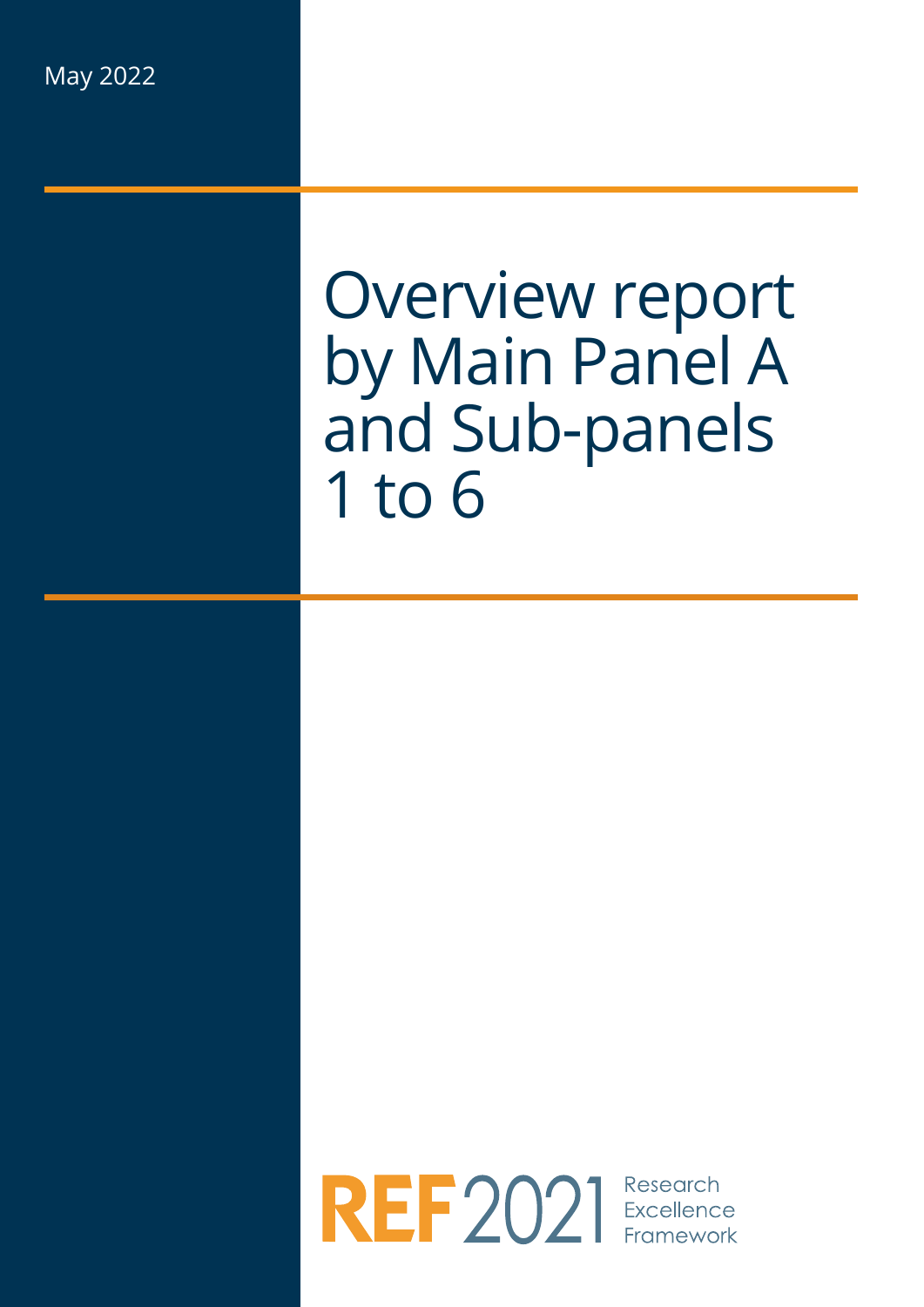# **Contents**

| UOA 3: Allied Health Professions, Dentistry, Nursing and Pharmacy 29 |  |
|----------------------------------------------------------------------|--|
|                                                                      |  |
|                                                                      |  |
|                                                                      |  |
|                                                                      |  |
|                                                                      |  |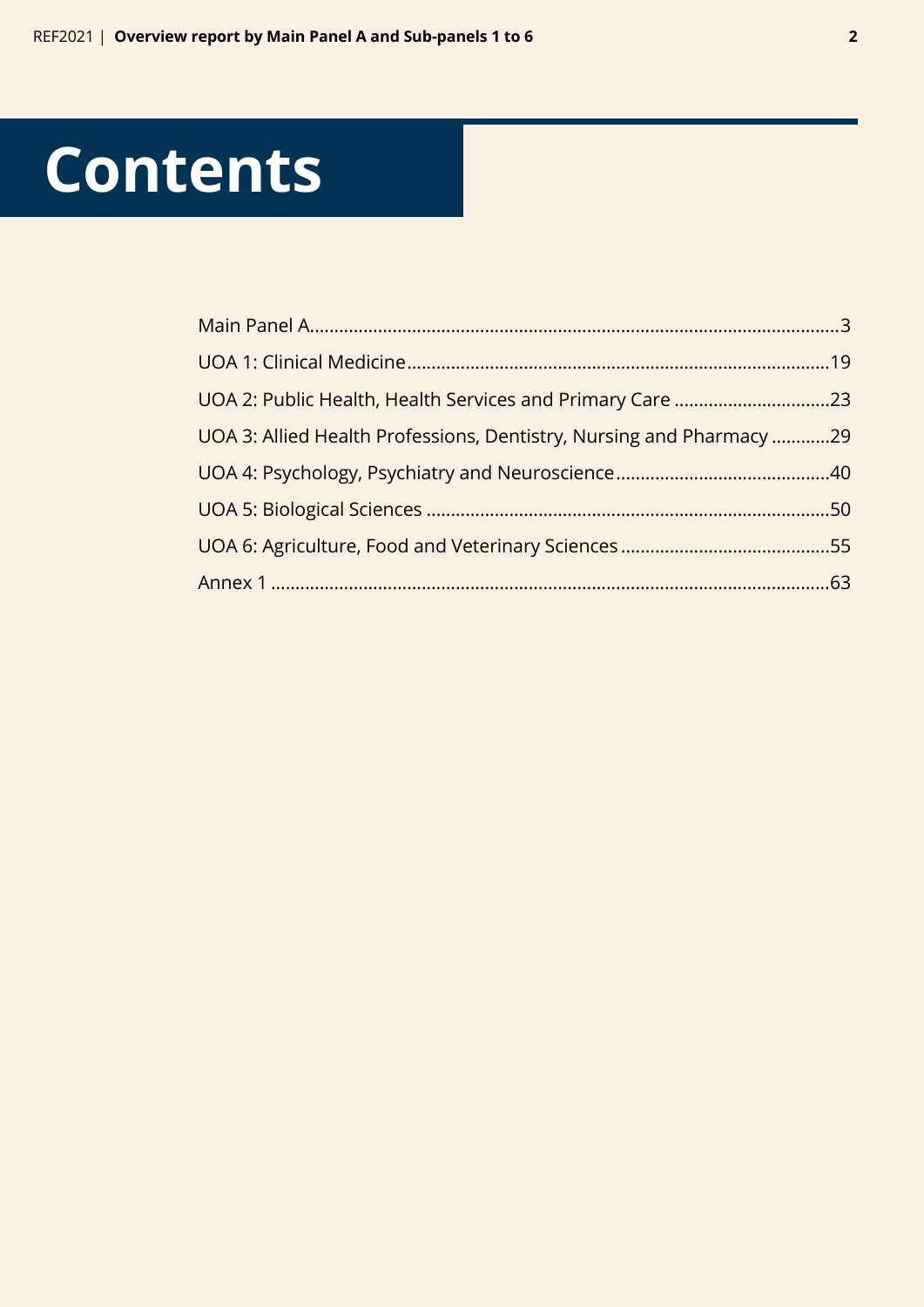

## Main Panel A: Medicine, health and life sciences

## **Executive summary**

- 1. The purpose of this report is to provide the higher education sector and other key stakeholders with an overview of health and life sciences research in the UK, as submitted in the REF 2021 units of assessment (UOAs) which constitute Main Panel A, and to provide key data on submissions and feedback on the process of assessment. As well as overarching comments from Main Panel A, the report consists of statements from each UOA directed at their disciplines and commentary on the process and results by international members of the Main panel.
- 2. Over the period of the REF assessment research environments, outputs and impact arising from research for the medical, health, biological, agricultural, food and veterinary sciences sectors has been assessed. Main Panel A confirms that the assessment process had been conducted fairly and in line with the published 'Panel criteria and working methods'.
- 3. The overall quality profile incorporating all three elements of the assessment (research outputs, impact and environment) for the six UOAs covered by Main Panel A indicated that the field is internationally exceptionally strong with a large proportion (45%, FTE-weighted) of submitted material judged to be world-leading. This was a greater proportion than for the previous assessment (REF 2014), however such comparisons are caveated by the fact that the submission rules differed between these exercises.
- 4. Nevertheless, the strong four star and three star profile in outputs across Main Panel A and seen in each of the UOAs, reflects the strength of the UK's health and life sciences sector – an observation reinforced by the international reviewers who concluded: The results of the exercise demonstrate the very high overall quality, breadth, and impact of research in the health and life sciences carried out in UK HEIs. Notable features of the submissions were the growing extent of multidisciplinarity and the very high level of collaboration between different UK HEIs, other UK research institutes and internationally.
- 5. The Covid-19 pandemic and accompanying lockdowns from March 2020 significantly affected planning for REF 2021 (as will be evident from the timetable and other contingency measures). However, sub-panels quickly adapted, and the sub-panel chairs effectively ensured full participation, and rich and robust discussion, using online systems. The sub-panels were also able to capitalise on the benefits of virtual meetings such as reduced travel times, and ease of adding additional shorter meetings (especially for sub-panel executive teams, and sub-panel score reconciliations) which aided governance and planning. Therefore, while timings and modes of communication and engagement changed, these did not affect the overall robustness of assessment.
- 6. The sub-panels were guided in issues relating to equality, diversity and inclusion by the Equality and Diversity Advisory Panel (EDAP), which provided guidance on a number of issues. In addition, the sub-panels developed a Fairness in REF Intention plan which was used as a basis to regularly engage and remind panel members of the high importance to be placed on fairness in REF assessment.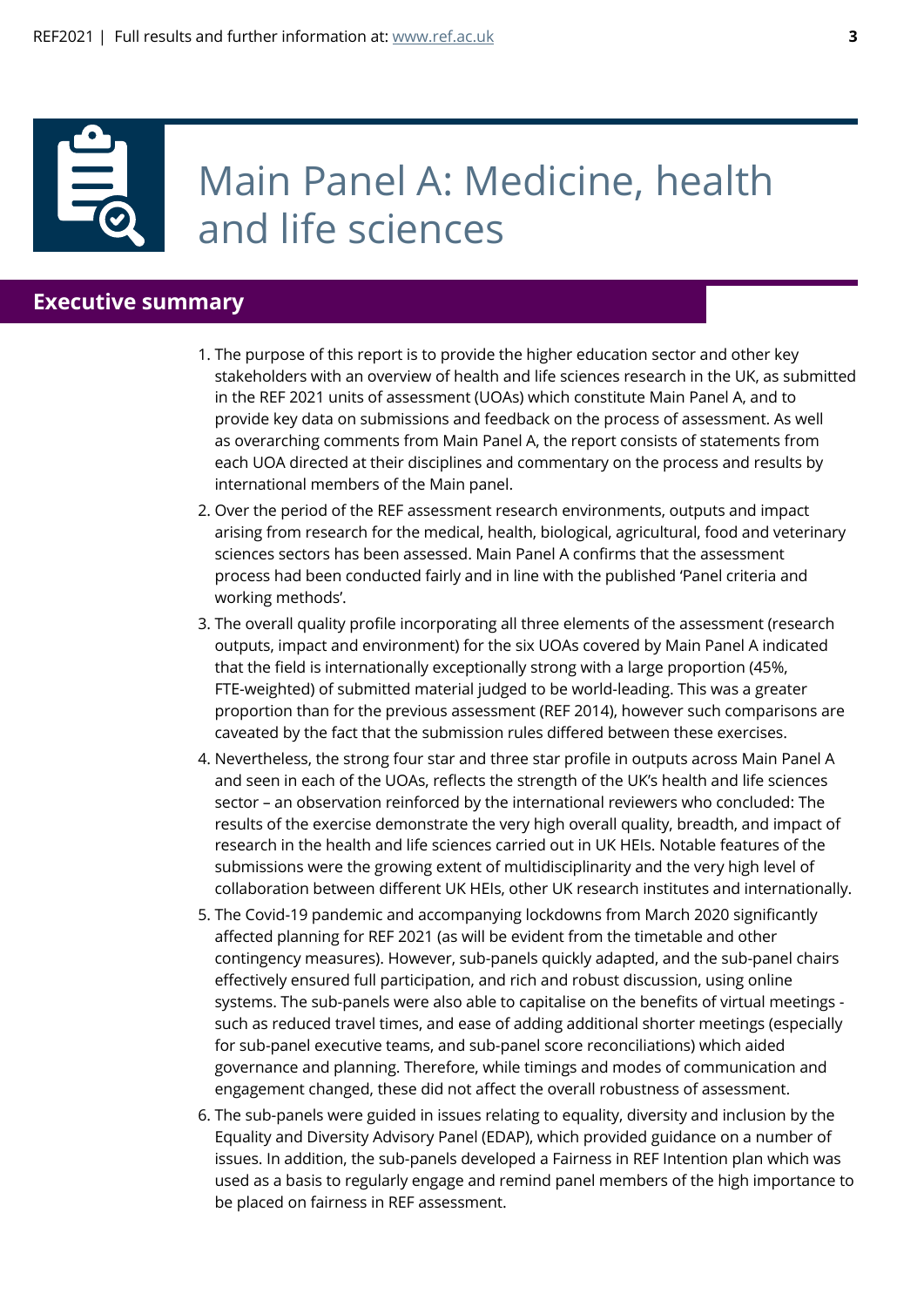- 7. International members of Main Panel A considered REF 2021 to have been an equitable and impartial process, especially in relation to challenging Covid-19 circumstances during the assessment phase. Specifically, the international panel members noted that the UK research ecosystem was well advanced in comparison to competitors in fostering the formation of networks, collaboration and interdisciplinarity. The international members expressed concern that if the UK's international position in health and life sciences was to be maintained, there would need to be continued investment in high quality research.
- 8. Whilst noting the strong four star and three star profile in outputs across Main Panel A, the panel also recognised the importance of two star outputs for underpinning impacts from research and as a reflection of research development.
- 9. Main Panel A welcomed examples of the continuing growth of major collaborative and interdisciplinary work where author contribution was clearly justified. UOAs across Main Panel A received a number of large interdisciplinary studies with authors in excess of 50 drawn from multiple institutions.
- 10. Main Panel A was extremely impressed by the diversity of impact described. The panel continues to hold the view that the collection of impact case studies provide a unique and powerful illustration of the outstanding contribution that research in the fields covered by this panel is making to health, wellbeing, wealth creation and society within and beyond the UK.
- 11. There was clear evidence of the Main Panel A contribution to the work on Covid-19 and the UOAs received a number of such case studies. Main Panel A considers that the speed and quality of the UK health and life sciences communities' response to the pandemic attests to the essential value and importance of the UK continuing to invest in this scientific domain.
- 12. Members of Main Panel A were pleased to note that that for 90% of the submissions (FTE-weighted), the environments described were judged as conducive to producing research of world-leading or internationally excellent quality and enabling outstanding or very considerable impact. It was noted that these environments were the result of sustained investment by HEIs and funders including: UKRI (notably MRC and BBSRC), NIHR, CSO, Wellcome, CRUK, BHF and other charities and endowments.
- 13. Main Panel A recognises significant efforts within the HE sector to improve staff diversity and that continued effort will be required. Main Panel A welcomes the work of funders with HEIs on further improving the research culture.
- 14. In summary the results of this REF exercise demonstrate the very high overall quality, breadth, and impact of research in the health and life sciences carried out in UK HEIs. Notable features of the submissions were the growing extent of multidisciplinarity and the very high level of collaboration between different UK HEIs, other UK research institutes and overseas.

## **Summary of submissions**

15. In total, 312 submissions were made to the six units of assessment (UOAs) within Main Panel A, of which four were joint submissions, with one institution making multiple submissions in the same UOA. There were 21,401 staff submitted by headcount. Despite a significant increase in headcount of submitted staff from REF 2014, fewer outputs (48,872) and impact case studies (1,460) were submitted, with the same number of environment templates (312). The size of submissions varied greatly between higher education institutions (HEIs), ranging from four to 499 staff, with the median submission comprising 27 staff.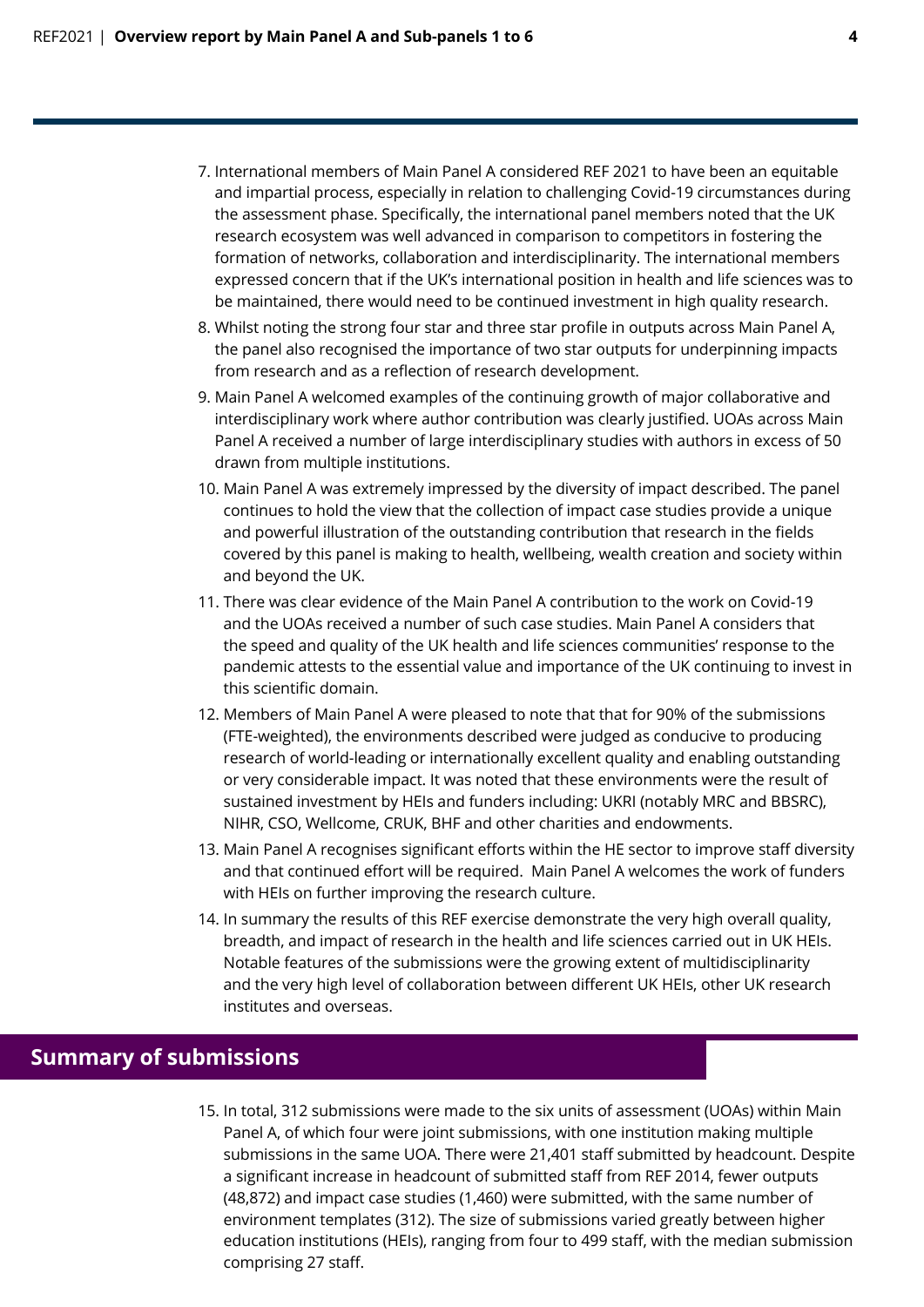| <b>Name</b>                                                                         | <b>Number</b><br><b>of</b><br><b>submissions</b> | <b>Total</b><br>FTE. | <b>Total</b><br>head-<br>count | Smallest | <b>Staff submission range (FTE)</b><br>Largest | <b>Average</b> |
|-------------------------------------------------------------------------------------|--------------------------------------------------|----------------------|--------------------------------|----------|------------------------------------------------|----------------|
| <b>UOA 1 (Clinical Medicine)</b>                                                    | 31                                               | 4,878.50             | 5,208                          | 19.2     | 498.02                                         | 157.4          |
|                                                                                     |                                                  |                      |                                |          |                                                |                |
| <b>UOA 2 (Public Health, Health Services</b><br>and Primary Care)                   | 33                                               | 2,031.52             | 2,278                          | 7.1      | 381.74                                         | 61.6           |
| <b>UOA 3 (Allied Health Professions,</b><br><b>Dentistry, Nursing and Pharmacy)</b> | 89                                               | 4,769.73             | 5,139                          | 3.78     | 224.61                                         | 52.4           |
| <b>UOA 4 (Psychology, Psychiatry</b><br>and Neuroscience)                           | 93                                               | 4,039.77             | 4,279                          | 4.9      | 379.49                                         | 43.4           |
| <b>UOA 5 (Biological Sciences)</b>                                                  | 42                                               | 2,866.69             | 3,001                          | 9.0      | 308.94                                         | 65.15          |
| <b>UOA 6 (Agriculture, Food</b><br>and Veterinary Sciences)                         | 24                                               | 1,397.99             | 1,496                          | 6.6      | 256.83                                         | 55.92          |
| <b>Main Panel A</b>                                                                 | 312                                              | 19,984.20            | 21,401                         | 3.78     | 498.02                                         | 63.04          |

### **Table 1: Summary of staff submissions to UOAs in Main Panel A**

## **Variation of staff submission across UOAs**

16. UOA 1 (Clinical Medicine) included the largest HEI submissions across Main Panel A in terms of submitted staff numbers, with UOA 3 (Allied Health Professions, Dentistry, Nursing and Pharmacy) having the smallest submission. It was noted that UOA 3 was an outlier in terms of the percentage of eligible staff submitted, with significantly lower levels submitted than in other UOAs in Main Panel A.

## **Overview of Main Panel A results**

17. The overall quality profile incorporating all three elements of the assessment (research outputs, impact and environment) for the six UOAs covered by Main Panel A indicated that the field is internationally exceptionally strong with 45% of submitted material judged to be world leading and an additional 41% internationally excellent. Within this overall positive REF profile there were characteristics specific to each UOA which are outlined in the output, impact and environment sections below and described in detail in the individual sub-panel reports.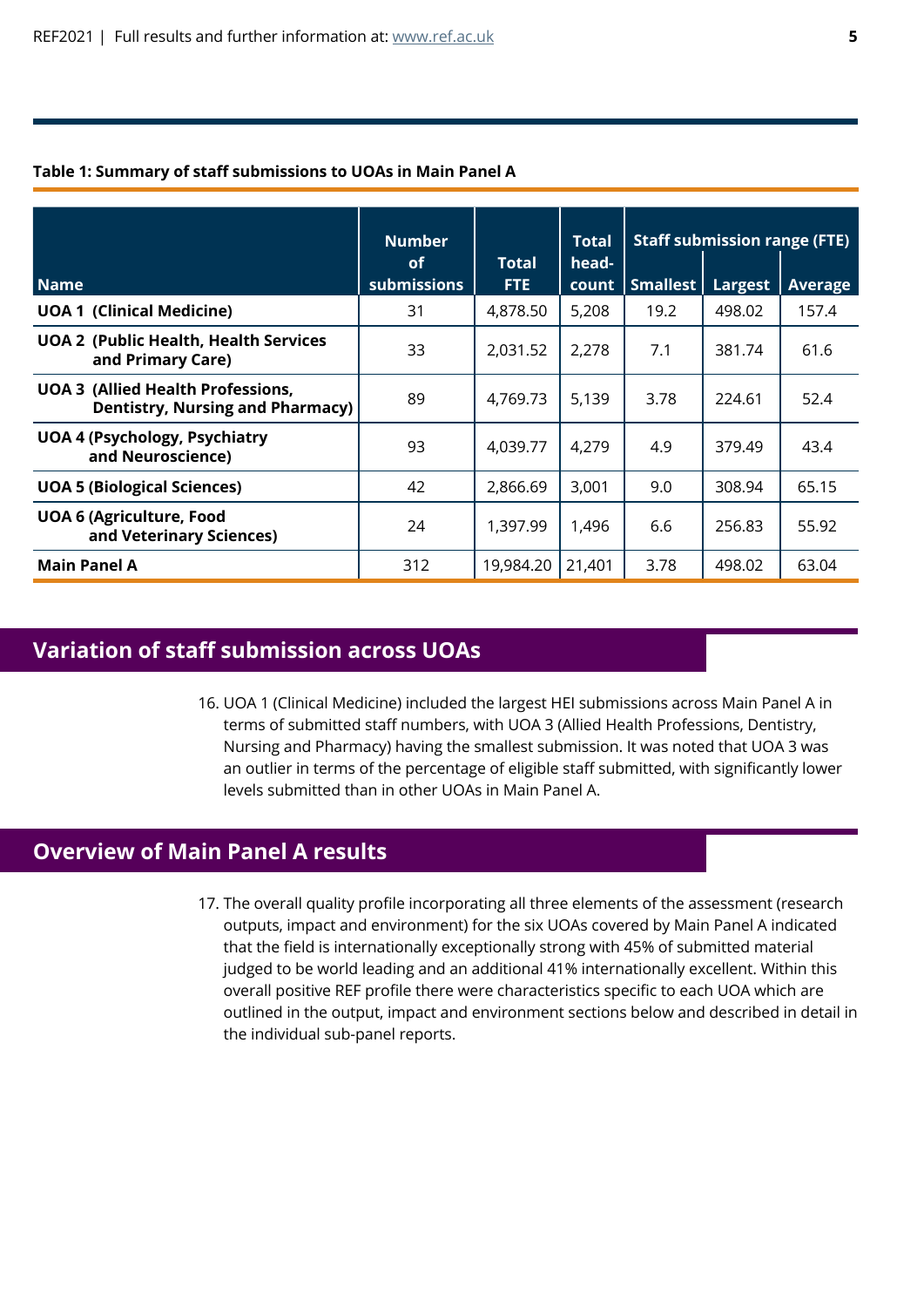#### **Table 2: Overall quality profiles (FTE-weighted averages)**

|                                                                                     | Average percentage of<br>activity meeting the<br>standard for: |      |      |               |                     |
|-------------------------------------------------------------------------------------|----------------------------------------------------------------|------|------|---------------|---------------------|
| <b>Panel name</b>                                                                   | $4*$                                                           | $3*$ | $2*$ | $1*$          | <b>Unclassified</b> |
| <b>Main Panel A</b>                                                                 | 45                                                             | 41   | 12   | 2             | 0                   |
| <b>UOA 1 (Clinical Medicine)</b>                                                    | 50                                                             | 41   | 9    | $\Omega$      | 0                   |
| <b>UOA 2 (Public Health, Health</b><br><b>Services and Primary Care)</b>            | 55                                                             | 37   | 7    |               | $\Omega$            |
| <b>UOA 3 (Allied Health Professions,</b><br><b>Dentistry, Nursing and Pharmacy)</b> | 37                                                             | 47   | 14   | $\mathcal{P}$ | $\Omega$            |
| <b>UOA 4 (Psychology, Psychiatry</b><br>and Neuroscience)                           | 43                                                             | 36   | 17   | 3             |                     |
| <b>UOA 5 (Biological Sciences)</b>                                                  | 48                                                             | 41   | 10   |               | $\Omega$            |
| <b>UOA 6 (Agriculture, Food</b><br>and Veterinary Sciences)                         | 40                                                             | 46   | 12   |               |                     |

18. Table 2 shows the average overall quality profile for each UOA, and for all submissions made in Main Panel A as a whole. The average was calculated by weighting each submission in the UOA (or main panel) by the number of FTE Category A staff in each submission. This method was also used to calculate the FTE-weighted average subprofiles for outputs, impact and environment (Tables 4, 6 and 7 below).

#### **Multiple and joint submissions**

19. In line with the 'Panel criteria and working methods' specified for Main Panel A, which set out that the panel did not consider there was a case for multiple submissions in their UOAs, based on the nature of the disciplines covered, only one multiple submission was made to UOA 3 (two institutions). In addition, four joint submissions were made across Main Panel A, involving nine institutions.

#### **Table 3: Summary of joint submission to Main Panel A**

| <b>Panel name</b>                                                                   | <b>Number of joint</b><br><b>submissions</b> | <b>Number of</b><br><b>institutions</b><br>included |
|-------------------------------------------------------------------------------------|----------------------------------------------|-----------------------------------------------------|
| <b>UOA 1 (Clinical Medicine)</b>                                                    |                                              |                                                     |
| <b>UOA 2 (Public Health, Health</b><br><b>Services and Primary Care)</b>            | 0                                            | 0                                                   |
| <b>UOA 3 (Allied Health Professions,</b><br><b>Dentistry, Nursing and Pharmacy)</b> | $\mathcal{P}$                                | 4                                                   |
| <b>UOA 4 (Psychology, Psychiatry</b><br>and Neuroscience)                           | O                                            |                                                     |
| <b>UOA 5 (Biological Sciences)</b>                                                  |                                              | 3                                                   |
| <b>UOA 6 (Agriculture, Food</b><br>and Veterinary Sciences)                         |                                              |                                                     |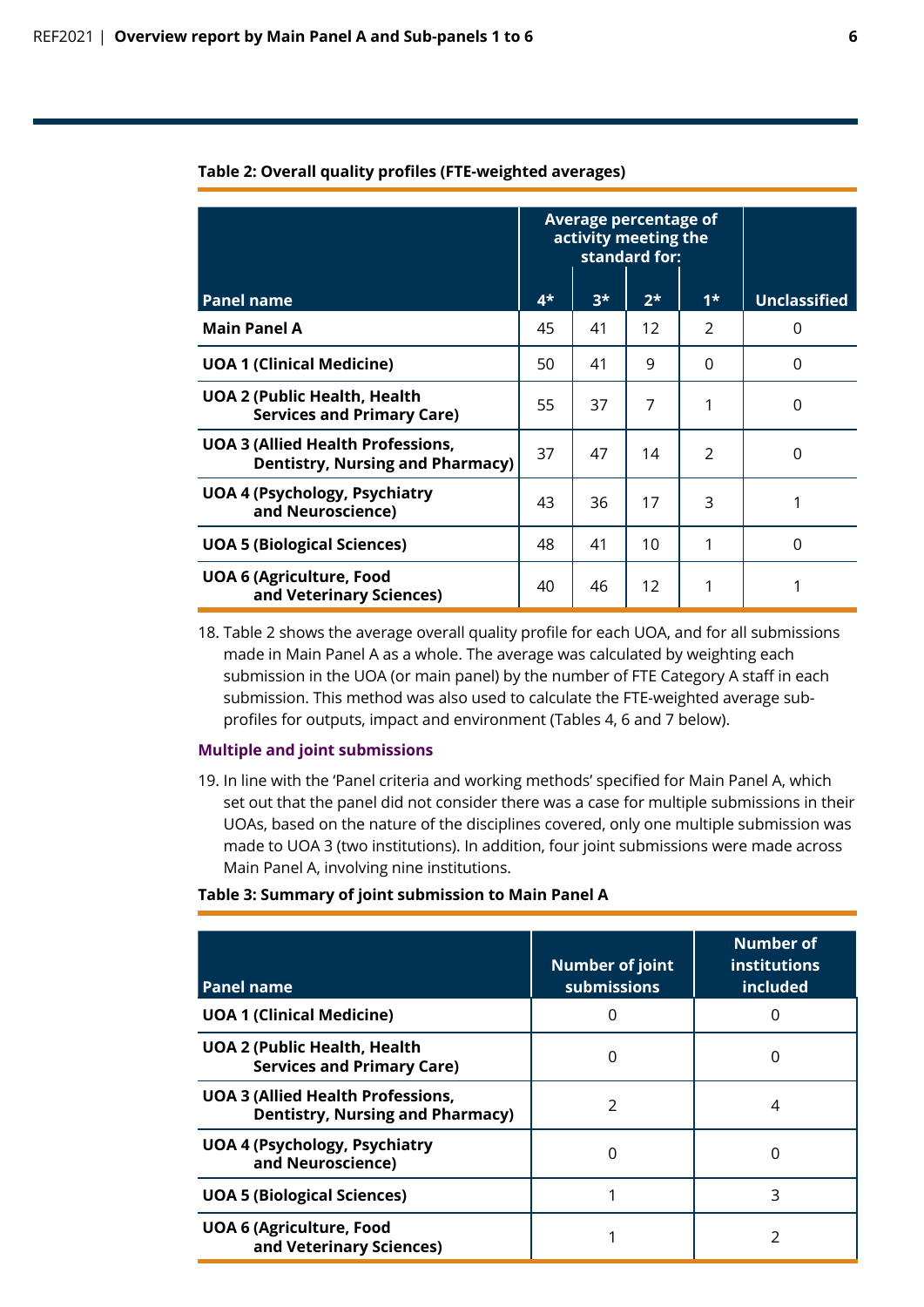#### **Number of cross-referrals**

20. In total there were 1,749 outputs cross-referred for assessment into Main Panel A subpanels and 1,178 outputs referred out to other sub-panels. Of these referrals into Main Panel A sub-panels, 753 referrals were from sub-panels within Main Panel A. The other main sub-panels cross-referring outputs into Main Panel A were: UOA 17 (Business and Management Studies), UOA 14 (Geography and Environment Science), and UOA 12 (Engineering). The sub-panels receiving most cross-referrals from Main Panel A were UOA 8 (Chemistry) and UOA 7(Earth Systems and Environment Science).

## **Panel working methods**

21. Across all elements of the assessment, both the main panel and the sub-panels adhered to the published 'Panel criteria and working methods'. The main panel oversaw the assessments carried out by the sub-panels, with a particular focus on ensuring consistent standards of assessment, calibrated to reflect international standards of excellence. The sub-panels assessed material in the following order: outputs, impact cases and environment. Individual sub-panel members and assessors did not take any part in the assessment of submissions from institutions in which they declared a major conflict of interest. Main Panel A confirms that the assessment process had been conducted fairly and in line with the published 'Panel criteria and working methods'.

#### **Calibration exercises**

- 22. For each element of assessment (outputs, impact and environment), Main Panel A undertook a calibration exercise to mock-assess and discuss a representative sample of material. Outputs were calibrated using material that was not eligible to be submitted to REF 2021 (outputs published by staff not employed at a UK university), whilst impact and environment calibrations used materials submitted to REF 2021, selected to avoid major conflicts of interest. These calibrations sought to ensure that there was a common understanding of the starred quality level definitions and approaches to assessment criteria across all the sub-panels. Further calibration was undertaken for outputs, impact case studies and environment statements across all four main panels to ensure consistency of interpretation of starred quality levels.
- 23. Sub-panel members and assessors also undertook calibration exercises, using Main Panel A calibration material that was not submitted to their own UOA, to ensure consistency of approach and understanding, before assessment of the three elements of the assessment began. These exercises were supplemented by further sub-panel discussions about individual submitted items and general issues as they arose.

#### **Roles of international and user members**

24. International and user members of Main Panel A played a major role in bringing external perspectives to the assessment process and in ensuring consistency between subpanels. Whilst they were not asked to score any of the submissions themselves, they took part in the calibration exercises and attended both main panel and sub-panel meetings. International members were invited to attend sub-panel meetings to support the calibration of assessment. These members provided much valued knowledge exchange between the sub-panels and international benchmarking, which was crucial to ensuring the processes used for assessment were robust and the outcomes credible in an international arena. The international members have compiled a report in which they describe their views of the assessment and its implications for the UK health and life sciences sector (see Annex 1).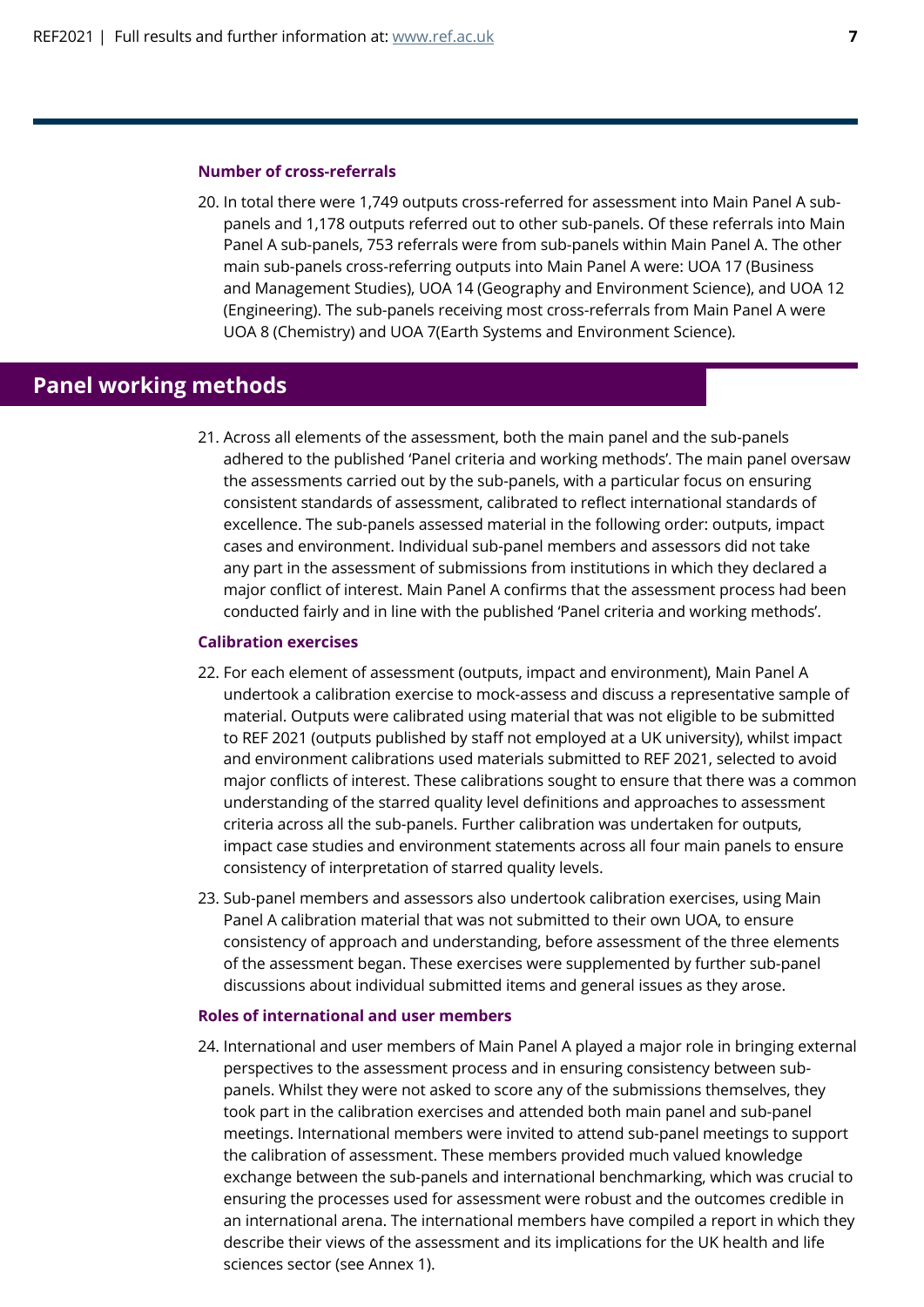#### **Role of secretariat and the executive team**

- 25. The secretariat supporting Main Panel A were knowledgeable and highly effective; characteristics commented on by the international members who were also highly appreciative of the support provided. Structurally, the secretariat served not only Main Panel A, but also the sub-panels as panel advisers. The secretariat and the Chair of Main Panel A (who together comprised the executive team of Main Panel A) met weekly via zoom during the active assessment period. The importance of the expert advice and support given by the secretariat during the generation of the 'Panel criteria and working methods' and the 'Guidance on submissions' documents, and particularly during the assessment period is difficult to overstate. Through the meeting structure described, the support of the secretariat proved an essential component of the evaluation phase and played a central role in the uniform application of the assessment criteria.
- 26. The REF director attended all of the Main Panel A meetings. The REF director and other members of staff from the central REF team also attended relevant sub-panel meetings, where they contributed to critical discussions on uniform interpretation of assessment criteria across the sub-panels, and the main panels.
- 27. Panel work in the assessment phase was assisted by a bespoke IT system and a REF panel members' website, alongside a dedicated email system. All of these systems were secure. Panel members were regularly reminded of the need for confidentially and of the processes for ensuring data was held securely.

#### **Reviewing and approving assessment outcomes**

28. During the assessment period, Main Panel A met regularly and reviewed the emerging quality profiles for the UOAs and identified variance within and between UOAs. Ongoing feedback was provided to sub-panel chairs and when appropriate was used to inform and trigger recalibration. Sub-profiles for individual institutional submissions were not examined until compiled after scoring was completed. Main Panel A thoroughly reviewed the pattern of outcomes across each of the individual UOAs and across the UOAs 1-6 as a whole. Main panel A was assured that the assessment had been carried out fairly, rigorously and equitably across all six UOAs. This assessment was supported by the international members. In consequence Main Panel A approved the results.

#### **Implementation of panel criteria and working methods**

29. The sub-panels followed the working methods as specified in the 'Panel criteria and working methods'. The UOA descriptors for the six UOAs were largely unchanged from REF 2014 and as noted above there were fewer outputs and impact cases submitted for assessment and slightly more environment templates. The sub-panel chairs were able to allocate the workload according to expertise of the panel members. Calibration exercises were undertaken by sub-panels before each element of the assessment started. Whilst sub-panel members were confident to assess a wide range of disciplines, where an output fell outside the expertise of sub-panel members, it was cross-referred to another appropriate sub-panel for review.

#### **Adapting to Covid-19 requirements**

30. The meetings in which Main Panel A and its constituent sub-panels developed and wrote the 'Guidance on submissions', and 'Panel criteria and working methods', took place in person. However, the arrival of the Covid-19 pandemic and accompanying lockdowns from March 2020 necessitated a significant change in working pattern and format for the assessment phase. The main panel (and sub-panels) rapidly changed their mode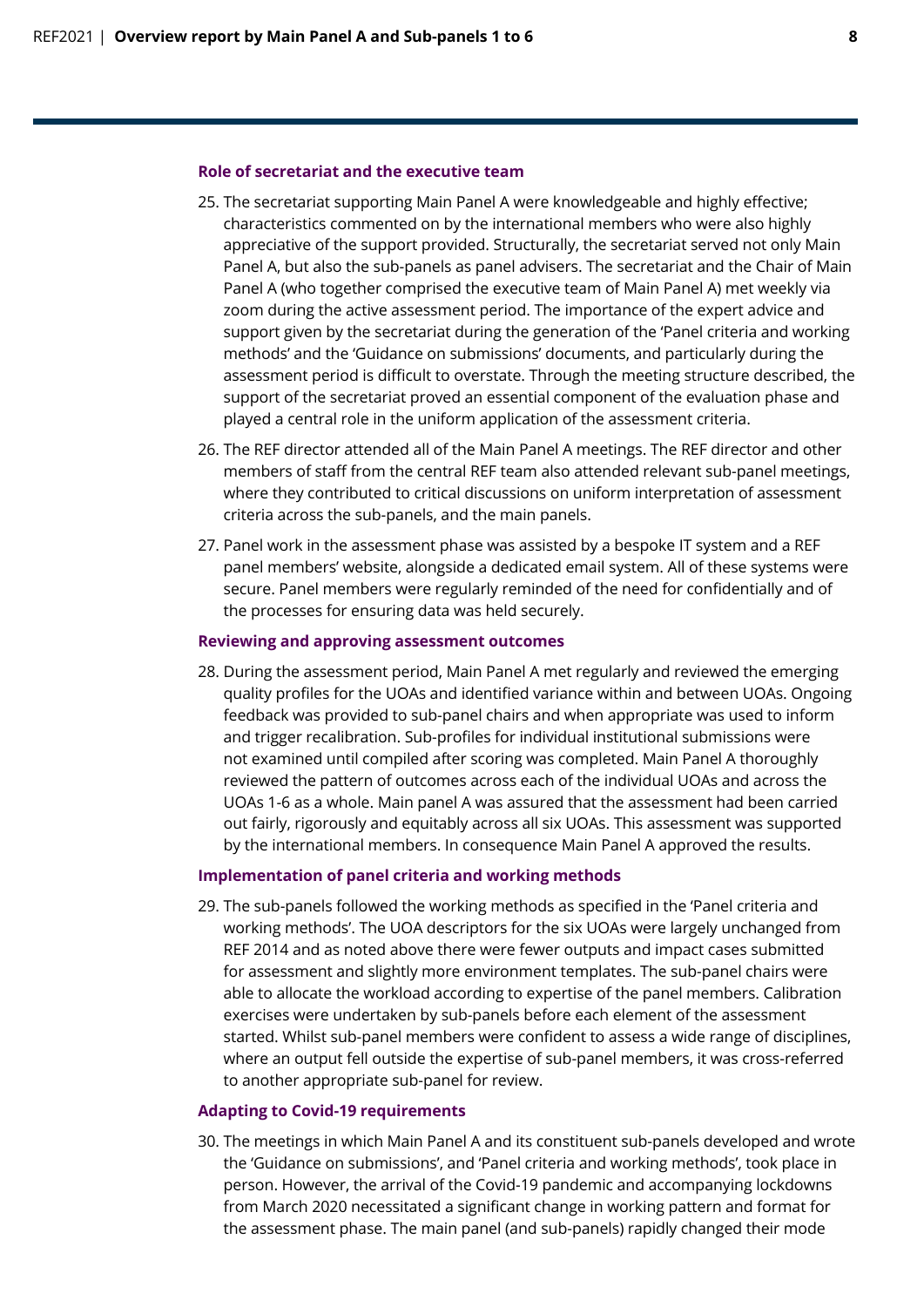of working from March 2020. Sub-panel members quickly adapted, and the sub-panel chairs effectively ensured full participation and rich and robust discussion using online systems. The sub-panels were also able to capitalise on the benefits of virtual meetings such as reduced travel times and ease of adding additional shorter meetings (especially for sub-panel executive teams, and sub-panel score reconciliations) which aided governance and planning.

- 31. As a consequence of the changes necessitated by Covid-19, the assessment timetable was restructured, and panel meetings were convened virtually on Zoom. Meetings were carefully chaired to ensure that all participants contributed, and the use of breakout rooms was developed for small group discussions. In general, whilst panel chairs and members would have preferred to meet in person, Main Panel A and its constituent sub-panels rapidly adapted to this new format and found it an effective means of delivering the exercise without compromising standards. Welcome advice was received from those involved in the Hong Kong research assessment exercise (2020), which had been undertaken in a wholly virtual manner. However, most panel members noted that whilst assessing outputs virtually was relatively straight forward, assessing impact and environment has proved more complex and required greater administrative organisation. This did not affect the overall quality of assessment but was more time consuming.
- 32. Despite the comparatively short overlap of the REF 2021 period with the Covid-19 pandemic, Main Panel A received a number of high scoring impact case studies on Covid-19 and the scientific communities' response, including those related to public health advice and measures, and vaccine development. Main Panel A considered that these impact cases reinforced evidence for the strength and vigour of the health and life sciences sector in the UK. Furthermore, they demonstrated the agility of the sector to flex to address an unexpected major international crisis. In turn, the sector's ability to respond was facilitated by the long-term investments in underpinning science, including provision of facilities, training and recruitment of talent internationally. Main Panel A cited significant investments by (UKRI) MRC, (UKRI) BBSRC; NIHR, Wellcome Trust and other health and life science charities as particularly important in this regard. Main Panel A considers that the speed and quality of the UK health and life sciences communities' response to the pandemic attests to the essential value and importance of the UK continuing to invest in this scientific domain. Of note, the international members have highlighted potential threats to this important sector given uncertainty over the future of European funding arrangements and the pandemic challenges to the charitable sector.
- 33. It was noted that there were challenges for a number of sub-panel members due to their on-going involvement in the frontline management of the national Covid-19 response and the response of individual institutions. Where possible, adjustments in panel-based workload were made when required or requested by individuals. It was also noted that institutions were also impacted in their REF 2021 submission preparations and that a number of mitigations were put in place, such as the optional delay in the submission of corroborating evidence for impact cases and the submission of Covid-19 statements.

#### **Equality, diversity and inclusion**

34. The sub-panels were guided in issues relating to equality, diversity and inclusion by the Equality and Diversity Advisory Panel (EDAP), which provided guidance on a number of issues, most notably the assessment of the people section of the unit environment templates for each UOA.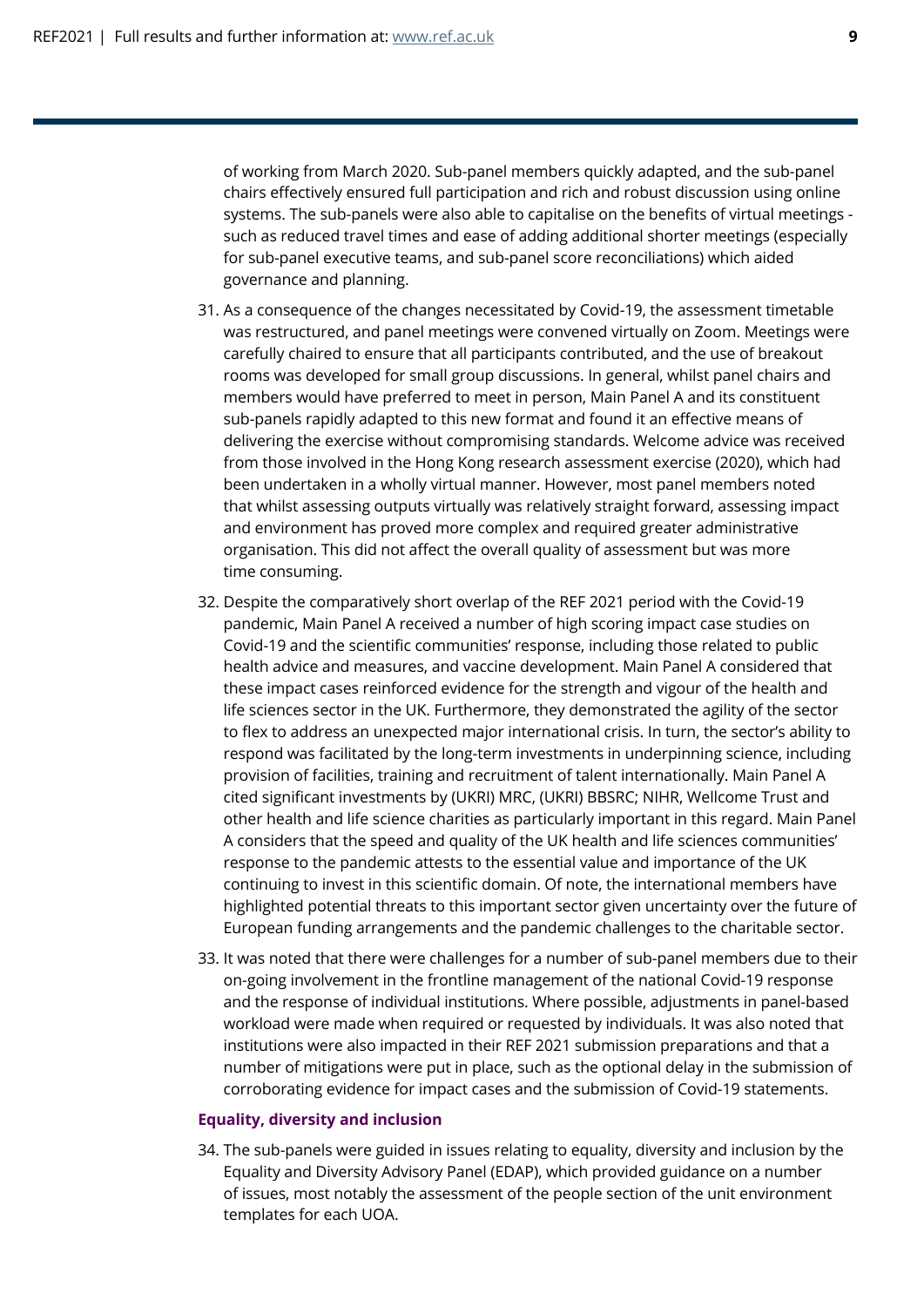## **Oversight and governance of sub-panel operations**

#### **Fairness in REF Assessment**

35. Before undertaking the assessment process all panel members undertook training to understand unconscious biases and explore what they may look like in a REF context. Main Panel A developed an intention plan which was used by all of its sub-panels as a basis to regularly engage and remind panel members of the high importance to be placed on Fairness in REF Assessment. The intention plan was discussed at the beginning of all the sub-panel assessment meetings. The plan was consistent with the exemplar which will be published in the EDAP report.

#### **Benchmarking and calibration**

36. At each stage of the assessment process, a detailed calibration exercise was undertaken where, in sequence, representative outputs, impact cases and environment templates were assessed, scored and discussed by Main Panel A members in plenary. Sub-panels then reviewed a selection of these materials in plenary, and then a sample of these materials was discussed at a meeting of the four main panel chairs with the secretariat and the REF director.

#### **Methods of allocation and approach to assessing outputs**

- 37. All sub-panels allocated outputs as far as possible according to the expertise of the subpanel members and output assessors. This was done by allocating the outputs based on journal category and output titles mapped to panellist expertise. Each output was assessed by at least two panellists, at least one of whom had expertise in that particular discipline. The sub-panels regularly reviewed both progress and individual scoring behaviour in order to ensure consistency across the UOA.
- 38. In developing the output sub-profiles, initial assessment in the UOAs used either a 13-point scale (sub-panels 2, 3 and 6) or the 5-point scales (sub-panels 1, 4 and 5) and individual scores were blinded up to this point. Following this assessment, each output grade was reconciled as four star, three star, two star, one star or 'unclassified', in line with the published output quality level definitions based on quality in terms of originality, significance and rigour.
- 39. There were very few requests for double-weighted outputs within Main Panel A UOAs. Where they occurred, each request was judged on its own merit as to whether it met the criteria for double weighting, based on the panel guidance.

#### **Methods of allocation and approach to assessing impact**

- 40. In addition to academic sub-panel members, sub-panel membership included impact assessors representing relevant research user experience in industry, clinical services, research commissioning and policy making. Each impact case was assessed independently by at least three panellists, including one user member/impact assessor and two academic sub-panel members. During this phase, members of Main Panel A attended sub-panel impact assessment meetings, to promote common operating procedures, best practice and calibration. Allocation of impact cases was done according to the expertise of the panellists.
- 41. The great majority of scores were agreed through discussion by the allocated panellists and agreed with the wider panel in plenary. For the relatively small number of case studies for which no immediate resolution could be found, an additional panellist was allocated. Sub-panel plenary sessions were used to check for consistency and to further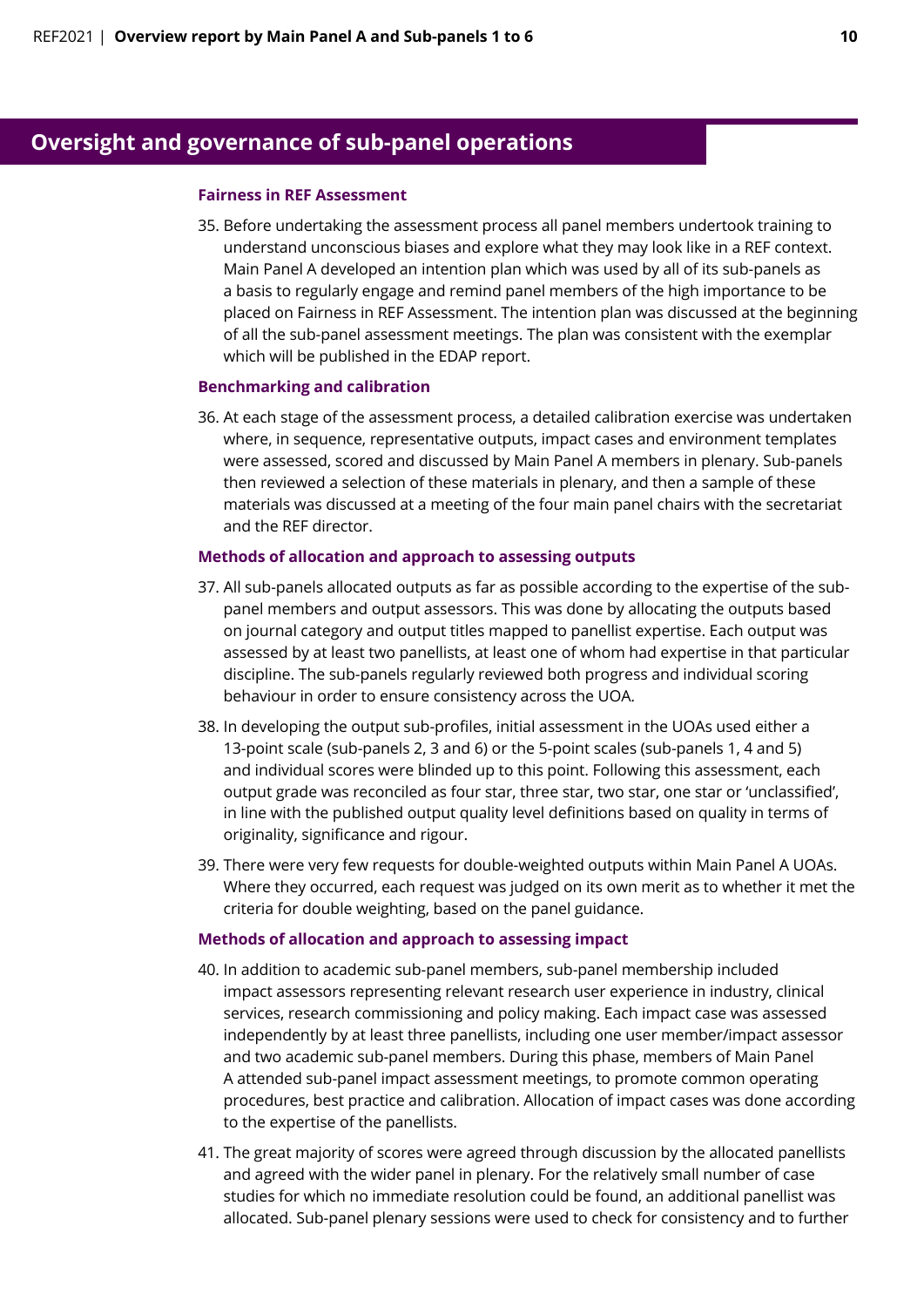discuss unresolved impact cases. Panellists were made aware of their own scoring behaviour in comparison to others and if any areas of concern were identified, these were addressed with further discussion. In developing the impact sub-profiles, the sub-panels had use of a 9-point scale for the assessment based on the starred level definitions. Case studies that were judged to be on the borderline between two of the starred quality levels were assigned a midpoint grade (3.5, 2.5, 1.5 or 0.5). Where this occurred, half of the grade was assigned to each of the two starred quality levels that the midpoint grade fell between.

#### **Methods of allocation and approach to assessing environment**

- 42. Each environment template was allocated to and scored by at least three sub-panel members. Templates were assessed by individual assessors and final scores were agreed through discussion, either in scoring groups or in full sub-panel plenary sessions, with plenary sessions used to check for consistency and to discuss unresolved templates. Sub-panels used standard REF supplied research income figures and numbers of research doctoral degrees awarded, to provide an evidential context to sit alongside the narrative of the environment statement. Due to changes in university accounting practices, it was not possible to look at the trajectory on research income data across the REF 2021 period for a submitted unit.
- 43. In developing the environment sub-profiles, all the sub-panels used the same method of assigning starred quality levels to the submitted templates. The four sections of the environment template, which were equally weighted for Main Panel A, were graded using a nine-point scale, based on the starred level definitions. A section of the environment template that was judged to be on the midpoint between two of the starred levels was assigned a grade (3.5, 2.5, 1.5 or 0.5). Where this occurred, that section of the environment template contributed to the environment sub-profile by assigning half of its grade to each of the two starred quality levels that the midpoint grade fell between.

#### **Future exercises**

44. The sub-panels and Main Panel A noted that the allocation of outputs to panellists and the analysis of performance of sub disciplines would have been facilitated by providing a common coding structure for outputs and asking institutions to assign these codes to outputs before submission. This is an approach that other sub-panels beyond Main Panel A have taken. This would allow a deeper analysis of patterns of strength, growth, challenge and shrinkage in areas and professional groups, not only in sub-panels, but across main panels also.

## **Outputs**

- 45. Table 4 gives the overall FTE-weighted output sub-profiles for Main Panel A and each of its UOAs. For an explanation of FTE weighting please see the 'Summary report across the four main panels', paragraph 6. Across Main Panel A, 48,872 outputs were received. Over 99% were journal articles.
- 46. Sub-panels and the main panel considered carefully the increase in world-leading quality of the submitted outputs from REF 2014, and undertook modelling to identify the degree that the increase reflected the change in REF 2021 submission criteria.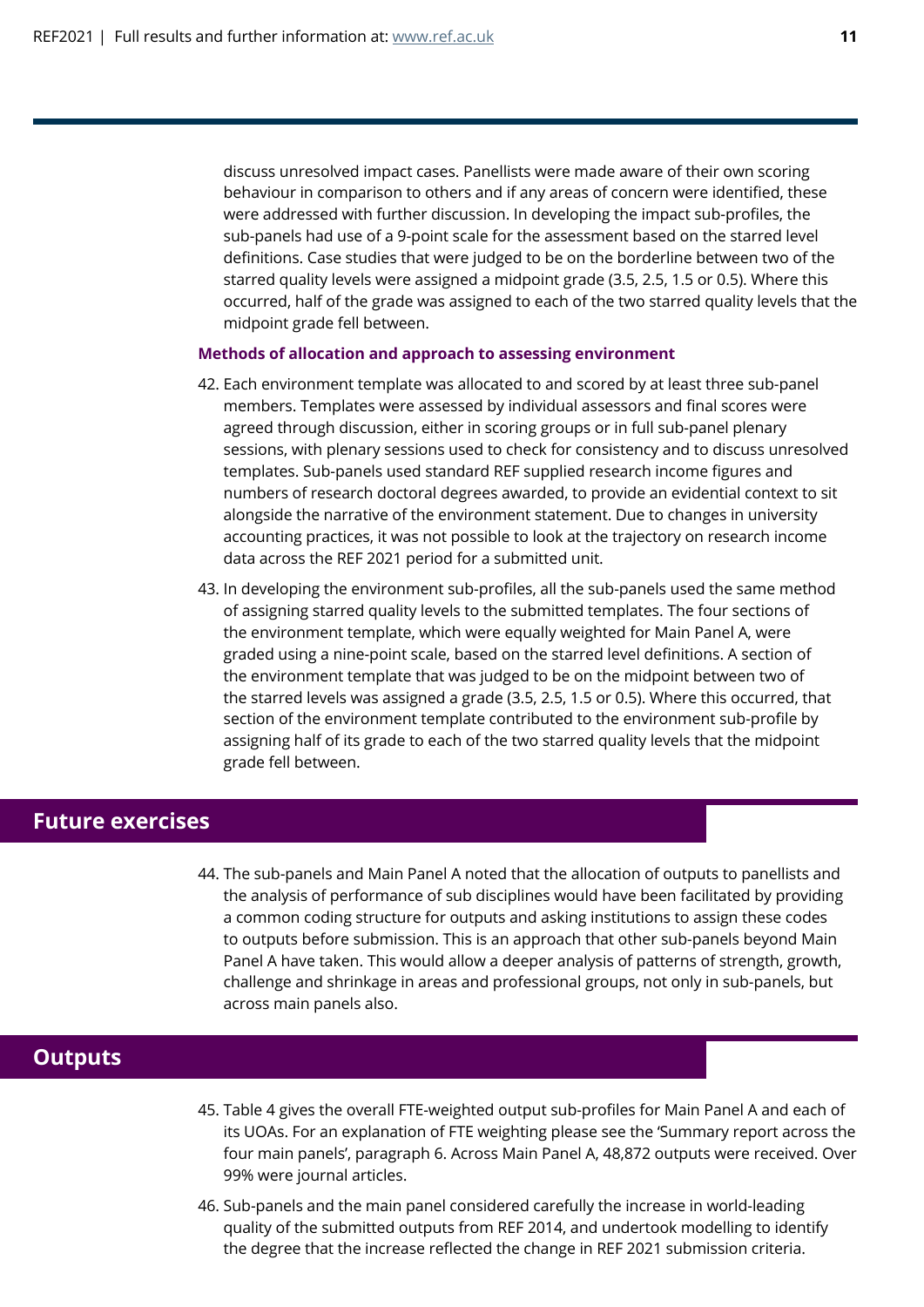Using this work and regular calibration of outputs, Main Panel A was reassured that the output profile reflected both the change in the criteria, but also provided evidence of a thriving research base. Main Panel A noted that 84% of outputs submitted to the UOAs were judged to be of world-leading or internationally excellent quality, emphasising the strength of health and life sciences research in the UK.

|                                                                                        | Average percentage of<br>activity meeting the<br>standard for: |      |      |      |                     |
|----------------------------------------------------------------------------------------|----------------------------------------------------------------|------|------|------|---------------------|
| <b>Panel name</b>                                                                      | $4*$                                                           | $3*$ | $2*$ | $1*$ | <b>Unclassified</b> |
| <b>Main Panel A</b>                                                                    | 37.0                                                           | 46.8 | 14.6 | 1.0  | 0.6                 |
| <b>UOA 1 (Clinical Medicine)</b>                                                       | 39.0                                                           | 48.1 | 12.0 | 0.5  | 0.4                 |
| <b>UOA 2 (Public Health, Health</b><br><b>Services and Primary Care)</b>               | 44.1                                                           | 46.3 | 8.7  | 0.3  | 0.6                 |
| <b>UOA 3 (Allied Health Professions,</b><br><b>Dentistry, Nursing and</b><br>Pharmacy) | 31.9                                                           | 51.1 | 15.2 | 1.0  | 0.8                 |
| <b>UOA 4 (Psychology, Psychiatry</b><br>and Neuroscience)                              | 33.7                                                           | 42.4 | 20.8 | 2.2  | 0.9                 |
| <b>UOA 5 (Biological Sciences)</b>                                                     | 45.1                                                           | 41.7 | 12.3 | 0.5  | 0.4                 |
| <b>UOA 6 (Agriculture, Food</b><br>and Veterinary Sciences)                            | 29.5                                                           | 52.4 | 16.0 | 1.4  | 0.7                 |

#### **Table 4: Output quality sub-profiles (FTE-weighted averages)**

#### **Disciplinary boundaries**

- 47. Where individual UOAs received groups of outputs which clearly satisfied the disciplinary descriptors of another UOA, through cross referral and joint assessment, sub-panels were able to appropriately benchmark and maximise consistency of output assessment across Main Panel A.
- 48. The flexibility of the REF exercise allows submission of outputs on a strategic basis to UOAs to take account of structural groupings that HEIs have developed to enhance research environments. This means that hard conclusions over the relative strengths in individual disciplines based solely on UOA results are necessarily limited. However, some sub-panels did identify patterns that are highlighted in their reports. By capture of the data from the six UOAs across this main panel, the overall strength and vigour of the health and life sciences in the UK is effectively summarised in these Main Panel A results.

#### **Outputs sub-profile**

49. Whereas in previous REF exercises, a direct comparison of the current output sub-profile with the previous one has been possible with some degree of legitimacy. In the case of REF 2021, the changes in the output submission (from four outputs per submitted staff member in 2014, to an average of 2.5 per submitted staff FTE, with a range of 1 to 5 outputs per submitted staff member) makes such a comparison not viable for REF 2021. Nevertheless, the strong four star and three star profile in outputs across Main Panel A and seen in each of the UOA, reflects the strength of the UK's health and life sciences sector. Main Panel A also recognised the importance of two star outputs for underpinning impacts from research and as a reflection of research development.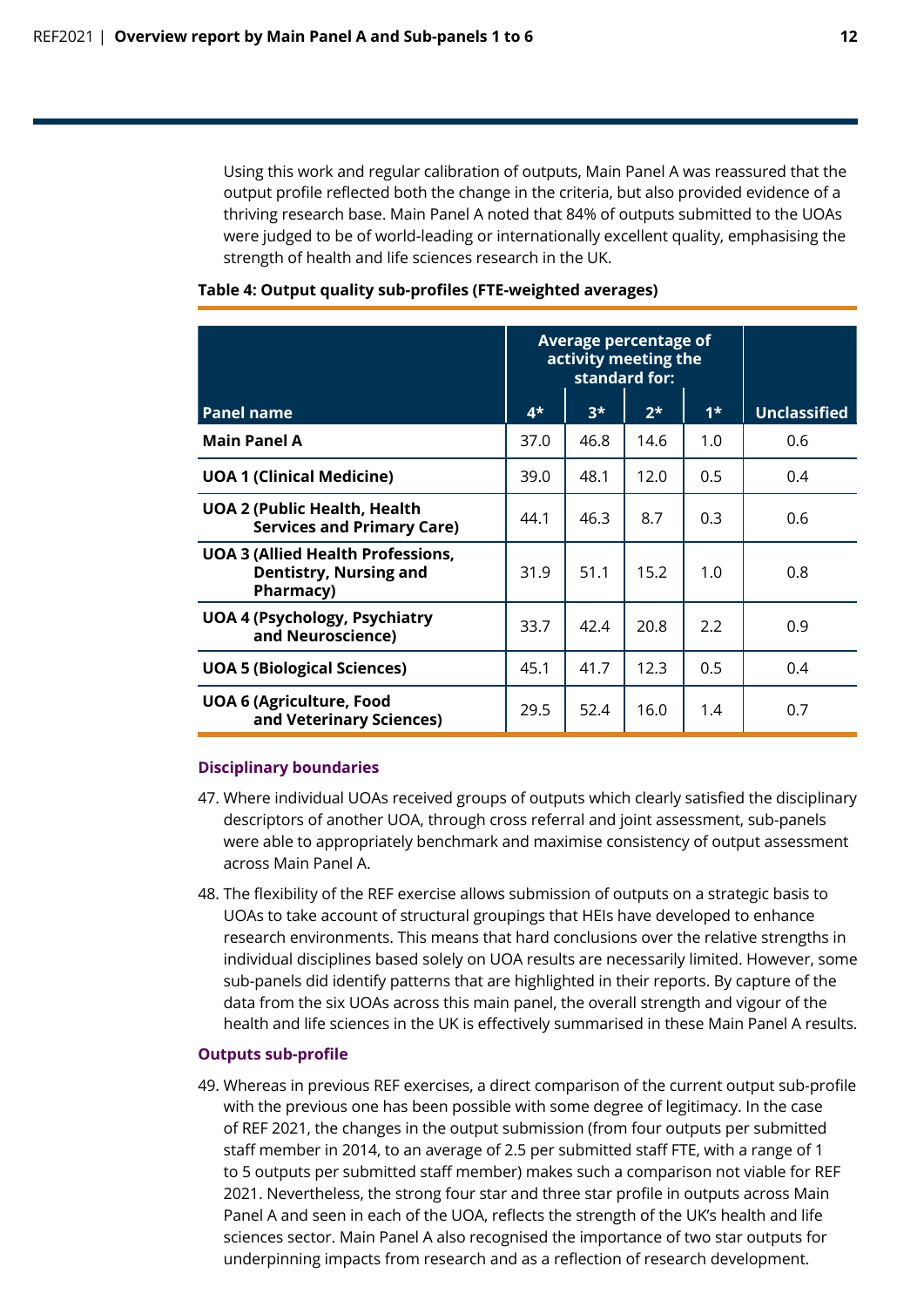#### **Multi/inter disciplinarity**

- 50. Sub-panels received and assessed multiple examples of interdisciplinary work in the submitted outputs. However, it was noted that the use of the interdisciplinary flag by institutions was inconsistent; on this basis, Main Panel A concluded that it was unreasonable to use this flag to represent the proportion of outputs that should be classified as interdisciplinary. Through the interdisciplinary adviser network and crossreferral mechanism, sub-panels reported that they felt able to assess interdisciplinary work straightforwardly and effectively. Indeed, the assessment of interdisciplinary work across the full range of Main Panel A was considered as 'business as usual'.
- 51. Main Panel A welcomed examples of the continuing growth of major collaborative and interdisciplinary work. Sub-panels across Main Panel A received a number of large interdisciplinary studies with authors in excess of 50 drawn from multiple institutions. Analysis of such submissions to UOA 2 revealed that nearly 30% of submitted outputs had more than 15 co-authors.
- 52. Members of sub-panels and Main Panel A expressed a concern that if in future exercises, multi-author/-institution studies formed a greater proportion of output returns and were submitted in greater numbers both within and across UOAs, then the value of the exercise as an accurate analysis of the UK research base might be distorted. Sub-panels noted that the attribution statements in journals did not consistently provide evidence of an author's substantial contribution in a form that was useable in the assessment.

#### **Unclassified outputs**

53. Very few outputs assessed by Main Panel A received an unclassified score. The most common reasons for being unclassified were either that the output submission did not include sufficient evidence to satisfy the criteria for demonstrating a substantial contribution to the output by the attributed author, as detailed in the 'Panel criteria and working methods'; or the output did not meet the REF definition of research stated in the 'Guidance on submissions'.

#### **Double-weighted outputs**

54. Main Panel A received only 18 requests for double-weighted outputs (16 to UOA 3, and one each to UOAs 2 and 4). Of those submitted eight were accepted.

#### **Output types**

55. Over 99% of outputs submitted to Main Panel A were journal articles, see Table 5. In arriving at individual scores for journal articles it was the quality of the content of the output that was assessed, taking no account of the journal publication vehicle or the impact factor of that journal. The provision of citation data from Clarivate by the REF team was available to all six sub-panels and, while mindful of its limitations, panellists found this a valuable additional tool for informing peer-review of outputs. Citation data were only used where these provided a positive indicator of academic significance.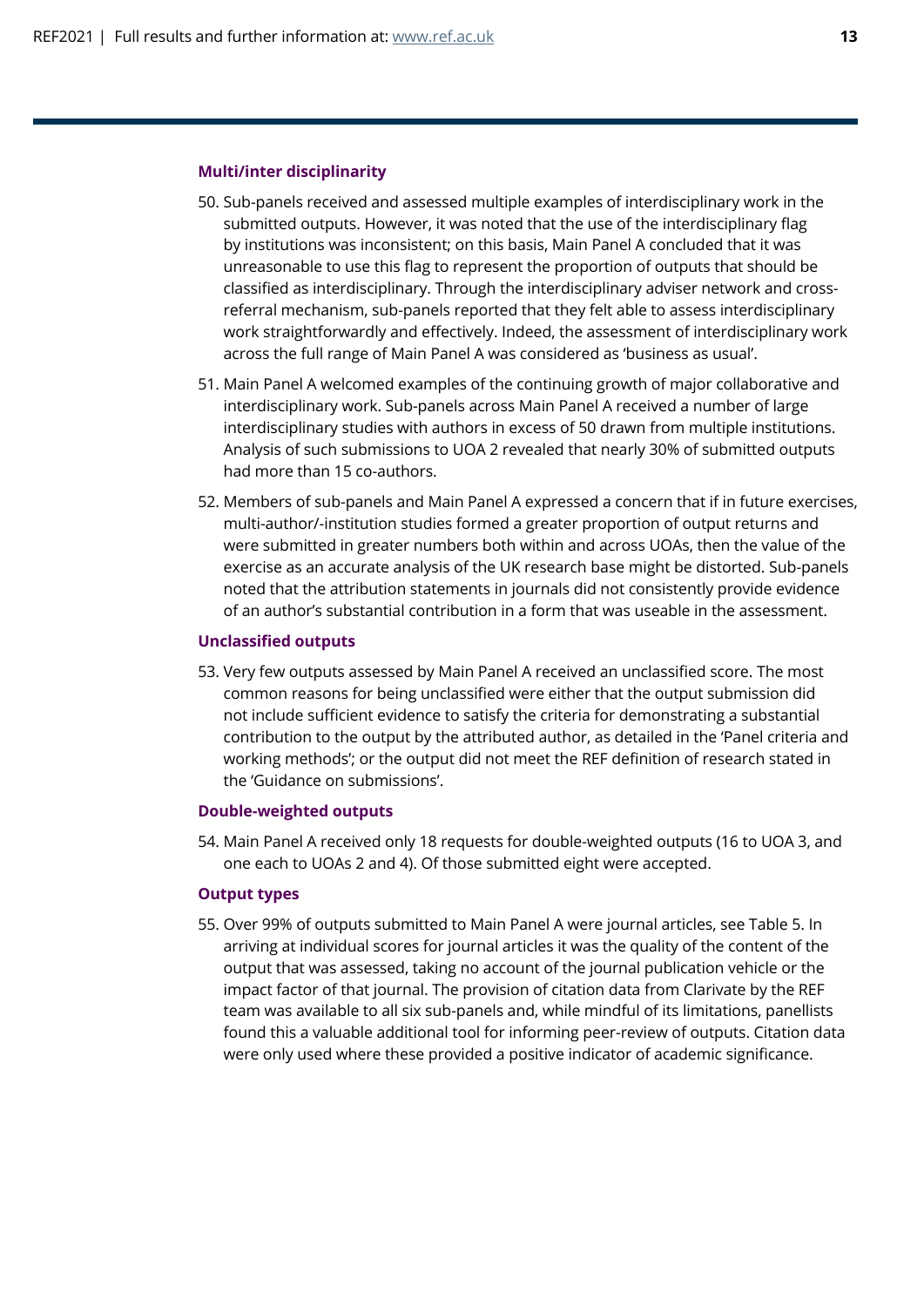| <b>Output type</b>                           | <b>Number submitted</b> | <b>Share of total</b> |
|----------------------------------------------|-------------------------|-----------------------|
| Journal article                              | 48,722                  | 99.69%                |
| <b>Research report for external body</b>     | 61                      | 0.12%                 |
| <b>Authored book</b>                         | 23                      | 0.05%                 |
| <b>Working paper</b>                         | 23                      | 0.05%                 |
| <b>Chapter in book</b>                       | 14                      | 0.03%                 |
| <b>Conference contribution</b>               | 14                      | 0.03%                 |
| Patent/ published patent application         | 8                       | 0.02%                 |
| <b>Research data sets and databases</b>      | $\mathfrak{D}$          | $-0\%$                |
| Other                                        | $\mathcal{P}$           | $-0\%$                |
| <b>Edited book</b>                           | 1                       | $-0\%$                |
| <b>Website content</b>                       |                         | $-0\%$                |
| <b>Confidential report for external body</b> |                         | $-0\%$                |

## **Impact**

56. Table 6 gives the overall FTE-weighted impact sub-profiles for the main panel and each of its sub-panels. All sub-panels received examples of outstanding impact from a wide range of HEIs. Sub-panels welcomed the wide range of types of impact case studies received and were impressed by both the exceptional reach and significance of many of the impacts described.

#### **Table 6: Impact quality sub-profiles (FTE-weighted averages)**

|                                                                                        | Average percentage of<br>activity meeting the<br>standard for: |      |      |      |                     |
|----------------------------------------------------------------------------------------|----------------------------------------------------------------|------|------|------|---------------------|
| <b>Panel name</b>                                                                      | $4*$                                                           | $3*$ | $2*$ | $1*$ | <b>Unclassified</b> |
| <b>Main Panel A</b>                                                                    | 56.5                                                           | 34.2 | 7.8  | 1.4  | 0.1                 |
| <b>UOA 1 (Clinical Medicine)</b>                                                       | 67.7                                                           | 30.3 | 2.0  | 0.0  | 0.0                 |
| <b>UOA 2 (Public Health, Health</b><br><b>Services and Primary Care)</b>               | 71.8                                                           | 23.9 | 3.8  | 0.5  | 0.0                 |
| <b>UOA 3 (Allied Health Professions,</b><br><b>Dentistry, Nursing and</b><br>Pharmacy) | 41.8                                                           | 42.9 | 13.8 | 1.4  | 0.1                 |
| <b>UOA 4 (Psychology, Psychiatry</b><br>and Neuroscience)                              | 57.1                                                           | 28.4 | 10.0 | 4.2  | 0.3                 |
| <b>UOA 5 (Biological Sciences)</b>                                                     | 50.0                                                           | 42.6 | 7.0  | 0.4  | 0.0                 |
| <b>UOA 6 (Agriculture, Food</b><br>and Veterinary Sciences)                            | 56.6                                                           | 33.4 | 7.8  | 1.6  | 0.6                 |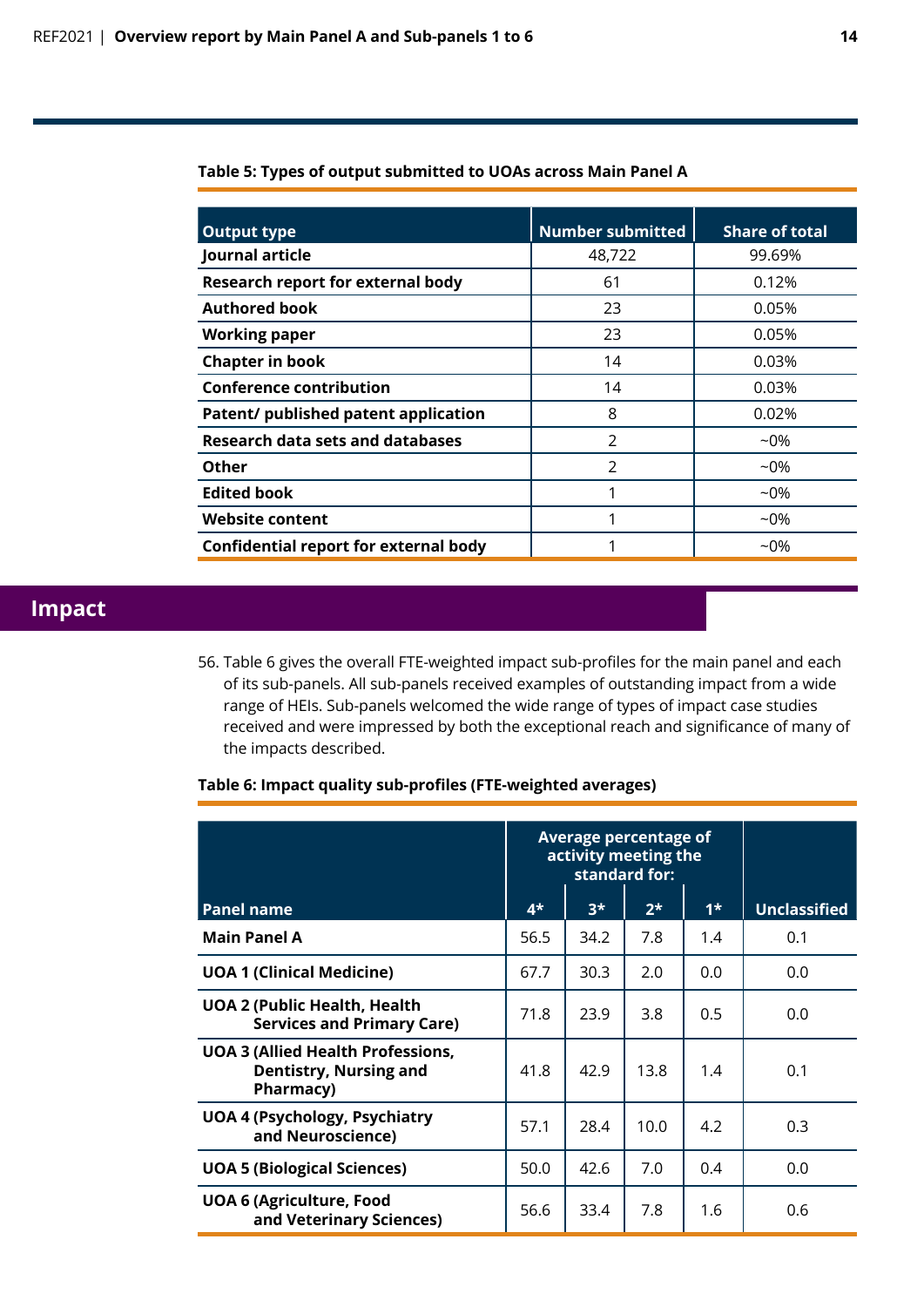- 57. Types of impact included increased life expectancy, reduced morbidity and improved quality of life (for example, as a result of new drugs, vaccines, procedures, interventions and educational programmes); reduced risk of future illness; improved knowledge transfer; improved efficiency and productivity of services; improved safety; improvement in the environment; and a significant contribution to industry, the response to the Covid-19 pandemic, the UK economy and culture.
- 58. The calibration exercises and real-time interchanges between sub-panels via Main Panel A members (as described in the working methods above) proved invaluable for ensuring consistent assessment of impact. The four star category contained some truly exceptional impacts in terms of their reach and significance, whereas others still worthy of four star, were less exceptional but nevertheless outstanding.
- 59. There was clear evidence of the Main Panel A contribution to the work on Covid-19 and the sub-panels received a number of such case studies. It was also noted that a number of case studies had also been affected in the later part of the assessment period, by an inability to complete certain planned activities. The sub-panels took into account submitted Covid-19 mitigations, in accordance with the 'Guidance on revisions to REF 2021'. It is also noted that there is likely to be ongoing impacts of Covid-19 and that these may need to be considered in any future exercises.

#### **Outcomes**

- 60. The most highly graded impact case studies in Main Panel A were characterised by a clear and compelling narrative linking the research programme to the claimed impact; verifiable evidence (qualitative or quantitative) to support the claimed impact provided within the text of the case study (and evidence of the contribution of the submitting HEI); and (where appropriate) spread of the impact beyond the immediate beneficiaries to a much broader and possibly global audience.
- 61. Most low-scoring impact case studies were characterised by a lack of objective evidence of the reach and significance of the impacts claimed. Low scores were also given to relatively superficial impacts or where evidence of use and uptake was lacking. Impact with excellent future promise but modest current reach or significance in the current REF period also attracted lower scores.
- 62. Encouragingly, very few of the 1,460 impact case studies submitted to Main Panel A UOAs were scored as unclassified. In most instances this was due to the case study failing to satisfy one of the eligibility criteria, rather than having little or no impact in terms of reach and significance.
- 63. The sub-panels were able to assess all of the impact case studies submitted to them and did not need to seek advice from other sub-panels. The sub-panels welcomed the accessibility of the underpinning evidence sources, available to provide corroboration as required of the case studies.
- 64. The involvement of research users both on the sub-panels and main panel was agreed to be extremely helpful to the exercise; their insights into best practice in translating research into practice and understanding of the challenges of maximising impact was welcomed.

#### **Reflections**

65. Disruptions due to the Covid-19 pandemic affecting the final year of the assessment were reported in some of the case studies. The sub-panel took account of these circumstances in assessing the impact cases. However, it was recognised that Covid-19 disruption could have a negative ongoing effect on case studies submitted to future REF exercises.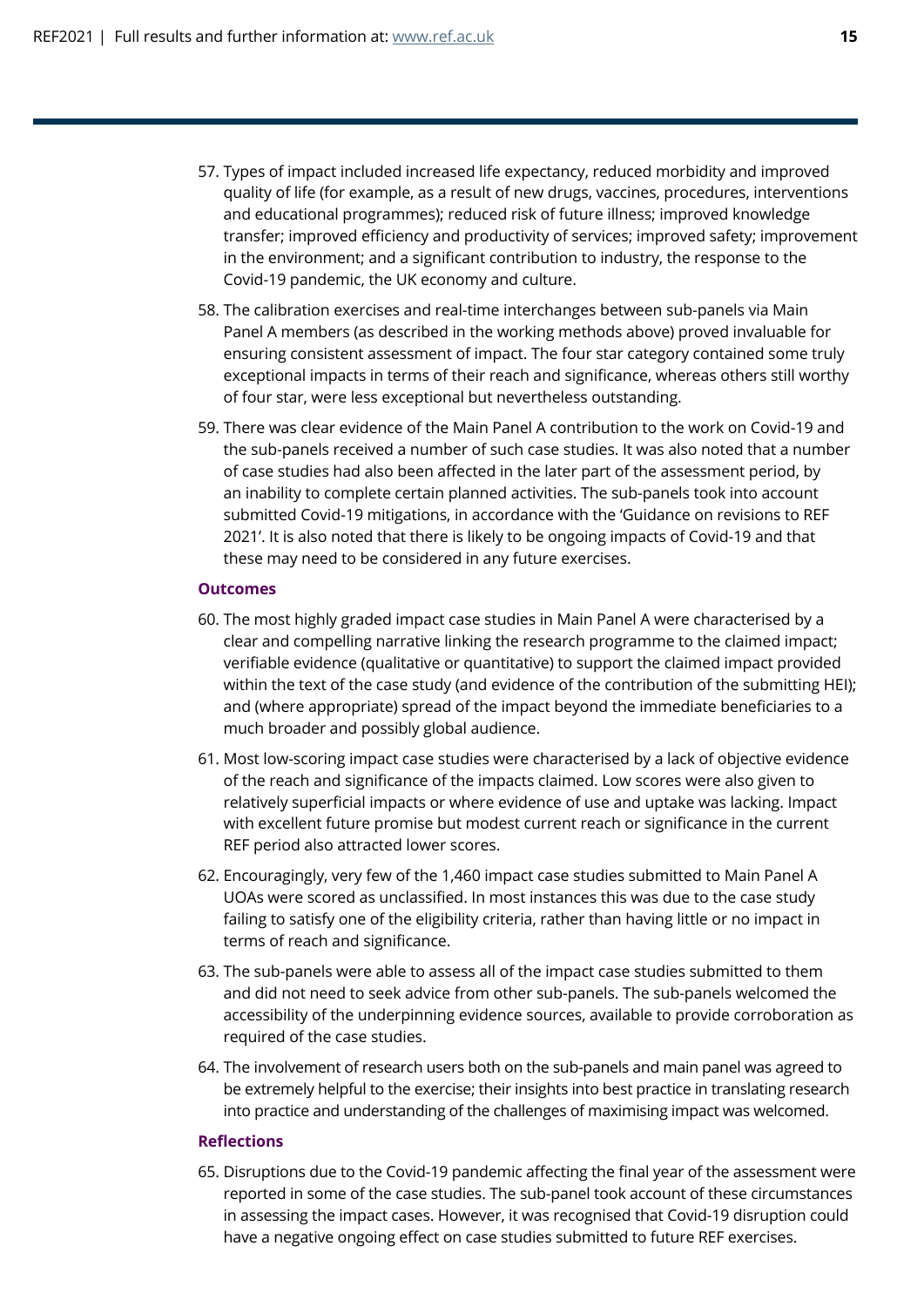## **Research environment**

66. Members of Main Panel A were pleased to note that in total 90% of the environments described were judged as conducive to producing research of world-leading or internationally excellent quality and enabling outstanding or very considerable impact. It was noted that these environments were the result of sustained investment by HEIs and funders including: UKRI (notably MRC and BBSRC), NIHR, CSO, Wellcome, CRUK, BHF and other charities and endowments. However, the percentage of environments assessed at these quality levels has not changed significantly since REF 2014. The international, members of MPA expressed concern that if the UK's international position in health and life sciences was to be maintained, there would need to be continued investment in high quality research environments.

|                                                                                        | Average percentage of<br>activity meeting the<br>standard for: |      |      |      |                     |
|----------------------------------------------------------------------------------------|----------------------------------------------------------------|------|------|------|---------------------|
| <b>Panel name</b>                                                                      | $4*$                                                           | $3*$ | $2*$ | $1*$ | <b>Unclassified</b> |
| <b>Main Panel A</b>                                                                    | 57.5                                                           | 32.4 | 8.6  | 1.4  | 0.1                 |
| <b>UOA 1 (Clinical Medicine)</b>                                                       | 63.1                                                           | 34.5 | 2.4  | 0.0  | 0.0                 |
| <b>UOA 2 (Public Health, Health</b><br><b>Services and Primary Care)</b>               | 67.7                                                           | 27.8 | 3.6  | 0.9  | 0.0                 |
| <b>UOA 3 (Allied Health Professions,</b><br><b>Dentistry, Nursing and</b><br>Pharmacy) | 49.2                                                           | 35.3 | 13.9 | 1.5  | 0.1                 |
| <b>UOA 4 (Psychology, Psychiatry</b><br>and Neuroscience)                              | 55.1                                                           | 24.7 | 15.8 | 4.1  | 0.3                 |
| <b>UOA 5 (Biological Sciences)</b>                                                     | 58.2                                                           | 34.9 | 5.8  | 1.1  | 0.0                 |
| <b>UOA 6 (Agriculture, Food</b><br>and Veterinary Sciences)                            | 56.2                                                           | 39.1 | 4.4  | 0.3  | 0.0                 |

#### **Table 7: Environment quality sub-profiles (FTE-weighted averages)**

67. Main Panel A were pleased to see environment submissions which included exceptional qualities of staff support, such as a broad perspective on equality, diversity and inclusion that extended to a range of protected characteristics and mentoring programmes extending across all staff groups and levels of seniority, accompanied by examples of how the policies benefitted staff in practice. Main Panel A welcomes the work of funders with HEIs on further improving the research culture.

#### **Outcomes**

68. Overall, Main Panel A noted the vitality and sustainability of the environments submitted, with strong evidence of dynamic cultures and of growing infrastructure in many submitted units. International panel members noted that continued strategic investment will be required to at least maintain the UK's research infrastructure and ensure capacity building across disciplines. In addition, the main panel recognised that infrastructure for population cohorts and biobanks, as well as investments in data and in people encompassing epidemiology, statistics, computational biology, data and implementation science, and health economics, all contributed to environmental and scientific excellence in this assessment. These crucial infrastructure components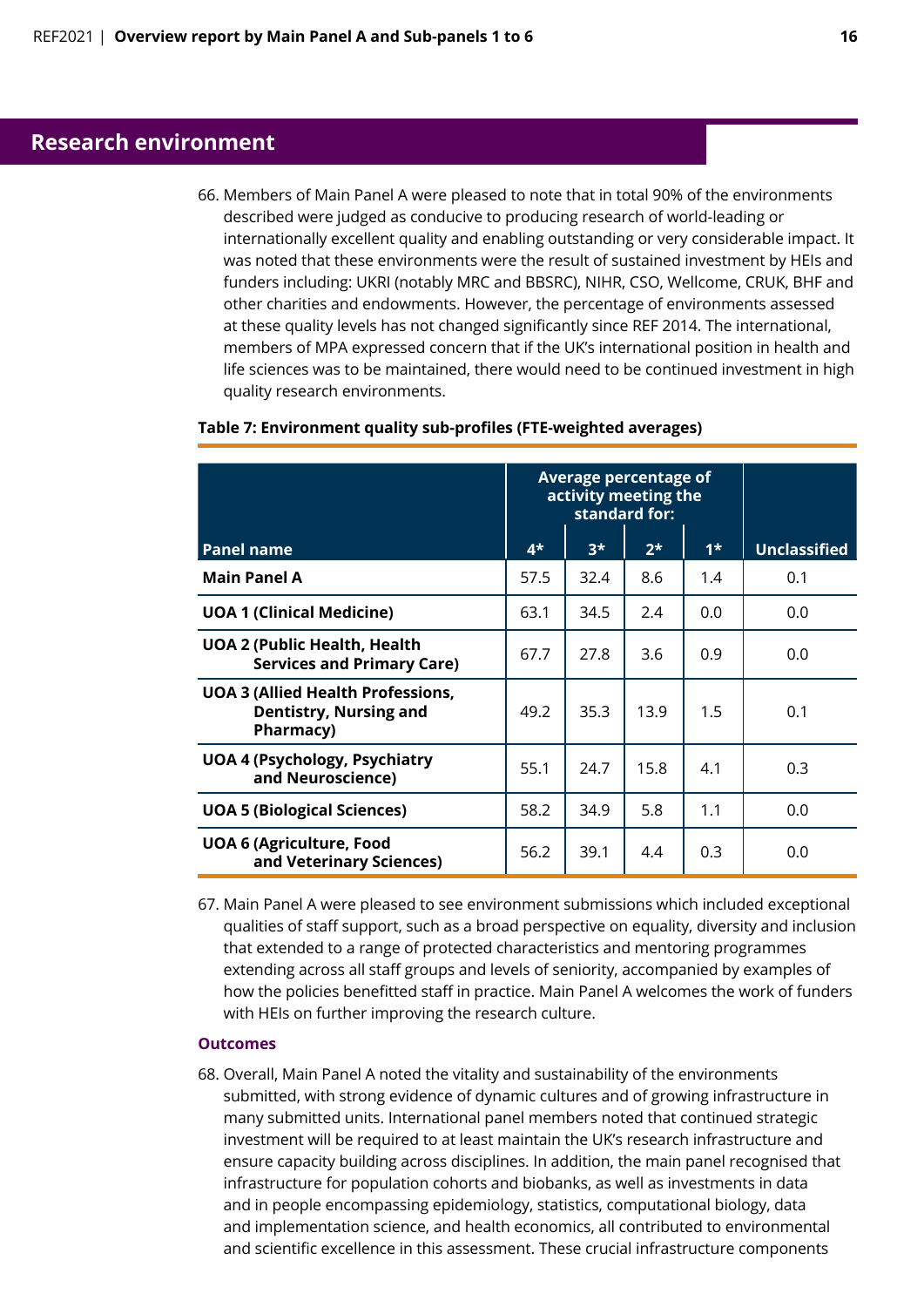will need sustained support to continue to leverage their research potential and if the opportunities in key areas such as Big Data and artificial intelligence in medicine, health and life sciences are to be fully realised.

69. The international members have compiled a report in which they describe their views of the assessment and its implications for the UK, see Annex 1. The international members noted that the results of the exercise demonstrate the very high overall quality, breadth, and impact of research in the health and life sciences carried out in UK HEIs. Notable features of the submissions were the growing extent of multidisciplinarity and the very high level of collaboration between different UK HEIs, other UK research institutes, and internationally.

#### **Research income**

#### **Table 8: External research income across Main Panel A by funder source**

| <b>Main Panel A: Research income source</b>                                                                       | <b>Research income</b><br>(£ million) | <b>Proportion of</b><br>total income |
|-------------------------------------------------------------------------------------------------------------------|---------------------------------------|--------------------------------------|
| <b>UK-based charities</b><br>(open competitive process)                                                           | 6,515                                 | 28.9%                                |
| <b>BEIS Research Councils, The Royal Society,</b><br><b>British Academy and The Royal Society of</b><br>Edinburgh | 5,242                                 | 23.2%                                |
| UK central government bodies/<br>local authorities, health and hospital<br>authorities                            | 2,453                                 | 10.9%                                |
| <b>Health research funding bodies</b>                                                                             | 2,025                                 | 9.0%                                 |
| <b>EU government bodies</b>                                                                                       | 1,647                                 | 7.3%                                 |
| UK industry, commerce and public<br>corporations                                                                  | 925                                   | 4.1%                                 |
| <b>Non-EU other</b>                                                                                               | 702                                   | 3.1%                                 |
| <b>Non-EU-based charities</b><br>(open competitive process)                                                       | 688                                   | 3.1%                                 |
| Non-EU industry commerce and public<br>corporations                                                               | 679                                   | 3.0%                                 |
| <b>UK-based charities (other)</b>                                                                                 | 611                                   | 2.7%                                 |
| EU industry, commerce and public<br>corporations                                                                  | 376                                   | 1.7%                                 |
| UK central government tax credits for<br>research and development expenditure                                     | 339                                   | 1.5%                                 |
| <b>UK other sources</b>                                                                                           | 199                                   | 0.9%                                 |
| EU (excluding UK) other                                                                                           | 99                                    | 0.4%                                 |
| <b>EU-based charities</b><br>(open competitive process)                                                           | 50                                    | 0.2%                                 |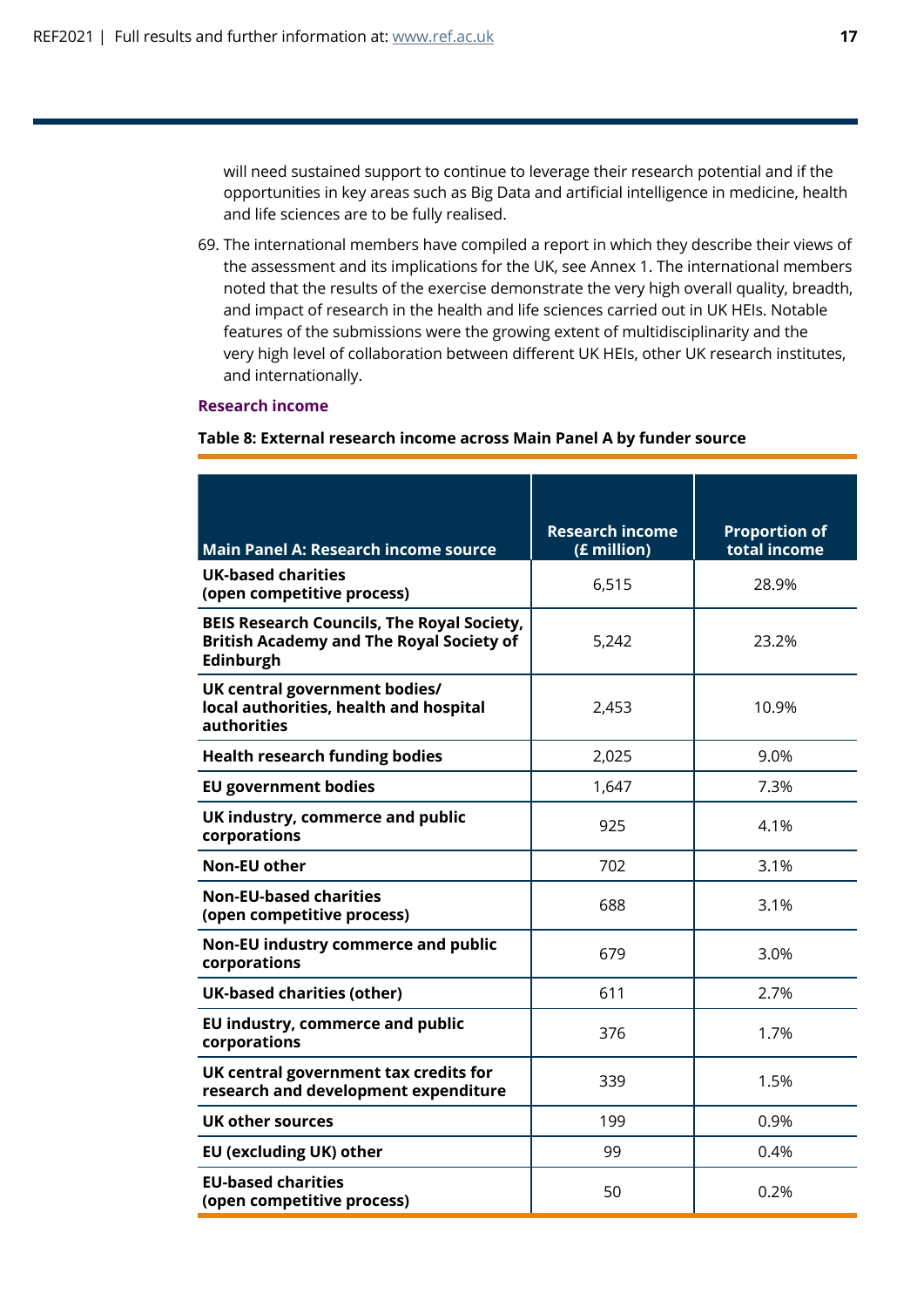70. The financial support from charities was noted by Main Panel A as particularly important for health and life sciences research. While NIHR funding has continued to support the highest quality applied science, Main Panel A noted that not all of the NIHR funding schemes are available to researchers in the devolved administrations.

#### **Early career researchers, training and capacity building**

- 71. Main Panel A were pleased to note the increase in doctoral degrees awarded across its sub-panels during the assessment period, from 6,040 (2013-14) to over 7,000 (2019- 20) per year. However, the main panel noted that the early career researchers (ECRs) participating in REF 2021 represented 16% of the staff headcount submitted, whereas the figure for REF 2014 had been 19%. Main Panel A is particularly concerned because, the Covid-19 pandemic has had an adverse effect on the careers of many ECRs with personal challenges and childcare and caring responsibilities. Clinically facing and laboratory based ECRs submitted to Main Panel A also spent significant periods of time contributing to the national clinical response. Main Panel A identified a focus on ensuring that the career pipeline for all ECRs should remain an area of importance for funders and HEIs.
- 72. Across Main Panel A the percentage return of eligible staff was very high in all UOAs except for UOA 3. In this UOA, which spans a range of medical and allied health professionals, the percentage return was far lower (47%), and was as low as 5% for a submitted unit. Main Panel A expressed the concern that these data might suggest that the opportunity to undertake research was not available as widely to practice-based academics; particularly those from underrepresented professions vital to the UK's research endeavour, and workforce development.

## **Further analysis of output scores**

73. Under the auspices of the Future Research Assessment Programme, the four Higher Education Funding Bodies have commissioned further analysis of the submission and scoring of outputs. The work includes an assessment at sub disciplinary level across the health-related sub-panels, as well as a deep dive on ageing and gerontology across the whole exercise.

## **Sub-panel reports**

74. Whilst Main Panel A had common approaches and noted many common issues, each UOA has specific characteristics. In the reports by each sub-panel, the key messages from REF 2021 are presented for HEIs, research groups, research funders, and service users in respect of moving forward to further increase research quality and impact.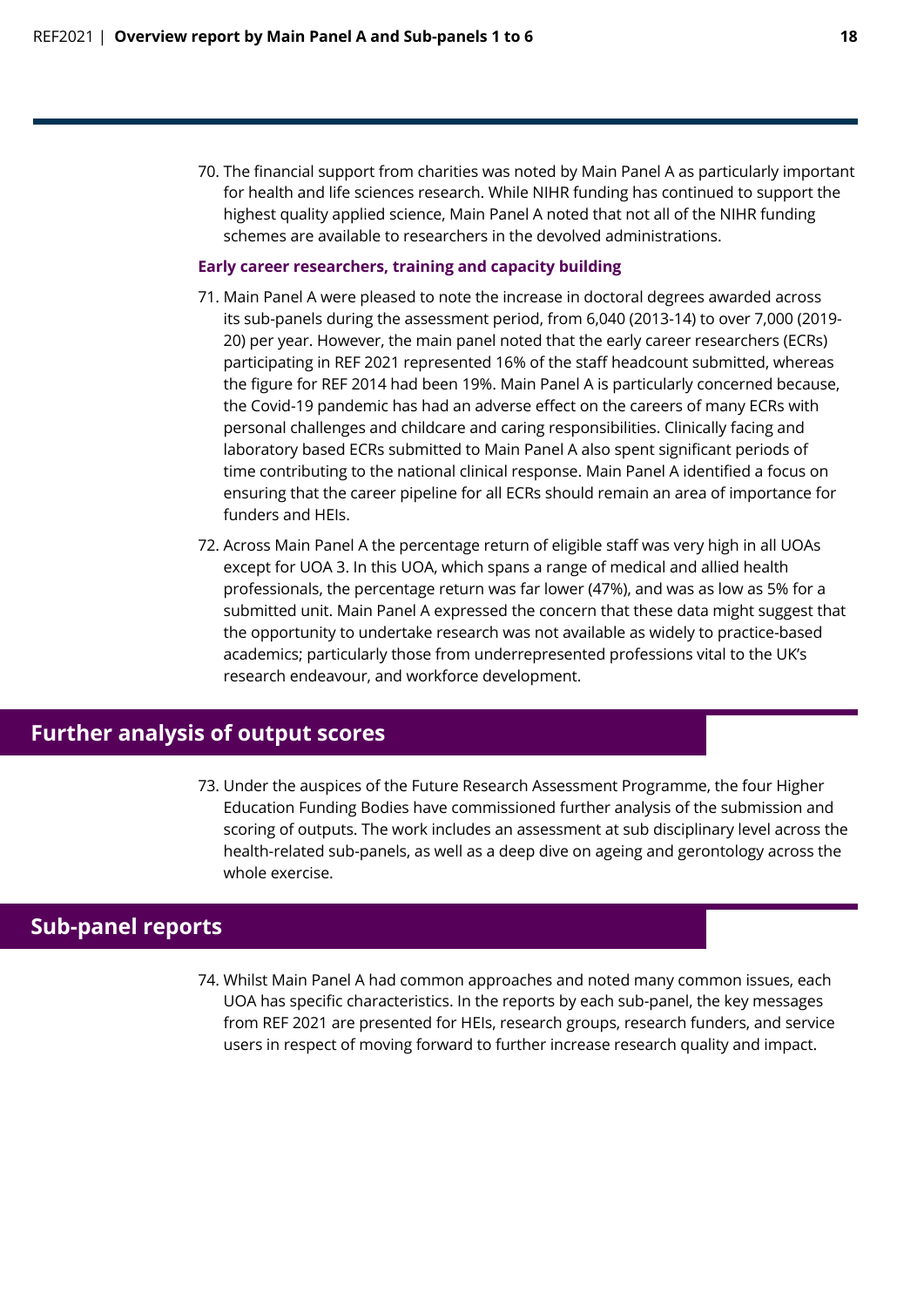<span id="page-18-0"></span>

## UOA 1 Clinical Medicine

#### **Average quality profiles (FTE-weighted) for the UOA**

| Profile type           | $%4*$ | $%3*$ | $% 2*$ | $%1*$          | %<br><b>Unclassified</b> |
|------------------------|-------|-------|--------|----------------|--------------------------|
| <b>Overall quality</b> | 50    | 41    | 9      | $\overline{0}$ | 0                        |
| <b>Outputs</b>         | 39.0  | 48.1  | 12.0   | 0.5            | 0.4                      |
| <b>Impact</b>          | 67.7  | 30.3  | 2.0    | 0.0            | 0.0                      |
| <b>Environment</b>     | 63.1  | 34.5  | 2.4    | 0.0            | 0.0                      |

## **Working methods**

1. The sub-panel adhered to published working methods and guidance. Due to unexpected circumstances, the sub-panel deputy chair took over as acting chair for the 2022 subpanel meetings. All evaluation meetings were held as virtual meetings except the impact case study and environment evaluation meeting, which was a hybrid meeting with the sub-panel executive meeting in person to facilitate the assessment process.

## **Summary of Submissions**

- 2. The unit of assessment (UOA) received 31 submissions from separate institutions. There were no multiple submission requests (in line with the published criteria) and no joint submissions were made. The 31 submissions were comprised of 30 institutions which submitted to this sub-panel in REF 2014 and one institution that made its first submission to REF in this assessment. Submissions were received from English (25), Welsh (1) and Scottish (5) institutions.
- 3. Submissions ranged in size from 19 to 499 FTE staff, with the median submission size of 138.6 FTE. This indicates an increase in the number of individuals returned from REF 2014, when the median submission size was 84.5 FTE. This was in line with expectations given the changes in rules for eligibility and inclusion between the two assessment exercises.
- 4. Submissions spanned the whole spectrum of clinical specialties. A substantial amount of submitted work also came from laboratory based scientific disciplines allied to medicine including genetics, cancer and cell biology.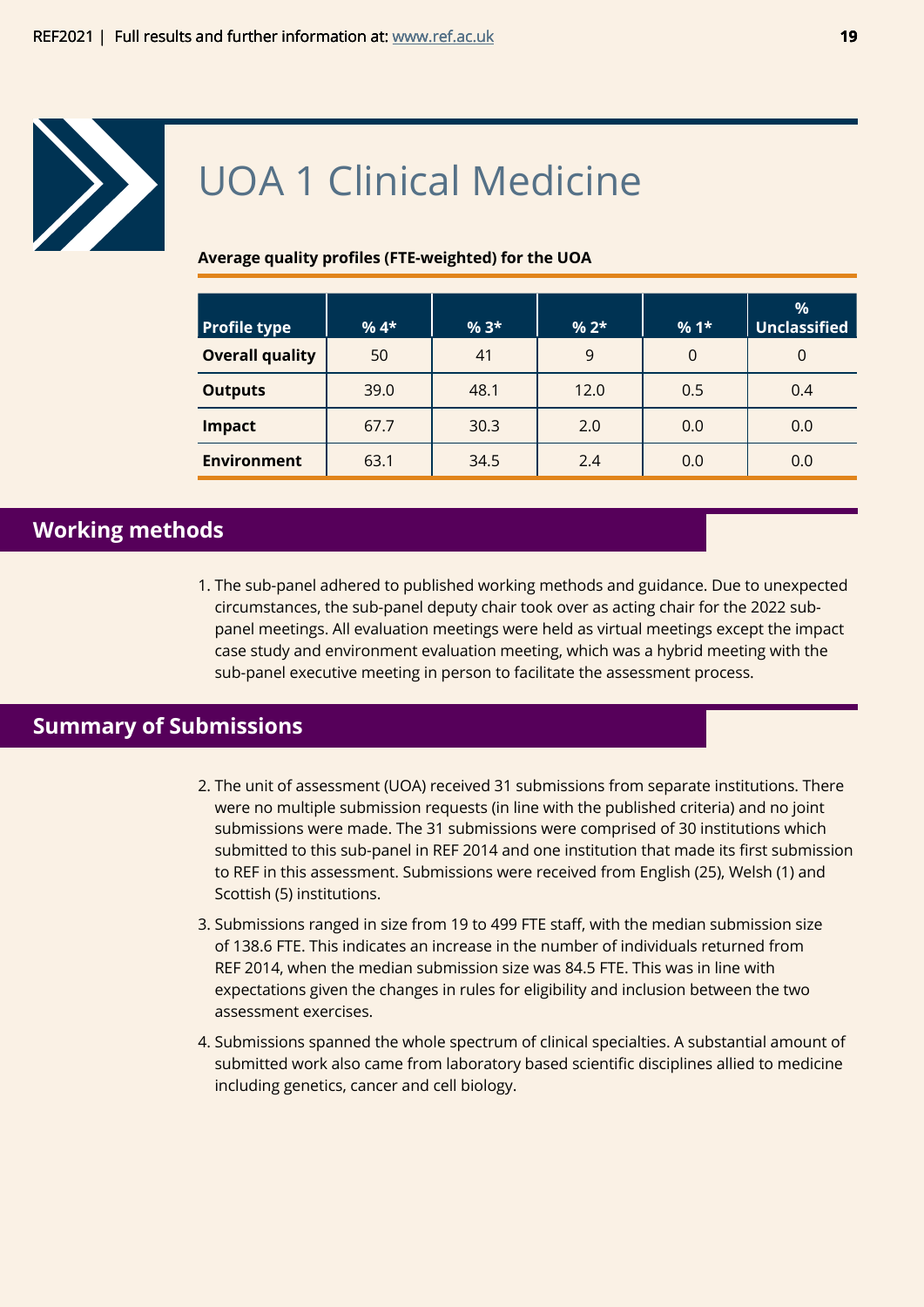### **Outputs**

5. 11,991 outputs were received by the UOA. The general standard of submitted outputs was extremely high, with 87% being rated as world-leading or internationally excellent (FTE-weighted figures). The sub-panel was pleased to note the increase in world-leading outputs to 39%, up from 23% in REF 2014, emphasising the continuing strength of research outputs from the disciplines included in submissions to the sub-panel. The world-leading outputs spanned a wide spectrum of clinical medicine, and provided evidence of excellence from underpinning discovery science, through to real-world research in patients and populations. Newer approaches such as data science and evidence synthesis were well represented. Many of the strongest outputs brought together complimentary research strengths, for example to corroborate laboratory findings in humans and to deliver world changing clinical trials, and the sub-panel noted that the extent of this had increased since REF 2014. The sub-panel noted a number of early outputs describing world-leading research on Covid-19 emphasising the UK's key role in delivering transformative research during the pandemic.

#### **Cross-referrals**

6. The sub-panel found that, in practice, there was little difference between cross-referral and joint assessment requests and so considered these together. A very small proportion of outputs submitted to Sub-panel 1 were cross-referred (<0.5%). Over half of these went to physical sciences, engineering and mathematics sub-panels, especially Sub-panel 8 (Chemistry) and Sub-panel 12 (Engineering). About a quarter of cross-referred outputs were sent to other medicine, health and life sciences panels. Reflecting the encouraging breadth of disciplines being deployed to address challenges in Clinical Medicine, the subpanel received 384 requests for cross-referral from other sub-panels.

#### **Interdisciplinary research**

7. The sub-panel recognised a high level of collaboration amongst clinical and nonclinical disciplines that contributed to excellence across all elements within the return. Collaborations were apparent amongst diverse disciplines represented within UOA 1 as well as within Main Panel A and across other main panels. Institutions flagged 13% of outputs as inter-disciplinary, but the sub-panel found this to be somewhat inconsistent and to underestimate involvement of other disciplines within Main Panel A. A review of a random sample of ~1000 outputs indicated that more than half involved disciplines from other UOAs, with 14% involving disciplines outside Main Panel A.

## **Impact**

8. The UOA received 255 impact case studies to assess, of which 98% were judged to be outstanding or very considerable in reach and significance (FTE-weighted figures). The sub-panel included impact assessors from a range of backgrounds in industry, health care and knowledge exchange to facilitate a broad perspective on impact assessment. Overall, it was considered that the range and quality of the impact case studies received underlined the global importance of UK biomedicine and the huge contribution the discipline area makes to the health and wealth of the UK and beyond. The underpinning research spanned the translational continuum from laboratory-based research to public health research. Impact case studies were received across the broad range of discipline areas covered by the UOA, with the majority focusing on health gains. Encouragingly, the majority of impact case studies received by the UOA were new rather than continuing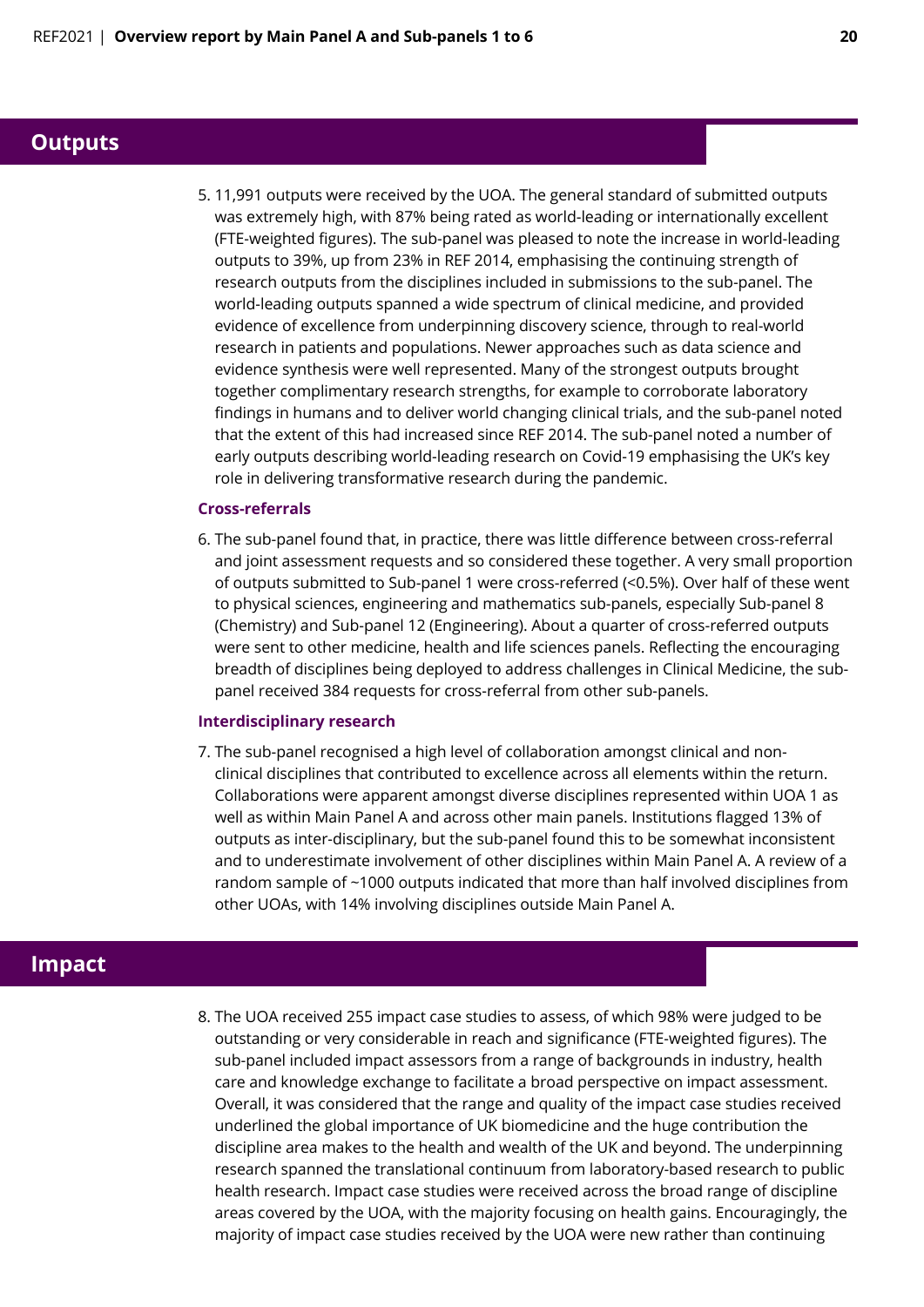from REF 2014 submissions, emphasising the breadth and depth of impact achieved in Clinical Medicine. Many of the submitted case studies were considered to be 'beyond outstanding' in reach and significance by the sub-panel, since they had led to transformative changes in management of health and disease in the UK and beyond. These included early impact case studies defining treatment approaches for Covid-19 which had been adopted across the world.

## **Research environment**

- 9. 63% of the research environments were judged to be conducive to support research of world-leading quality (FTE-weighted figures), a small increase from 2014, reflecting the continued strength and investment in the underpinning research environments in UK medical schools. In all, 98% of the environment was considered to be conducive to producing research of internationally excellent or world-leading quality and enabling outstanding or very considerable impact. The sub-panel were impressed by the increased attention being paid to support trainees and early career researchers evidenced in environment statements. Encouragingly, a marked increase in attention compared with REF 2014 is also being paid to issues of equality, diversity and inclusion, with particular evidence of progress made on gender balance. Trainee numbers remain high, indicating that the research environment within UK biomedicine is supporting the development of the next generation of research leaders in this discipline area.
- 10. Total research income reported to UOA 1 during the period 2013-2020 averaged £1,574 million per annum, with substantial support from Research Councils, industry and charities. NIHR continues to make a major contribution to clinical research within England, although the sub-panel noted that investments made by devolved administrations were in general more limited. The sub-panel noted that over this period EU government funding was >£86 million per annum across UOA 1 and the loss of this would potentially impact research in the future.

**Table 9: UOA 1 External research income by funder source (page 22).**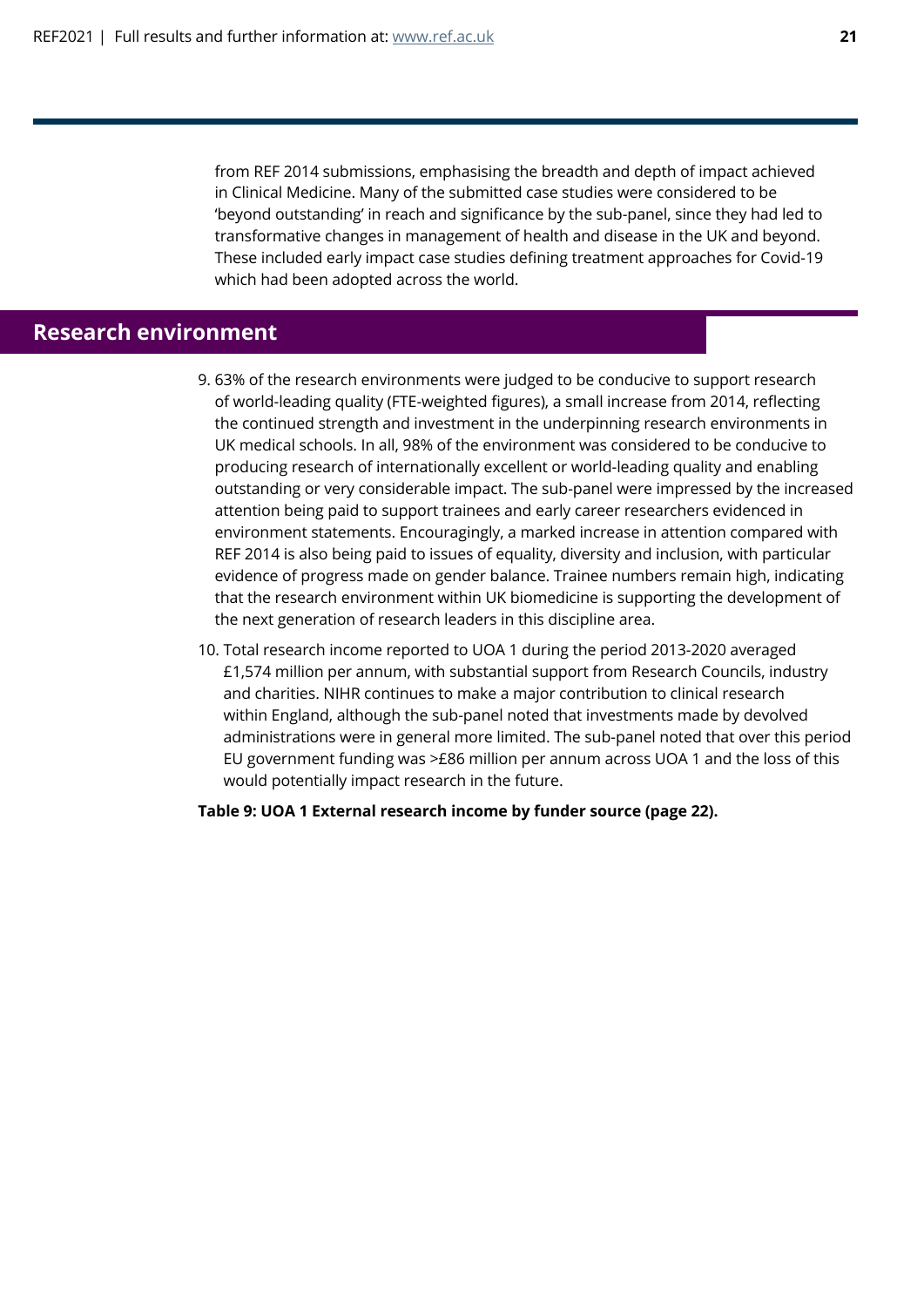#### **Table 9: UOA 1 External research income by funder source**

|                                                                                                                   | <b>Research income</b> | <b>Proportion</b> |
|-------------------------------------------------------------------------------------------------------------------|------------------------|-------------------|
| <b>UOA 1: Research income source</b>                                                                              | (£ million)            | of total income   |
| <b>UK-based charities</b><br>(open competitive process)                                                           | 3,608                  | 36.5%             |
| <b>BEIS Research Councils, The Royal Society,</b><br><b>British Academy and The Royal Society of</b><br>Edinburgh | 1,756                  | 17.8%             |
| UK central government bodies/<br>local authorities, health and hospital<br>authorities                            | 986                    | 10.0%             |
| <b>Health research funding bodies</b>                                                                             | 669                    | 6.8%              |
| <b>EU government bodies</b>                                                                                       | 604                    | 6.1%              |
| UK industry, commerce and public<br>corporations                                                                  | 491                    | 5.0%              |
| <b>UK-based charities (other)</b>                                                                                 | 362                    | 3.7%              |
| <b>Non-EU-based charities</b><br>(open competitive process)                                                       | 348                    | 3.5%              |
| Non-EU industry commerce and public<br>corporations                                                               | 336                    | 3.4%              |
| <b>Non-EU other</b>                                                                                               | 251                    | 2.5%              |
| EU industry, commerce and public<br>corporations                                                                  | 185                    | 1.9%              |
| UK central government tax credits for<br>research and development expenditure                                     | 163                    | 1.7%              |
| <b>UK other sources</b>                                                                                           | 65                     | 0.7%              |
| EU (excluding UK) other                                                                                           | 34                     | 0.3%              |
| <b>EU-based charities</b><br>(open competitive process)                                                           | 25                     | 0.3%              |
| Total                                                                                                             | 9,884                  |                   |

11. All of the environment statements submitted to the sub panel emphasised the value of strong local and regional collaborations with the NHS. The submissions also evidenced strengthening of commercialisation of research and collaboration with commercial partners since REF 2014. Many also highlighted major global collaborations which emphasise the continued importance of UK medical schools to global health research.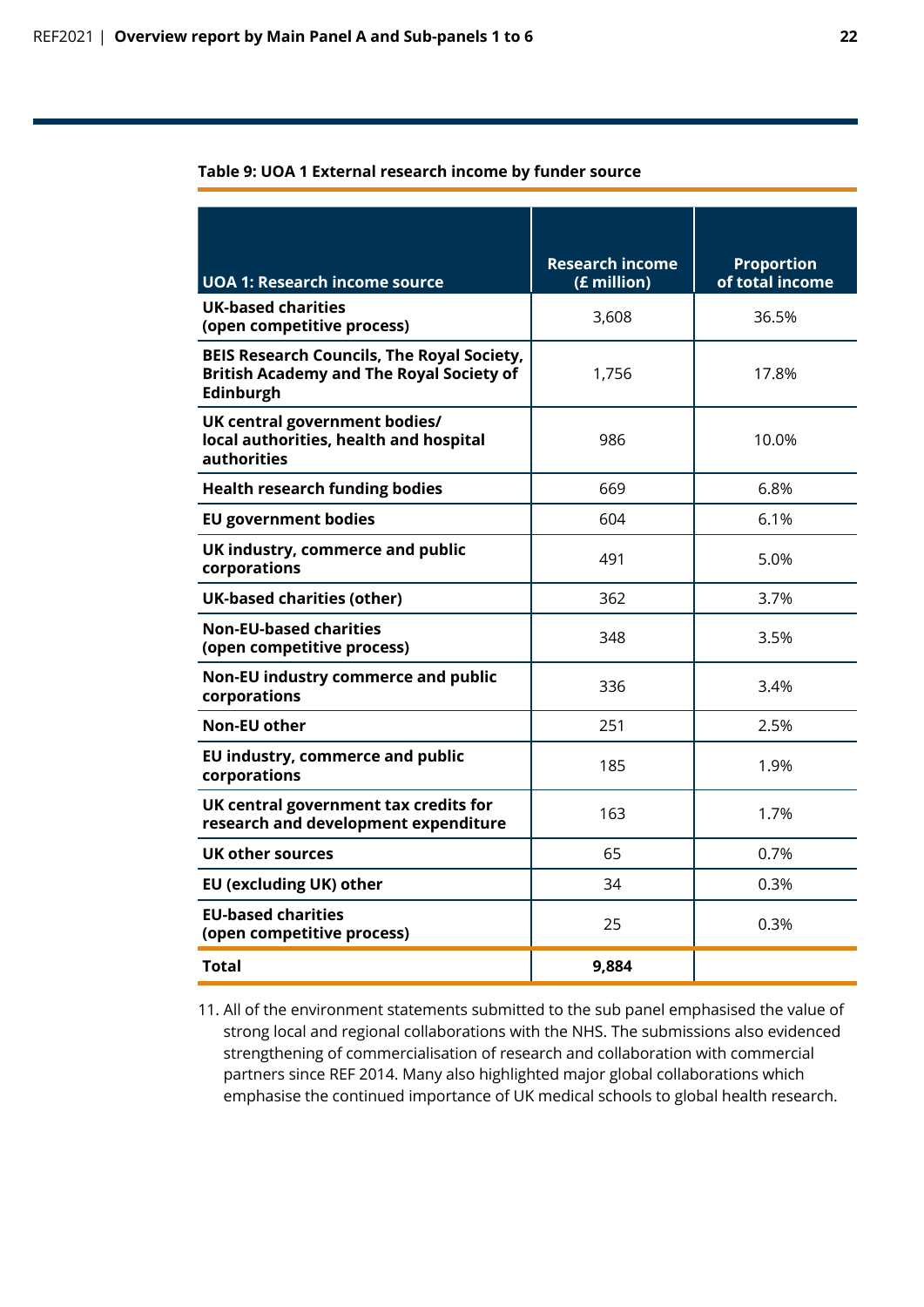<span id="page-22-0"></span>

## UOA 2 Public Health, Health Services and Primary Care

#### **Average quality profiles (FTE-weighted) for the UOA**

| <b>Profile type</b>    | $%4*$ | $%3*$ | $% 2*$ | $%1*$ | %<br><b>Unclassified</b> |
|------------------------|-------|-------|--------|-------|--------------------------|
| <b>Overall quality</b> | 55    | 37    | 7      |       | 0                        |
| <b>Outputs</b>         | 44.1  | 46.3  | 8.7    | 0.3   | 0.6                      |
| <b>Impact</b>          | 71.8  | 23.9  | 3.8    | 0.5   | 0.0                      |
| <b>Environment</b>     | 67.7  | 27.8  | 3.6    | 0.9   | 0.0                      |

## **Summary of Submissions**

- 1. The sub-panel was impressed by the world-leading quality of many of the outputs and the outstanding nature of the majority of the impacts generated from the Public Health, Health Services and Primary Care UOA. The sub-panel commended the strength, vitality and sustainability of the research environments that support the disciplines represented in this UOA.
- 2. The sub-panel noted that virtually all of the submissions were based on interdisciplinary research (IDR), irrespective of whether outputs were flagged as IDR by institutions, reflecting the great strengths of interdisciplinarity within this UOA. The sub-panel was aware that some world-leading research in the disciplines represented in this UOA, was submitted to other units of assessment, further testifying to the strength, breadth and depth of UK population health science.
- 3. The headline statistics include:
	- UOA 2 received 33 submissions.
	- 4941 outputs, 151 impact case studies and 33 environment statements were assessed.
	- The submissions included over 2,000 full time equivalent (FTE) staff, an increase of 50% since REF 2014.
	- 17% of the staff submitted were early career researchers.
- 4. Submissions ranged in size from 7.1 to 381.7 FTE staff, and from two to 14 impact case studies, and included five HEIs submitting to this UOA for the first time.
- 5. The sub-panel recognised world-leading strengths across a broad swathe of the underpinning quantitative and qualitative sciences, and across disciplines represented in the UOA. These include epidemiology, public and global health, primary care, data science and informatics, statistics, disease modelling, clinical and public health trials, genomics, evidence synthesis, health economics, health services research, management and policy, and health social sciences. The sub-panel was impressed by the extensive scope of the research base, both nationally and internationally, notably including in low- and middleincome countries.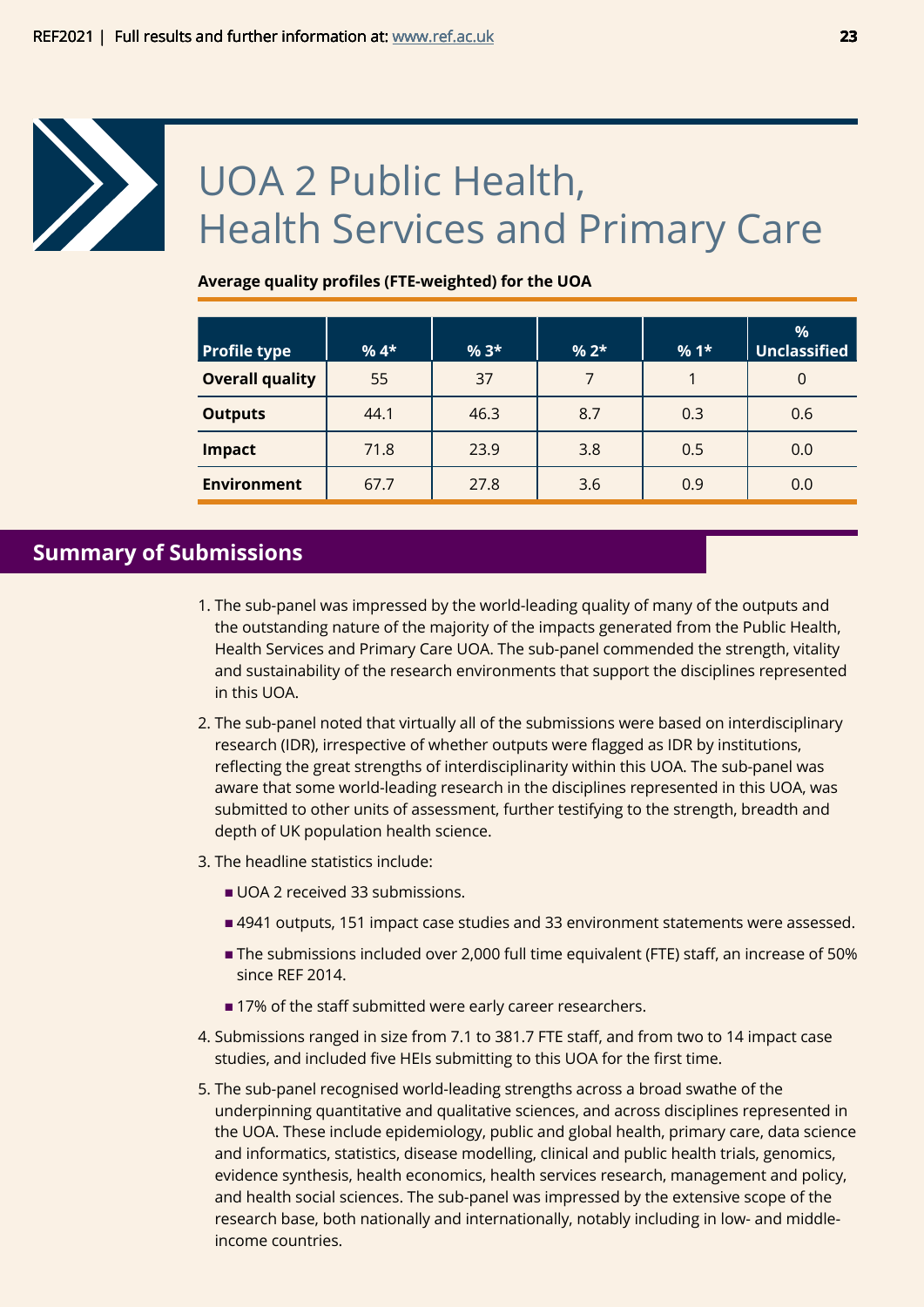- 6. The sub-panel noted that the UK's world-leading research strengths in depth represented in this UOA were pivotal to the UK's response to the Covid-19 pandemic. These strengths were impactful because they were combined with enhanced access during the pandemic to extensive National Health Service (NHS) data covering whole populations, including both primary and secondary care, as well as data on vaccinations and infections. Record linkage was also greatly improved during this period, which significantly added to UK population science's ability to respond rapidly to the evolving challenges faced by public health policy makers. Likewise, the availability of large population-based and disease cohorts across the life-course proved to be essential infrastructure to underpin the response. The success of the Covid-19 scientific response clearly demonstrates the vital role of this infrastructure in responding to public health challenges. The sub-panel recognised that continued investments in the infrastructure, data and resources has clear potential to build on these gains post-pandemic. Priorities include agile approaches to data collection, streamlined data access and governance, enhanced record linkage and analysis, support for world-leading cohorts and trials infrastructure, with improved availability and coverage of data from the NHS and other sources to inform the wider determinants of health.
- 7. The sub-panel was impressed with the advances made since REF 2014 in the use of genomic and other -omic technologies in discovery science, and the growing use and evaluation of artificial intelligence (AI) and Machine Learning applied to -omic science, environmental, administrative and other complex health datasets. These advances should lead to significant impacts in the future on understanding the causes of disease, the development of new preventive strategies and treatments, and the delivery of costeffective health care -- and help ensure on-going agility to address and support the research priorities and needs of stakeholders including government departments, the industrial base and society.
- 8. The sub-panel was pleased to see continuing strengths in the development and application of robust methodologies across the various disciplines represented in the UOA. These included innovative methodological developments in epidemiology, statistics, computational biology, health economics and evidence synthesis, with a strong emphasis on interdisciplinarity. Advances include the development of agile public health evaluations and clinical trial designs which will lead to the delivery of more efficient and timely prevention programmes, treatments and improvements in health care and public health. The sub-panel was also impressed with advances made in the REF 2021 period regarding the development, delivery and evaluation of complex health interventions. In the view of the sub-panel, continued investment in the development of underpinning methodologies is essential to ensure the UK remains at the forefront of advances in these areas.
- 9. Over the REF 2021 period, £3.2 billion was invested in UOA 2 research across the submitting HEIs. The high proportion of world-leading quality research noted by the subpanel reflects a significant return on investment that has led to outstanding impacts at national and international levels. In this regard, the sub-panel noted that NIHR and UKRI funding has been critical for the delivery of the highest quality science and its impact.
- 10.While the majority of this research investment has been in the UK, it was clear that increased amounts were invested in global health, particularly in the early part of this REF period. This has already paid significant dividends in terms of outputs and impacts. The sub-panel considered that sustaining this funding trajectory has the potential to drive significant progress on Sustainable Development Goals (SDGs) being led or co-led by the UK science base.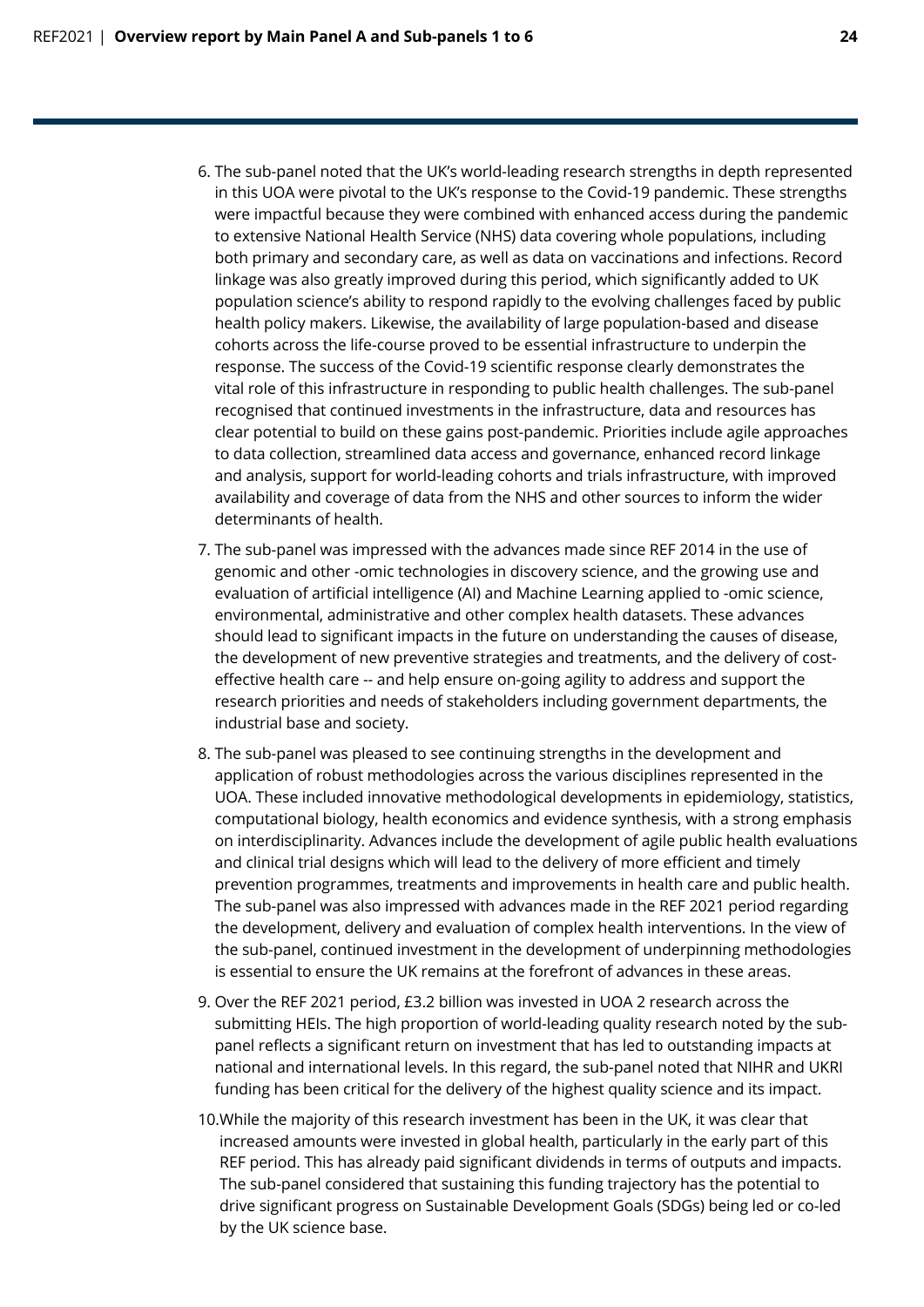### **Outputs**

- 11. The core membership of the UOA 2 sub-panel was supplemented by two output assessors. As noted above, while a very high proportion of the outputs were interdisciplinary, the sub-panel members had expertise covering a wide range of interlinked and complementary disciplines, and were therefore able to make informed assessments of interdisciplinary outputs without the need for many cross-referrals (22 instances). By comparison we received a much greater volume of cross-referred outputs (253 instances) from 15 other sub-panels.
- 12. Each of the outputs submitted to the UOA was initially assessed by two panellists, one subject specialist and another randomly assigned, subject to conflicts of interest. The grading was moderated by a third panellist when necessary, to ensure that the assessment of all outputs was fair and consistent. Panel members undertook a rigorous output calibration exercise to ensure that the sub-panel members as a whole had a shared understanding of the quality criteria. In general, outputs of each submitting institution were assessed by all non-conflicted panellists, ensuring a fair and balanced assessment of the outputs from the submitted units.
- 13. The international advisors to the sub-panel endorsed the sub-panel's judgment of the sustained and world-leading excellence of the research outputs submitted to this UOA. Overall, 44% of the outputs (FTE-weighted) were judged to be of world-leading quality (four star) and a further 46% to be internationally excellent (three star). Direct comparisons with results from REF 2014 are not possible to make because of the changes in the criteria and working methods post-Stern.
- 14. Most of the outputs submitted to UOA 2 were multi-authored, with nearly 30% having more than 15 co-authors, reflecting multi-disciplinary teams, often from a number of collaborating institutions, showcasing the predominance and value of team science within the UOA. In some instances, clarification of the contribution of attributed authors was sought through the audit process. The numbers of outputs in emerging fields, such as multi-modal -omics and "Big Data" using linked Electronic Health Records and Machine Learning, have grown considerably since 2014, with many examples of worldleading or internationally excellent quality. Likewise, the proportion of world-leading or internationally excellent outputs was high in all the various disciplines represented in this UOA, reflecting strength in depth over a wide range of research activities.

## **Impact**

- 15. The core membership of the sub-panel was joined by six impact assessors, from a range of research user bodies, specifically to advise on impact; their input, as well as the advice of national and international members of Main Panel A, was particularly valuable. At least three panellists were randomly assigned to each impact case study, subject to conflict of interests, and they provided an initial assessment on each case study, with an impact assessor always involved. Further input was sought from additional sub-panel members where needed. Disruptions due to the Covid-19 pandemic affecting the final year of the REF 2021 period were reported for two of the 151 case studies. The subpanel took account of these circumstances in assessing the impact cases.
- 16. The sub-panel assessed 151 impact case studies, and 54% (non FTE-weighted) of the impact was judged to be outstanding (four star). The sub-panel was impressed with the outstanding contribution that public health, health services and primary care research has made to health and welfare worldwide, including the Covid-19 pandemic response.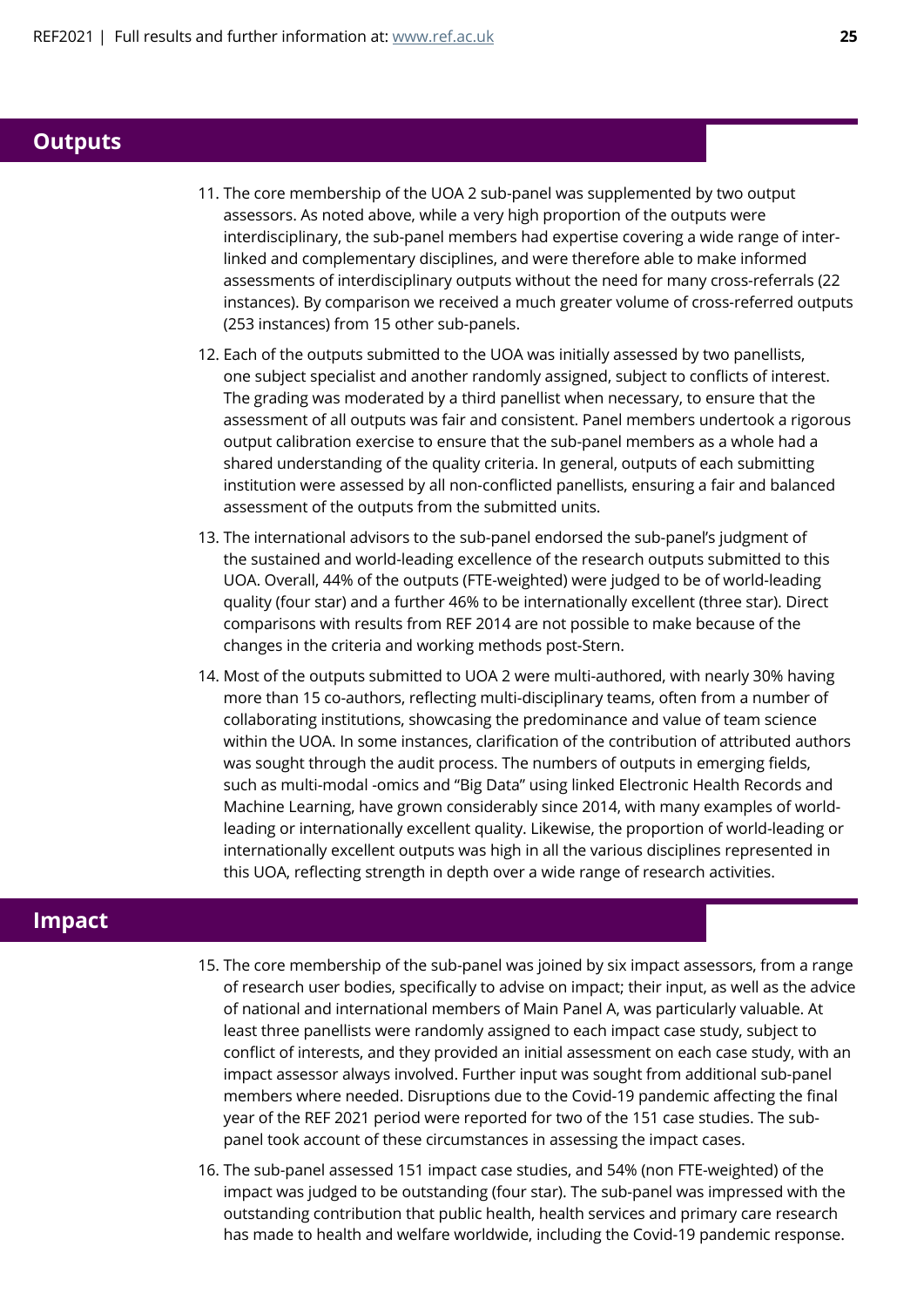- 17. The strongest impacts were those for which the submitted units were able to demonstrate compelling evidence for the reach and significance of the impacts being claimed. While there was extensive evidence of strength in depth for many of the case studies submitted, the sub-panel noted that the maximum REF research period eligibility (20 years) between the underpinning research and the realisation of impacts, was relatively short for some impacts in public health. For example, it took over 50 years before the evidence on smoking was enacted in legislation in the UK and worldwide.
- 18. Outstanding reach and significance, often on a global scale, was evident in case studies across a broad range of areas, with direct benefits on health, as well as impacts on both health and non-health policies. These spanned impacts on Global Health and Sustainable Development Goals, health care quality improvement, medicines development and regulation, screening programmes, national and international practice guidelines, as well as economic, industrial and societal benefits.

## **Research environment**

- 19. All environment statements were initially assessed by three randomly allocated members of the sub-panel, and then reviewed and scored by the whole sub-panel, subject to conflicts of interest. Overall, the sub-panel was highly impressed by the vitality and sustainability of the research environments submitted. There was strong evidence of dynamic research environments with evidence of growing infrastructure in many submitting HEIs. However, the sub-panel considered that continued and increasing investment is needed to maintain and enhance the research infrastructure and capacity building across the whole range of disciplines represented by the UOA. In addition, the sub-panel recognised that infrastructure for population cohorts and biobanks, as well as investments in data and in people encompassing epidemiology, statistics, computational biology, data and implementation science, and health economics, will need sustained support if the opportunities for Big Data and AI in health are to be fully realised.
- 20. Evidence of support for equality and diversity was present in all the submitted units and a clear strength in many, with a variety of mechanisms evident across the sector to support all grades of staff in the submitting HEIs. The sub-panel noted that a major strength of the research environment across submitting HEIs was the improving support offered to early and mid-career researchers and the promotion of a more inclusive research culture. The sub-panel was particularly impressed with the submitted units that had robust policies to support staff across all protected characteristics and which gave quantitative evidence of implementation of these policies. The sub-panel noted many successes in supporting staff, early career researchers and students, including adoption of a variety of equality, diversity and inclusion accreditation schemes. The sub-panel noted the vitality of the postgraduate research student environment in most submitting HEIs across the sector, reflecting the progress on training the next generation of applied health researchers and population scientists. The sub-panel also noted the strength of the international profile across the UOA, including a strong UK presence in large EU and other international consortia during the period of the assessment. The sub-panel was anxious to see that the UK contribution to the European and wider international scientific effort is sustained so that the UK science base remains at the leading edge of the areas covered by the UOA.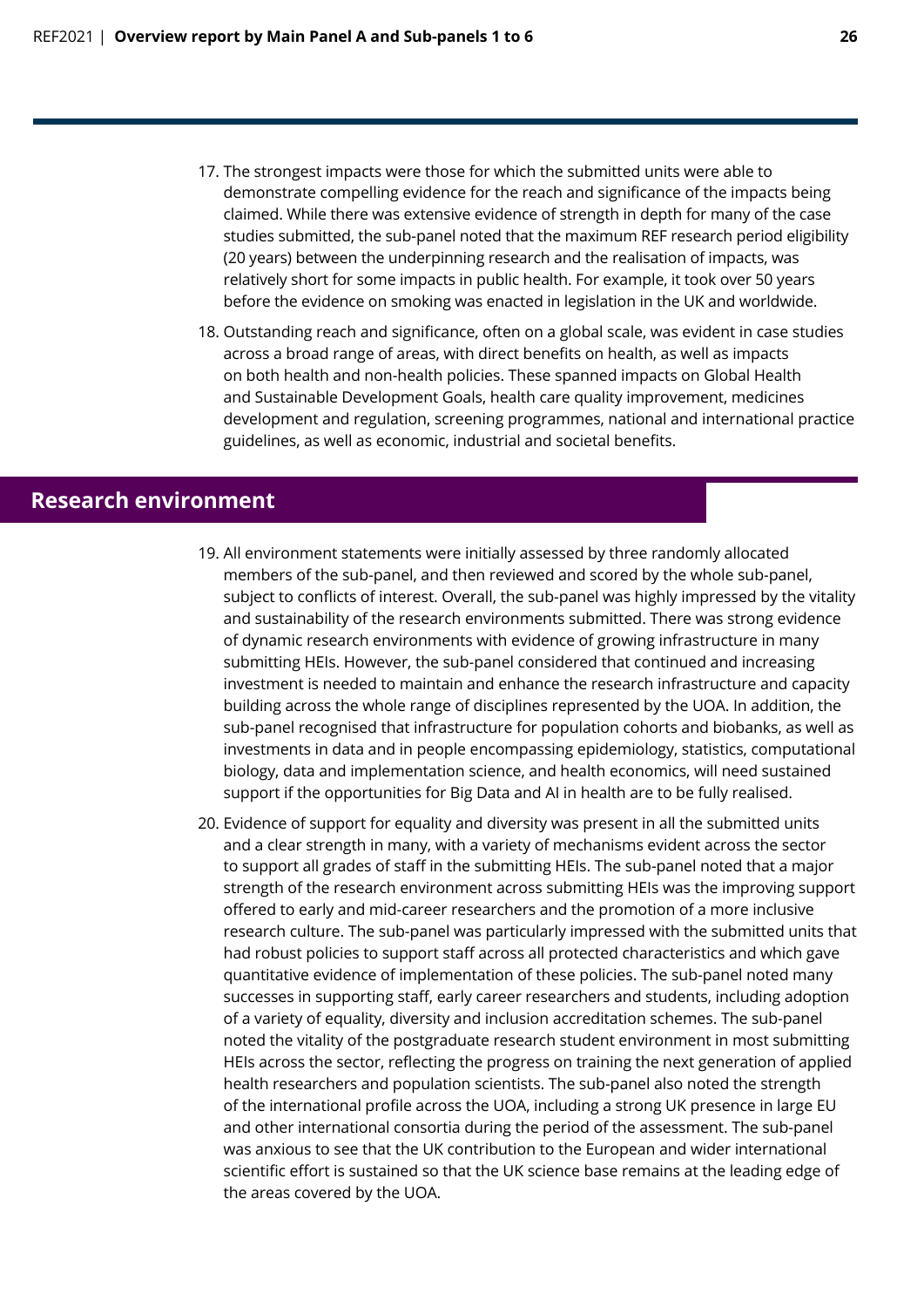- 21. A more visible and welcome aspect of the research base in the UOA, compared with REF 2014, was the involvement and engagement of patients and the public (PPIE). This is supported by the increased emphasis of the major funders on PPIE throughout all stages of the research process. In parallel, the sub-panel was pleased to see extensive progress across the research communities in promoting an open research culture, the sharing of data and research tools, and attention to the reproducibility of research.
- 22. Over the REF 2021 period, £3.2 billion was invested in UOA 2 research across the submitting HEIs. The major funders were health research funding bodies (26%), research councils (17%), UK central bodies/local authorities, health and hospital authorities (17%), UK charities (13%), and the EU (4%). While NIHR funding has continued to support the highest quality applied science, the sub-panel noted that not all of the NIHR funding schemes are available to scientists from all of the devolved administrations. The subpanel recognised that in order to keep pace with NIHR funding, sufficient devolved administration funding will be required. Nonetheless, the sub-panel was impressed with the extent of world-leading quality research and outstanding impacts submitted by HEIs in each of the home nations.

**Table 10: UOA 2 External research income by funder source (page 28).**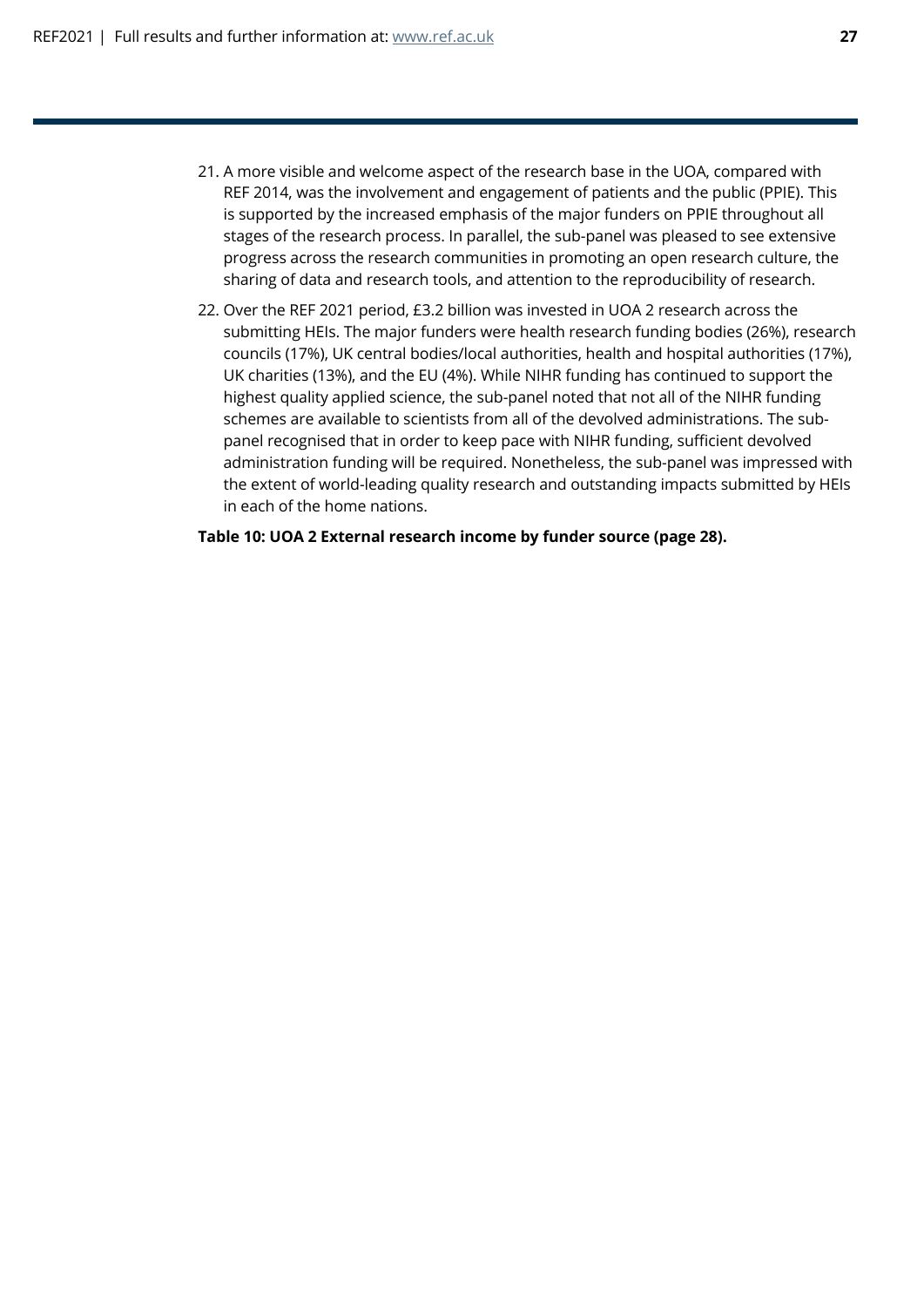#### **Table 10: UOA 2 External research income by funder source**

|                                                                                                                   | <b>Research income</b> | <b>Proportion</b> |
|-------------------------------------------------------------------------------------------------------------------|------------------------|-------------------|
| <b>UOA 2: Research income source</b>                                                                              | (£ million)            | of total income   |
| <b>UK-based charities</b><br>(open competitive process)                                                           | 842                    | 26.0%             |
| <b>BEIS Research Councils, The Royal Society,</b><br><b>British Academy and The Royal Society of</b><br>Edinburgh | 539                    | 16.7%             |
| UK central government bodies/<br>local authorities, health and hospital<br><b>authorities</b>                     | 537                    | 16.6%             |
| <b>Health research funding bodies</b>                                                                             | 404                    | 12.5%             |
| <b>EU government bodies</b>                                                                                       | 202                    | 6.3%              |
| UK industry, commerce and public<br>corporations                                                                  | 159                    | 4.9%              |
| <b>UK-based charities (other)</b>                                                                                 | 127                    | 3.9%              |
| <b>Non-EU-based charities</b><br>(open competitive process)                                                       | 122                    | 3.8%              |
| Non-EU industry commerce and public<br>corporations                                                               | 81                     | 2.5%              |
| <b>Non-EU other</b>                                                                                               | 81                     | 2.5%              |
| EU industry, commerce and public<br>corporations                                                                  | 57                     | 1.8%              |
| UK central government tax credits for<br>research and development expenditure                                     | 33                     | 1.0%              |
| UK other sources                                                                                                  | 25                     | 0.8%              |
| EU (excluding UK) other                                                                                           | 18                     | 0.6%              |
| <b>EU-based charities</b><br>(open competitive process)                                                           | 4                      | 0.1%              |
| Total                                                                                                             | 3,232                  |                   |

23. There was strong evidence of extensive collaborations underpinning research in and across the sub-panel's disciplines, and the environment statements made clear how important these collaborations, extending globally, are to the development of impactful high-quality research in this area.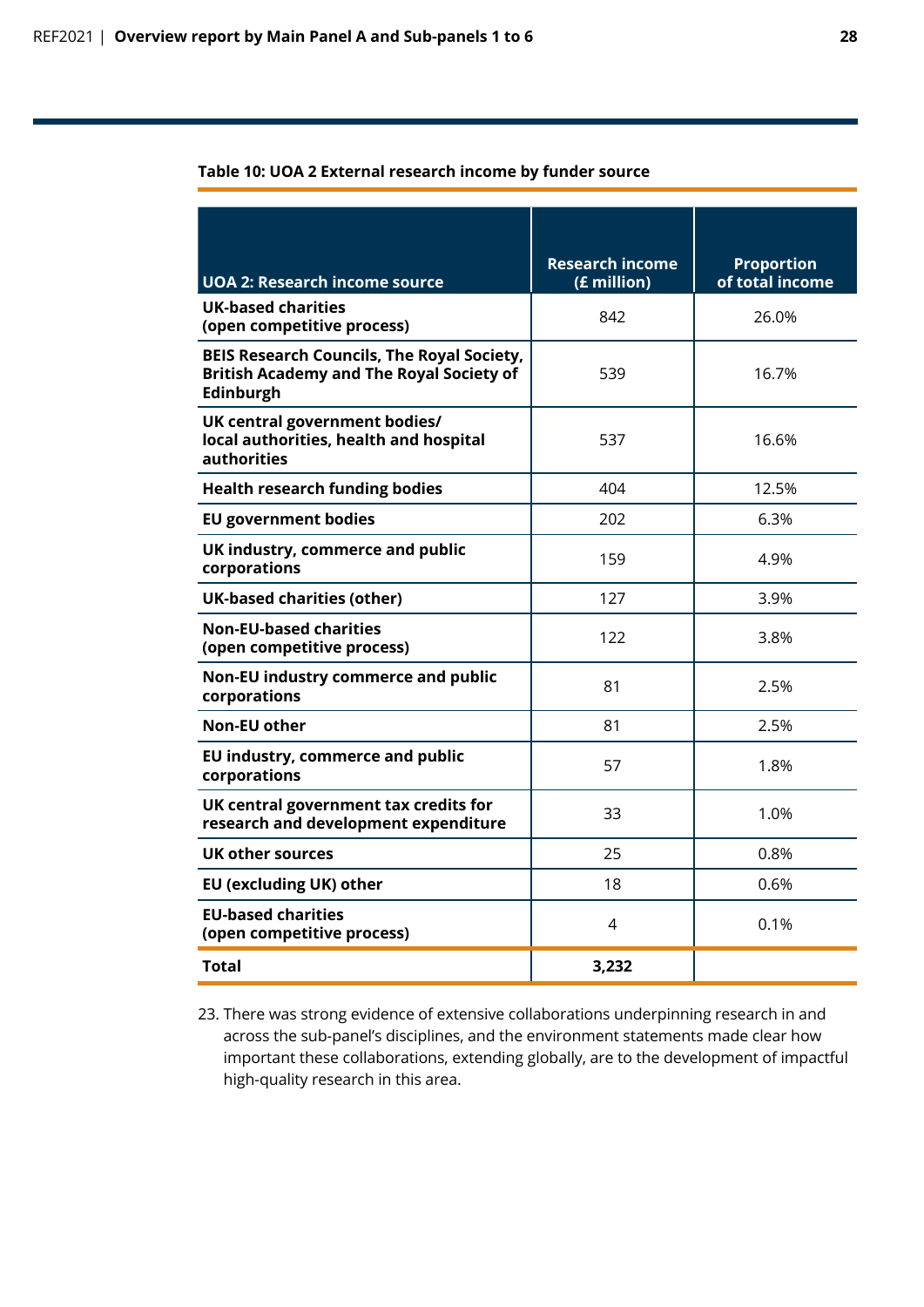## <span id="page-28-0"></span>UOA 3 Allied Health Professions, Dentistry, Nursing and Pharmacy

## **Summary of Submissions**

**Average quality profiles (FTE-weighted) for the UOA**

| <b>Profile type</b>    | $%4*$ | $%3*$ | $% 2*$ | $%1*$ | $\%$<br>Unclassified |
|------------------------|-------|-------|--------|-------|----------------------|
| <b>Overall quality</b> | 37    | 47    | 14     | 2     | 0                    |
| <b>Outputs</b>         | 31.9  | 51.1  | 15.2   |       | 0.8                  |
| <b>Impact</b>          | 41.8  | 42.9  | 13.8   | 1.4   | 0.1                  |
| <b>Environment</b>     | 49.2  | 35.3  | 13.9   | 1.5   | 0.1                  |

## **Key messages**

- 1. With 89 submissions, this was one of the largest and most diverse units of assessment (UOAs) in REF 2021, covering disciplines from different philosophical backgrounds. As in REF 2014, the sub-panel members from different disciplinary groups worked extremely well together. Interaction was further enhanced by the strategic matching of panellists into reviewing pairs and groups and by the careful allocation of work across the sub-panel. It was also helped by employing calibration exercises to benchmark the assessment of outputs, impact and environment. All the sub-panel members had extensive experience of working in interdisciplinary research teams and employing a variety of research designs and methodologies. This reflected 'team science' and had many advantages in terms of understanding the methods, topics and research priorities of diverse disciplines.
- 2. Over the REF period, UK HEIs and external funding bodies have made an outstanding contribution to the research environments in UOA 3. This enhances the disciplines' international standing and shows that UK researchers continue to undertake some of the most significant and influential work in the world. Results also show that the sustained investment in research in this UOA over the last 30 years has yielded highly cited worldleading outputs and outstanding impacts for quality of life, health, the economy, and society regionally, nationally and internationally.
- 3. UOA 3 includes research into all aspects of the disciplines of allied health professions, dentistry, nursing, midwifery, and pharmacy. Its boundaries include research in underpinning science, laboratory-based work, applied clinical research, healthcare technologies, and research into public health, social care and health promotion. Research into psychosocial, philosophical and ethical aspects of healthcare, as well as education, policy and methodology relevant to these disciplines, is also included. As anticipated, such work used qualitative, quantitative and mixed methods, as well as philosophical and theoretical approaches.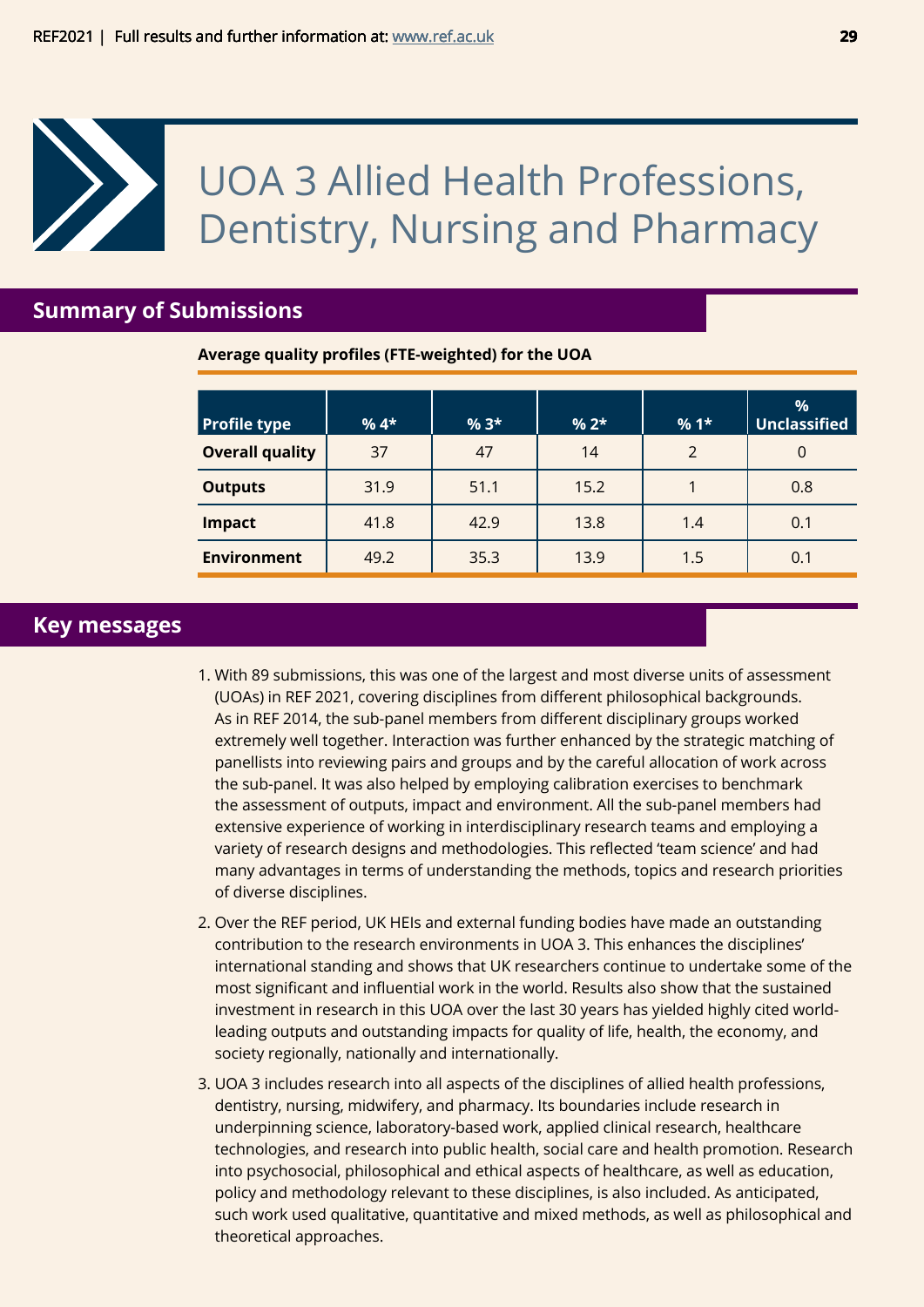- 4. The headline statistics are:
	- 89 submissions were received from 90 UK Higher Education institutes (HEIs) including those with large, established departments covering the full range of the field (largest submission size 225 FTE staff) through to small less well-established departments (smallest submission size 3.8 FTE staff).
	- **There was one joint submission (involving two HEIs).**
	- 4,769 FTE staff were responsible for 11,627 research outputs, mainly journal papers, with over 83% of them rated as internationally excellent or world-leading (FTE-weighted).
	- Research income by spend reported over the period was £1,695 million, 17% being from UK Research Councils, 20% from charities, 37% from UK central government bodies, local authorities, health and hospital authorities, 11% from industry and 8% from the EU.
	- 400 impact case studies were submitted, and 85% of these were rated as having outstanding or very considerable impact (FTE-weighted).
	- 738 early career researchers (ECR) were submitted, representing 14% of the total staff returned, revealing a reduction by 3% compared to the REF 2014 return.
	- There was strong evidence of research training, with 9,251 doctoral degrees awarded during the REF period, representing 1.94 per FTE staff member returned.
- 5. It is probable that not all eligible academic departments were submitted to this UOA. One of several examples is nutrition research. In addition to UOA 3, nutrition research has been returned in UOA 6, UOA 1 and UOA 2. Such fragmentation of submissions makes it difficult to get a coherent grasp of the state of research in the discipline. In addition, a minority of the submissions were unidisciplinary, whereas others incorporated multiple disciplines. Therefore, this overview should be interpreted in this light: it is a statement only on the evidence submitted and assessed through REF 2021, not necessarily on the state of all the UK research relevant to this UOA.
- 6. Direct comparisons between the results of REF 2014 and those of REF 2021 are challenging. This is because of changes to the REF rules because of the Stern recommendations. Among other variations, support for research impact moved from the impact to the environment template. In addition, and as alluded to above, the REF 2014 submission covered a six-year period while the REF 2021 encapsulated a seven-year interval.
- 7. It is clear from the results of the exercise that there is evidence of internationally excellent or world-leading research in all the submissions returned to this UOA. Furthermore, the number of submissions from corresponding UOAs in REF 2014 (n=91), was very similar to that made to this UOA in REF 2021 (n=89).
- 8. Because of the Stern recommendations, it was expected that the number of staff returned to UOA 3 in REF 2021 would increase significantly. This proved to be the case with 2,021 FTE more staff submitted. As anticipated, this growth was reflected in an increased number of outputs submitted, 11,627 compared to 10,358 in REF 2014. The number of impact case studies also increased from 355 to 400, covering a wide range of impacts. Almost all were new impact case studies rather than continued case studies, demonstrating that novel impact has continued to be generated since REF 2014.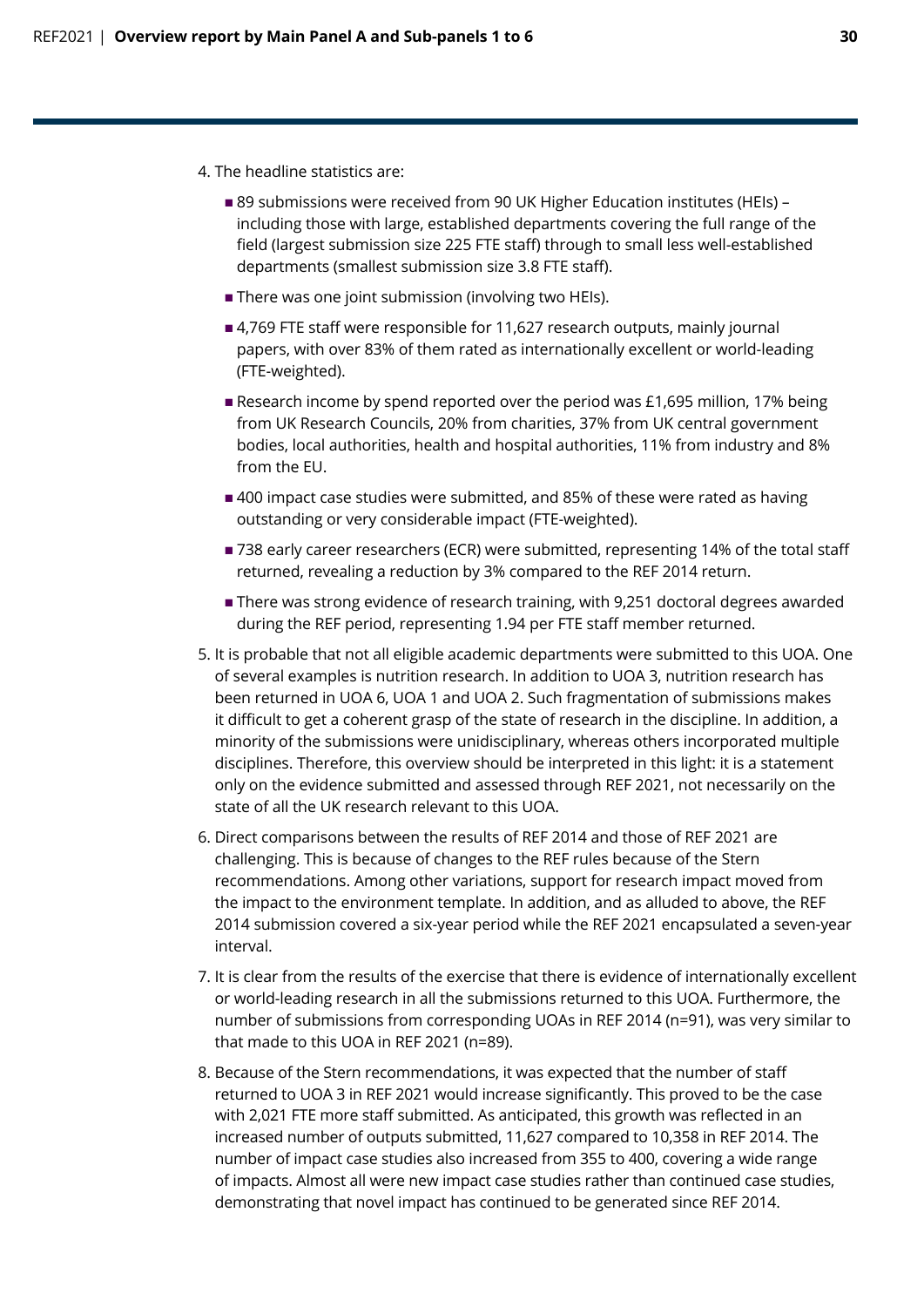- 9. Welcome trends were noted, such as the demonstration of a greater theoretical grounding for empirical research, a greater sophistication in use of methods and a good mix of non-clinical and clinical investigations. There was also evidence of more national and international collaborations. The interdisciplinary nature of research is possibly a key factor in this trend, enabling and facilitating collaboration among researchers across different disciplines and countries. Panellists also noted larger scale, more complex and ambitious research with far reaching implications for health, wellbeing and society.
- 10. This UOA undoubtedly benefitted from developments in research funding during the REF 2021 period, notably through the National Institute for Health Research (NIHR). This reflected a move to further integrate academic researchers with the NHS, leading to more translational research, which underpinned a majority of the impact case studies. From identifying research questions and producing high-quality research, to ensuring that this research is translated into healthcare benefits, the working partnership between academia and the NHS in the UK clearly contributed a significant proportion of the excellence the sub-panel members found in the submissions. There was also evidence of a seamless transfer of ideas from the research lab to the marketplace, showing that research can lead to innovation and that innovation drives growth and productivity. The panellists also noted substantial grant capture from major charities, the EU, and the Research Councils.
- 11. There remains considerable scope for development in this UOA, particularly in capacity and capability building and the support of early career researchers. The sub-panel identified that fostering a collaborative cadre of research active individuals with such expertise, equipped, and resourced to deliver international multicentre studies, was important for the future vitality and sustainability of these disciplines.

## **Outputs**

- 12. Considering conflicts of interest and subject-matter expertise, all research outputs were allocated to and assessed by at least two panellists; one specialist and one more generalist reviewer. A third reviewer was involved where the initial scoring pair could not readily concur, or where another reviewer was considered to have relevant expertise.
- 13. The in-depth discussions between assessors meant that the sub-panel members found it straightforward to assess the outputs in the submission and were confident in their conclusions. Where outputs were found to lie outside the expertise of the sub-panel, advice was sought from other sub-panels (6% of outputs were cross referred). Panellists also provided advice on several incoming cross-referred outputs that had been submitted to other sub-panels.
- 14. Panellists were surprised that some institutions returned a considerable number of outputs that did not fall within the remit of its UOA descriptor and which would have been more helpfully submitted elsewhere (see 'Panel criteria and working methods'). As stipulated in the last paragraph of the descriptor, these were cross-referred to other sub-panels.
- 15. The sub-panel members assessed 11,627 research outputs from across all areas within the disciplines submitted to this UOA. As alluded to above, compared to the corresponding sub-panel in REF 2014, there were 1,269 more outputs submitted to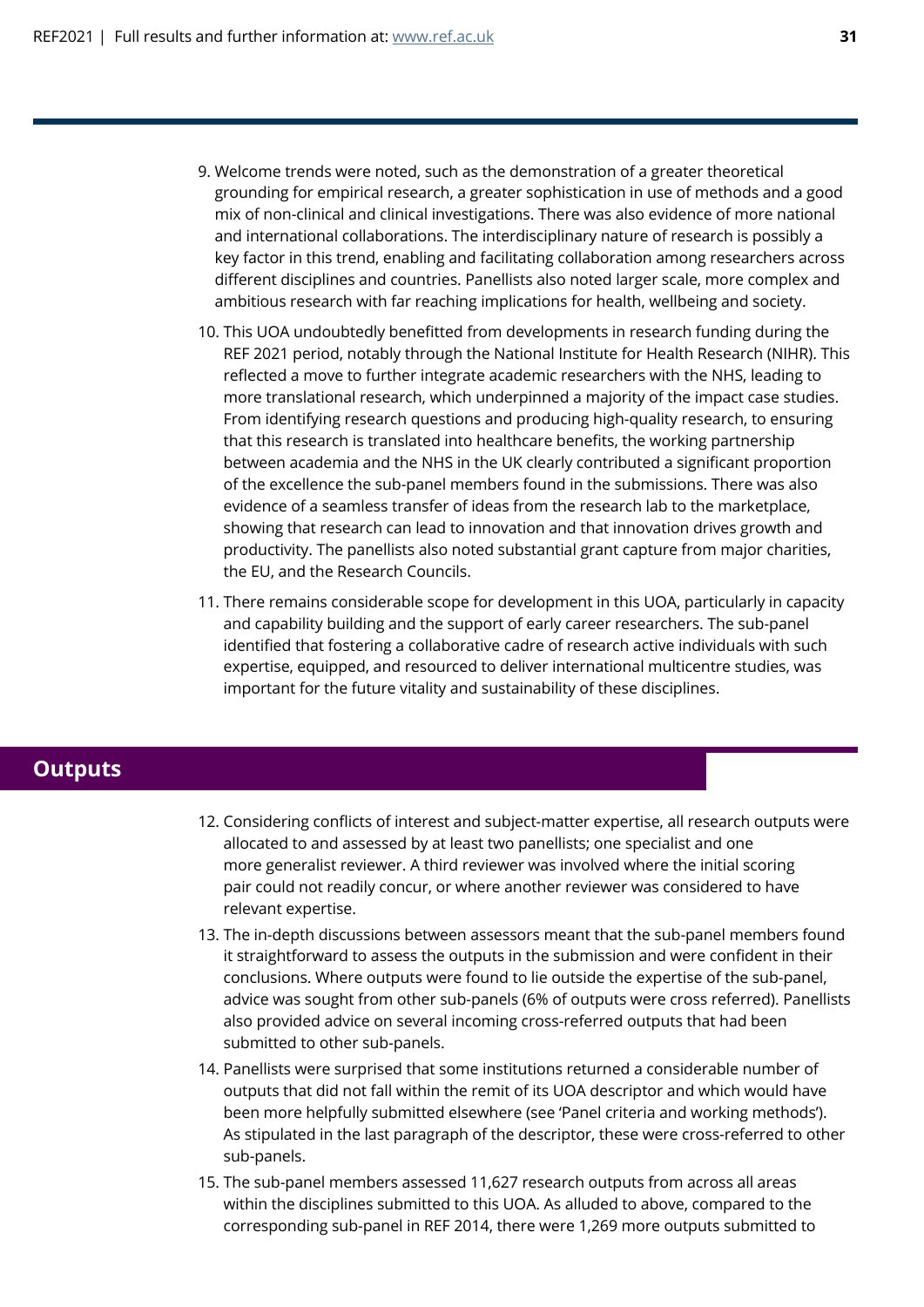this UOA in REF 2021. Furthermore, panel members noted world-leading research that employed quantitative, qualitative and mixed-methods approaches.

- 16. In the allied health professions, outputs contained a significant volume of research that is central to current and future work by the UK's 14 Allied Health Professions (AHPs) and included a wide range of research topics and diversity in the paradigms and methods employed. Research addressing areas of AHP practice and underpinning theories were varied in nature and scale and were highly interdisciplinary. There is evidence of AHP research areas thriving. For example, optometry (and more broadly vision science) was well represented, with world-leading activity ranging from the global prevalence of eye disease through to hypothesis-rich psychophysical investigations of visual function. AHP research tended to be strongest in cases where specific interventions were tested.
- 17. In returns from the dental specialties, panel members observed very significant breadth in terms of the research themes. This covered the span from fundamental research into biological mechanisms through cell biology, cancer, materials science, clinical dentistry and public health. It was notable that there were world leading outputs from large, complex, multi-centre clinical RCTs, often delivered in dental primary care and supporting the delivery of clinical dental care. There were also multi-centre RCTs addressing complex health issues in primary care settings. Panel members also noted world-leading outputs in dental public health and prevention, a majority with strong international components.
- 18. Some of the strongest nursing outputs reflected a focus on topics of major relevance to people's quality of life and health outcomes. Examples included: investigations of interventions designed to support older people and those with enduring health challenges, symptom management, and support for self-management, as well as attention to endemic challenges such as pain, continence, and skin integrity. In scientific focus and methodology, compared to REF 2014, there was a growing emphasis on evaluating new approaches to care delivery and new/advanced roles. Some of the strongest outputs submitted included complex studies in the form of NIHR HTA reports, and these evidenced very strong research team leadership by nurses.
- 19. Strong midwifery research was demonstrated, reflecting solid evidence of worldleading and internationally excellent research. The panel members were impressed by the volume and quality of midwifery outputs. Submissions demonstrated a breadth of methodological expertise, informed by important clinical, social, psychological, and educational issues. Research outputs were grounded in real-life practice, with potential for underpinning outstanding or very considerable research impact.
- 20. In biomedical science, a majority of the research outputs were of world-leading quality, covering the breadth and depth of biomedical sciences, from molecules and cells through to clinical genetics. Most of the outputs, especially the high-scoring ones, came from scientific teams and commonly included in vitro, in vivo, and sometimes clinical data. This interdisciplinarity was welcomed by the sub panel and fits with a strong focus on major global challenges such as cancer, diabetes and infection, all of which are multifactorial in nature and require an interdisciplinary approach.
- 21. Overall, the standard of outputs in pharmacy, pharmacology and pharmaceutical sciences indicated a vibrant research discipline with a strong commitment to interdisciplinary and translational research. There was a range of world-leading outputs encompassing underpinning science, cutting-edge translational studies, and patientfocused investigations, increasingly informed by patient and public involvement and engagement. A key observation was the inclusion of interdisciplinary research, demonstrating that the discipline has adopted a holistic approach, which crosses the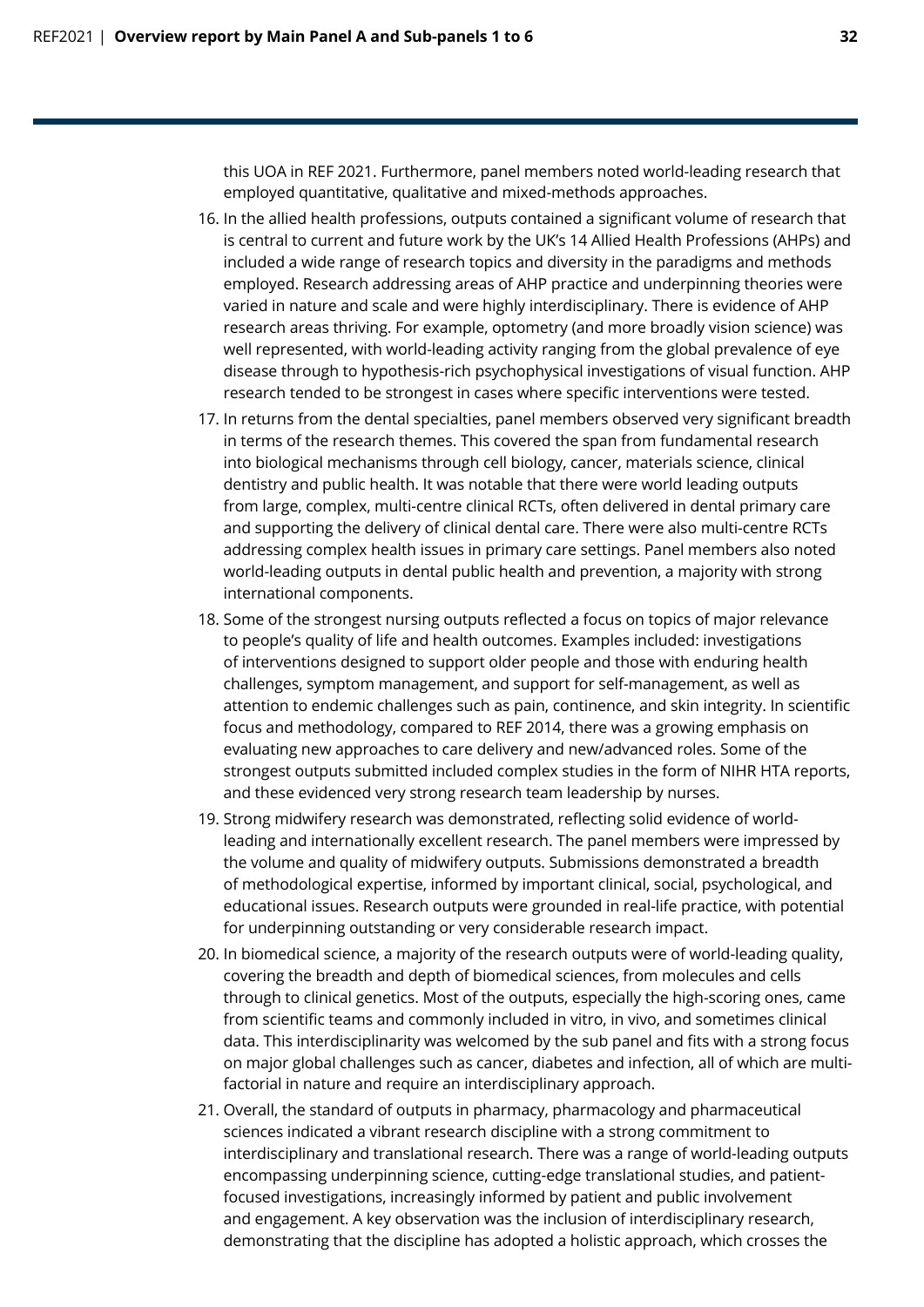traditional boundaries of discipline-specific research focus.

- 22. Public perspectives on research and pedagogic research were areas that were less well represented in UOA 3, than might have been expected. It was noted that research into the care and support of people with learning difficulties, though evident, was not prominent particularly given the clinical and educational challenge. Laboratorybased research was also not as evident in nursing, midwifery and some of the allied health disciplines.
- 23. There were many systematic reviews and meta-analyses conducted using established methodologies, and the quality of these was generally high. However, several submissions showed a disappointing reliance on iterative systematic reviews that added little to the extant knowledge base. While there was evidence of rigour in many of these, originality and significance are critical to meet the REF definition of research. Panellists wondered whether the emphasis on systematic reviews reflected a tendency for some grant awarding bodies to fund the review of previous research rather than the overall development of new knowledge.
- 24. HEIs were invited to flag outputs that they classified as interdisciplinary research (IDR) in their submissions. The sub-panel assessors found that the approach to this had been variable, with a small number of institutions identifying IDR outputs through the flagging system. A significant number of outputs that were not classed as IDR by the HEI were, on assessment, identified as such by sub-panel members. However, panellists did not undertake a systematic exercise to identify all potential IDR outputs. Many involved collaborative science between biological, chemical, pharmaceutical, clinical and health scientists, both within and between HEIs.
- 25. Panellists welcomed the number of multi authored outputs returned to UOA 3. This was expected and is in line with the greater emphasis on 'team science' and interdisciplinary research that crosses all fields in the UOA.
- 26. In this exercise UOA 3 received 16 outputs where double-weighting was requested by the submitted institution. This was where the outputs were derived from substantial academic endeavour by the member of staff against whom the output is listed. The majority of these were in the form of large NIHR HTA reports. Where the case for double-weighting was not accepted by the panel, the reserve output was reviewed.
- 27. Analytics on citations was used positively, but as in REF 2014, played a relatively minor role in the assessment of outputs. Journal impact factors were not considered.

## **Impact**

28. Considering conflicts of interest and subject-matter expertise, impact case studies were randomly allocated and assessed by at least three panellists, including a user assessor. Panellists scored using a nine-point scale (1.0, 2.0, 2.5. etc.). The rigorous calibration exercise undertaken at the start of the process initiated robust discussion that was highly productive in establishing common views on quality; a further calibration occurred before scoring was finalised. The involvement of user assessors, including those who represented healthcare user organisations, was invaluable in providing exceedingly helpful perspectives and insights. These deliberations, alongside in-depth discussions between assessors on each case study, meant that the panellists found it straightforward to assess the impact elements of the submission, and were confident in their conclusions.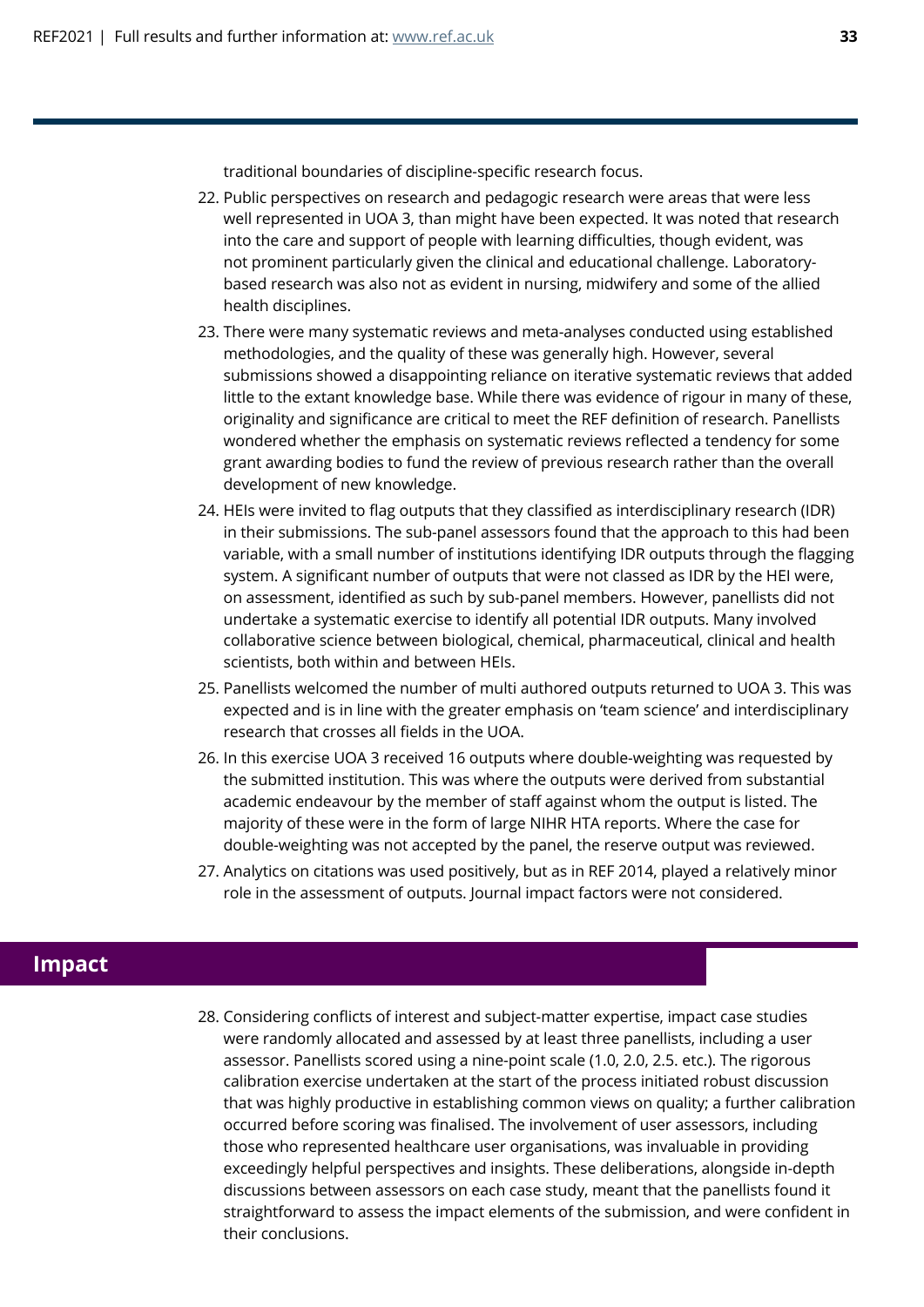- 29. Most submissions presented well-evidenced impact case studies. They demonstrated the translational and applied nature of research undertaken within this UOA, and its effects on service users, policy, and practice at local, national, and international levels. Positive impacts on economic development and commercial sectors were also noted. There were also excellent examples of research impact emanating from close working relationships with other sectors such as the NHS, government, policy makers, industry, and the voluntary sector.
- 30. The quality of the case studies was very high, with 41.8% deemed to be outstanding (four star) and a further 42.9% very considerable (three star) in terms of their reach and significance (FTE-weighted figures). Only a small minority (1.5%) were assessed as having had less than considerable impact. Panellists highly rated those case studies that provided robust and verifiable evidence. It was noteworthy that strong impact case studies were not confined to the larger submissions, and a majority of cases with outstanding impact were submitted by smaller submissions and across all four countries in the UK.
- 31. Cases that were highly rated were (i) those that had a clear linkage between the internationally recognised research and the subsequent impact, (ii) those where there was clear evidence and verification of the impact produced, and (iii) those that had outstanding and very considerable reach and significance.
- 32. Panellists noted outstanding impacts representing the full breadth of the research submitted to UOA 3. A majority evidenced changes in policy, new guidelines, and innovative professional practice. Panellists noted the importance of not just effecting change in terms of practice or policy, but in providing evidence of the positive effect of implementing such a change. Outstanding impacts were also apparent in the areas of commercialisation and improving quality of life. The sub-panel members also noted that there were examples of impacts applicable to a wide range of healthcare settings, including those in the developing world. The case studies often reflected key national and international priorities, and were linked to important public health issues, including Covid-19.
- 33. The overall quality of 'dental' impact case studies was either outstanding or very considerable, with widespread impact in terms of clinical care. There were notable impacts on national and international health policy and on guideline development. There was also an excellent group of case studies focused on translation of research into dental practice and on dental epidemiology.
- 34. In pharmacy, pharmaceutical science and pharmacology, the impact case studies demonstrated that new impact has continued to be generated since REF 2014. The diversity of impacts spanned multiple domains such as society, policy, practice and economy. Collectively, research from pharmacy has led to new products, services and significant changes to policy, all of which have delivered improved healthcare, and commercial and societal benefits. Impact cases included examples of outstanding advances in drug development from research through to clinical trials, to economic benefits and improved therapeutic outcomes (such as chemotherapy and antiviral therapies). In addition, there were outstanding case studies related to commercial spinouts of novel drug delivery technologies; for example, in the area of development of inhaled pharmaceutical products.
- 35. The biomedical science impact case studies demonstrated a majority of outstanding or very considerable examples of innovation and impact. These ranged from basic research to implementing the benefits through new devices and processes, or modifications to treatment guidelines and management.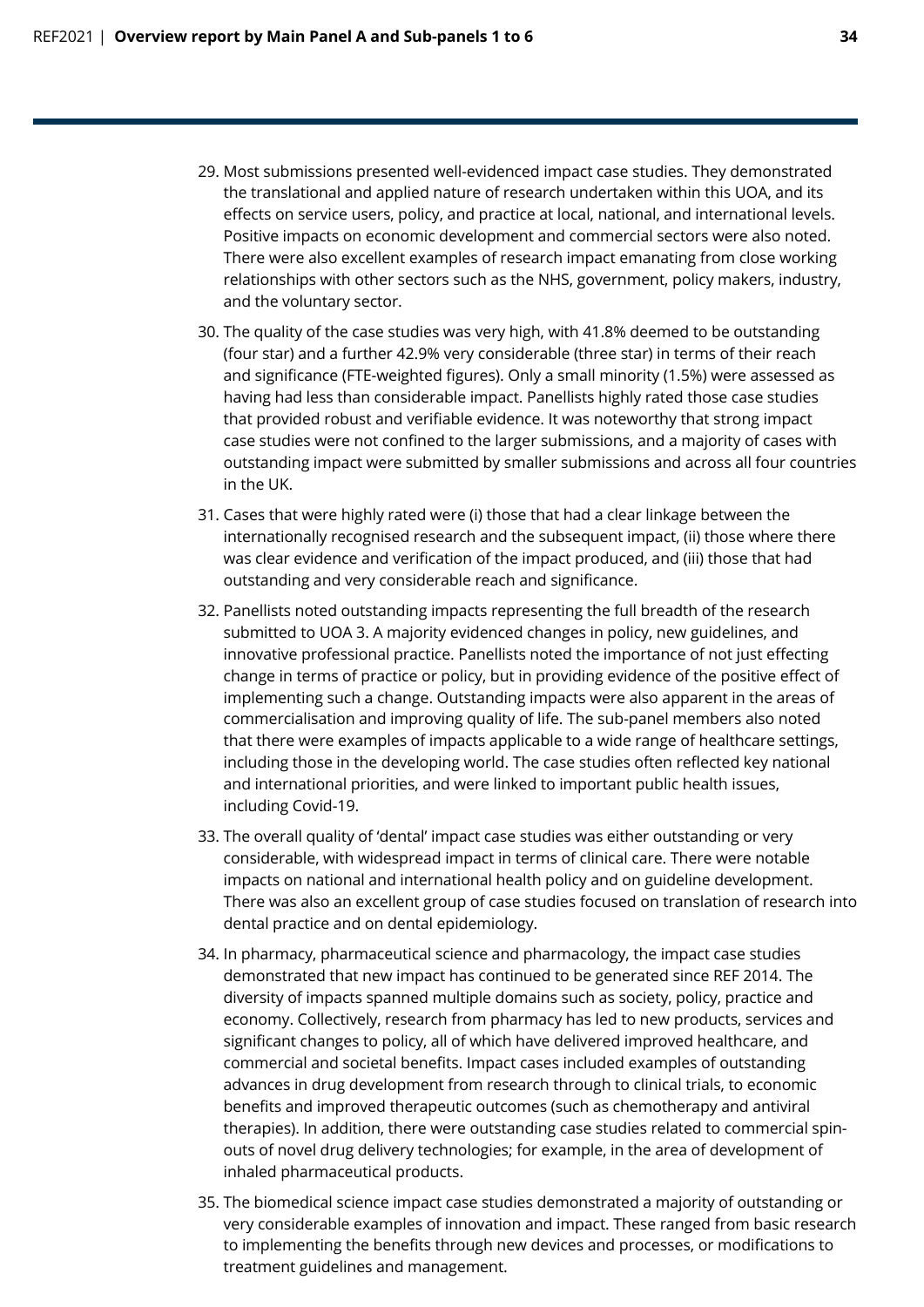- 36. The impact case studies that were initiated by nursing research focused on issues such as mental health, ageing, dementia, enduring health challenges and self-management. The diversity of impact spanned multiple domains such as society, policy, practice and economy and demonstrated improvements in healthcare and outcomes for patients. The stronger impact case studies revealed clear links to the underpinning research, evidence of impact, and outstanding reach and significance. Panellists judged that research from nursing has led to new services, changes to policy and has shaped public perceptions of health matters.
- 37. Midwifery impact case studies provided further evidence of the strong links to clinical practice, contributing to improved care and outcomes for women and their families. The majority of the impact case studies demonstrated outstanding and very considerable reach and significance. The impact included health care and societal benefits, and significant changes to policy and practice.
- 38. Feedback from the user assessors articulated both the pleasure they derived from reviewing the impact case studies, and the way in which those studies demonstrated how academic research helped and supported improved policies and practices in health care and enhanced quality of life and quality of care. They also noted how research has led to economic growth, especially in small and medium-sized enterprises, through providing innovative solutions to problems. They identified as a strength of the REF system the collaborative nature of the process and the ability of the panellists to discuss and reach consensus on scoring. The research users also noted that impact case studies demonstrated consistently the importance of interdisciplinary studies in bringing applied research through to impact at the outstanding level of quality.

## **Research environment**

- 39. As with assessment of impacts, at least three panellists assessed each environment template. Conflicts of interest were considered when environment templates were randomly allocated. Panellists scored using a nine-point scale (1.0,1.5, 2.0 etc.). The rigorous calibration exercise undertaken at the start of the process initiated robust discussion that was highly productive in establishing common views.
- 40. The panellists were impressed that 85% of the environments reviewed were conducive to producing research of world-leading or internationally excellent quality, in terms of its vitality and sustainability (FTE weighted figure). There appeared to be a trend in many HEIs of bringing together strengths from different disciplines, often involving imaginative and fruitful collaborations between apparent disparate areas of work. The sub-panel members also noted that since REF 2014, a majority of HEIs had undertaken strategic reorganisations to establish, and invest in, interdisciplinary research spaces, institutes and centres.
- 41. The panel did not consider in its assessments the percentage of eligible staff returned by an institution. However, it should be noted that across the submissions there was significant variation in the number of eligible staff returned in this UOA, compared to other UOAs in Main Panel A, and compared to their institutional return rates. It was not clear why this had occurred. Panellists expressed significant concern that staff within this UOA who are technically eligible for submission to the REF are not being given time to undertake research and to develop research careers. Hence, they are not classed as having significant responsibility for research and this has an impact on the health and vitality of the disciplines more widely. This is not to suggest that institutions did not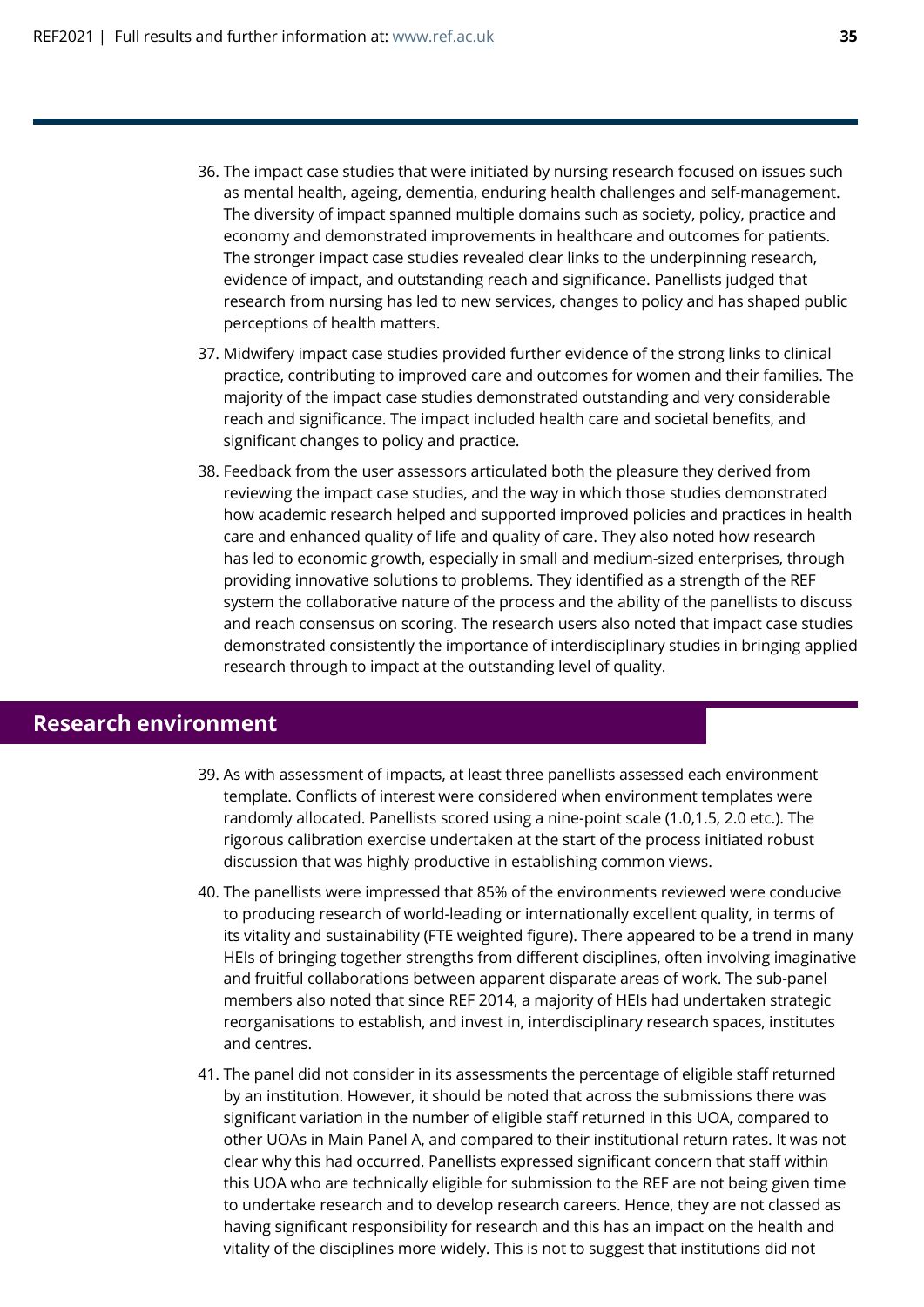follow their Codes of Practice, but that these disciplines need to be supported to bring the submission rates of eligible staff for this UOA up to institutional norms. This would ensure that all staff members aiming for, and capable of undertaking research, are supported in the same way as others at the same institution. In this respect UOA 3 was a clear outlier in comparison to all other sub-panels across Main Panel A.

- 42. There was evidence of widespread national and international collaboration, both within and between disciplines, though in some instances the panellists would have welcomed a fuller explanation of the nature and outcome of these collaborations. Evidence of funded research with international partners in many countries was noted and viewed positively by the sub-panel members. Furthermore, several UK HEIs were playing leading roles in large-scale international research collaborations.
- 43. Panellists found strong evidence of a robust environment and supportive culture in which research students could flourish, facilitated by training awards, the establishment of graduate schools/doctoral colleges, and great diligence in managing the research student trajectory. Although not directly comparable, there is evidence of growth in the number of doctoral awards submitted to UOA 3 in REF 2021 (n=9,251) over 7 years, compared to REF 2014 (n=4,961) over 5 years. The increase in the number of doctoral awards across the REF assessment period was regarded as an important indicator of research strength and vitality for the UOA.
- 44. In general, evidence of support for postdoctoral researchers was less well described than were postgraduate research students. Despite this, there was good evidence of support for early career researchers and good progress was evident regarding staff on fixed term contracts. 14% of the FTE return were early career researchers This represents a reduction by 3% compared to the REF 2014. Panellists noted that coupled with the low return of eligible staff in some institutions, there is a question as to how future research capacity in key healthcare disciplines is being supported.
- 45. Generally, there was evidence of greater and more positive engagement with issues of equality, diversity, and inclusion than in REF 2014. The sub-panel members judged that the HR Excellence Award and the Concordat benchmarks highlighted in submissions were important quality benchmarks. The improved REF policies on staff circumstances had allowed a more inclusive strategy for researchers. Panellists were also pleased that structures and processes were set up in a majority of departments to incorporate a service user co-production perspective within the research environment.
- 46. In the best submissions, commitment to equality , diversity and inclusion (EDI) was evident in the both the richness of data and narrative provided, and in the full range of protected characteristics considered. There was very little focus on support for disability in any of the submissions, and only a minority referred to LGBTQ+.
- 47. The sub-panel members noted that a total of over £1,695 million of research income by spend for this UOA was reported over the 2014–2020 assessment period. While it was recognised that large-scale support is not required for all disciplines in this UOA, the level and growth of external funding reflects the quality of the work being carried out. Panellists noted evidence of marked upward funding trajectories over the REF period in several strong submissions. Funding was obtained across the full range of relevant peer reviewed sources, including UK Research Councils, NIHR, government bodies, industry, the EU and major charities. In many instances, it was evident that substantial funding awards had allowed ambitious large-scale research to be carried out, leading to robust and important outputs and impacts.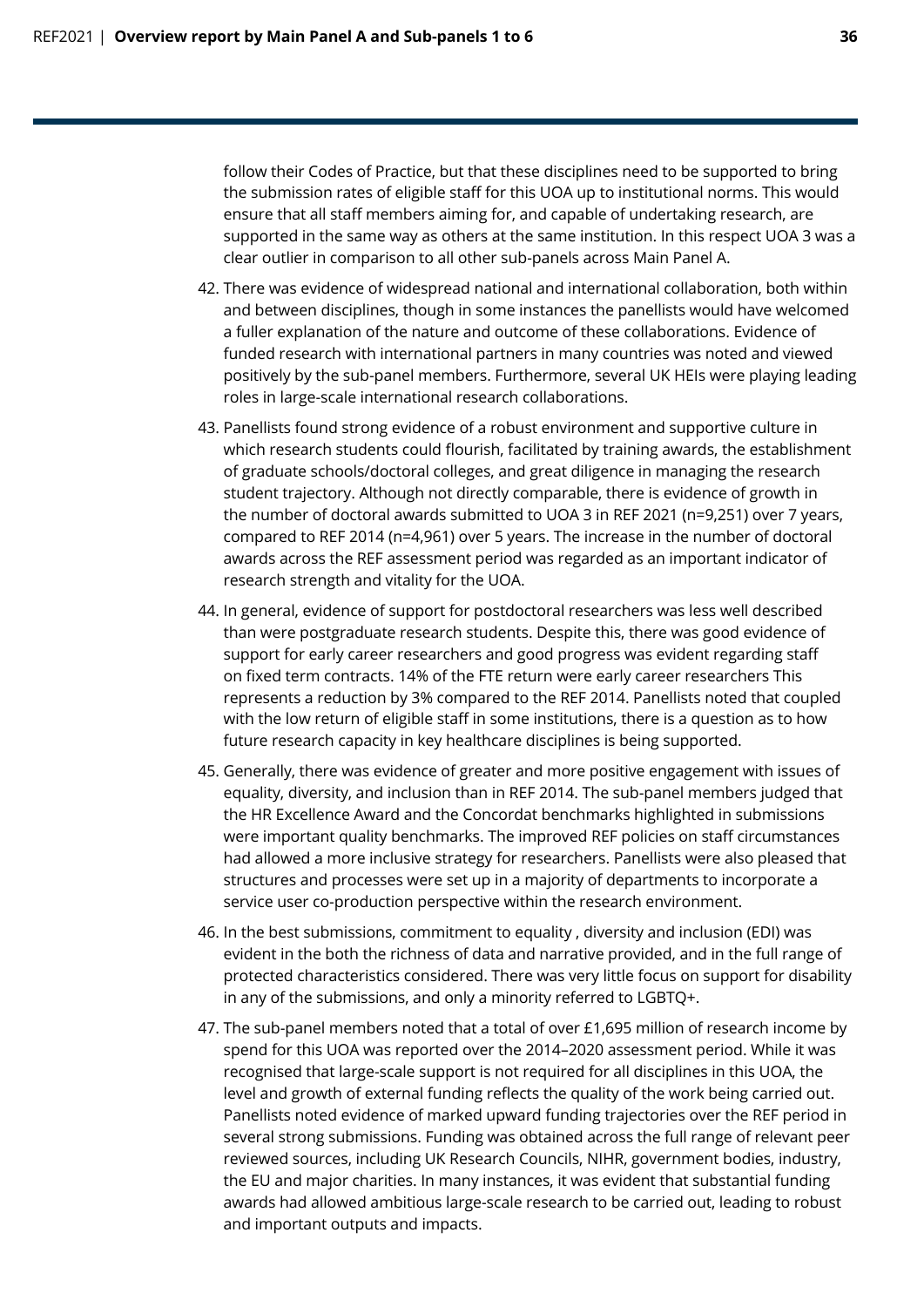| Table 11: UOA 3 External research income by funder source |  |  |  |  |
|-----------------------------------------------------------|--|--|--|--|
|-----------------------------------------------------------|--|--|--|--|

|                                                                                                                   | <b>Research income</b> | <b>Proportion</b> |
|-------------------------------------------------------------------------------------------------------------------|------------------------|-------------------|
| <b>UOA 3: Research income source</b>                                                                              | (£ million)            | of total income   |
| <b>UK central government</b><br>bodies/local authorities, health<br>and hospital authorities                      | 360                    | 21.2%             |
| <b>BEIS Research Councils, The Royal Society,</b><br><b>British Academy and The Royal Society</b><br>of Edinburgh | 295                    | 17.4%             |
| <b>UK-based charities</b><br>(open competitive process)                                                           | 286                    | 16.9%             |
| <b>Health research funding bodies</b>                                                                             | 264                    | 15.6%             |
| <b>EU government bodies</b>                                                                                       | 140                    | 8.3%              |
| UK industry, commerce and public<br>corporations                                                                  | 113                    | 6.7%              |
| <b>Non-EU other</b>                                                                                               | 48                     | 2.8%              |
| <b>Non-EU industry commerce</b><br>and public corporations                                                        | 41                     | 2.4%              |
| <b>UK-based charities (other)</b>                                                                                 | 39                     | 2.3%              |
| UK other sources                                                                                                  | 30                     | 1.8%              |
| EU industry, commerce and<br>public corporations                                                                  | 30                     | 1.7%              |
| UK central government tax credits for<br>research and development expenditure                                     | 18                     | 1.1%              |
| <b>Non-EU-based charities</b><br>(open competitive process)                                                       | 15                     | 0.9%              |
| <b>EU (excluding UK) other</b>                                                                                    | 10                     | 0.6%              |
| <b>EU-based charities</b><br>(open competitive process)                                                           | 5                      | 0.3%              |
| Total                                                                                                             | 1,695                  |                   |

- 48. A majority of HEIs had been supported during the review period by infrastructure funding of larger-scale facilities and equipment. This has helped enhance the profile of UK research in these disciplines on an international stage. The maintenance of this funding base is crucial to the future growth of quality research and impact in these disciplines. The extent of industrial collaboration, including that with small and mediumsized enterprises, was a positive feature of several submissions. This reflected very significant developments, often linked to substantial investment by HEIs and local government (City deals, Technology hubs, etc).
- 49. The sub-panel members judged that 77% of HEIs were able to describe an approach that was conducive to supporting and enabling impacts of outstanding or very considerable reach and significance. It was clear to panellists that research impact is being taken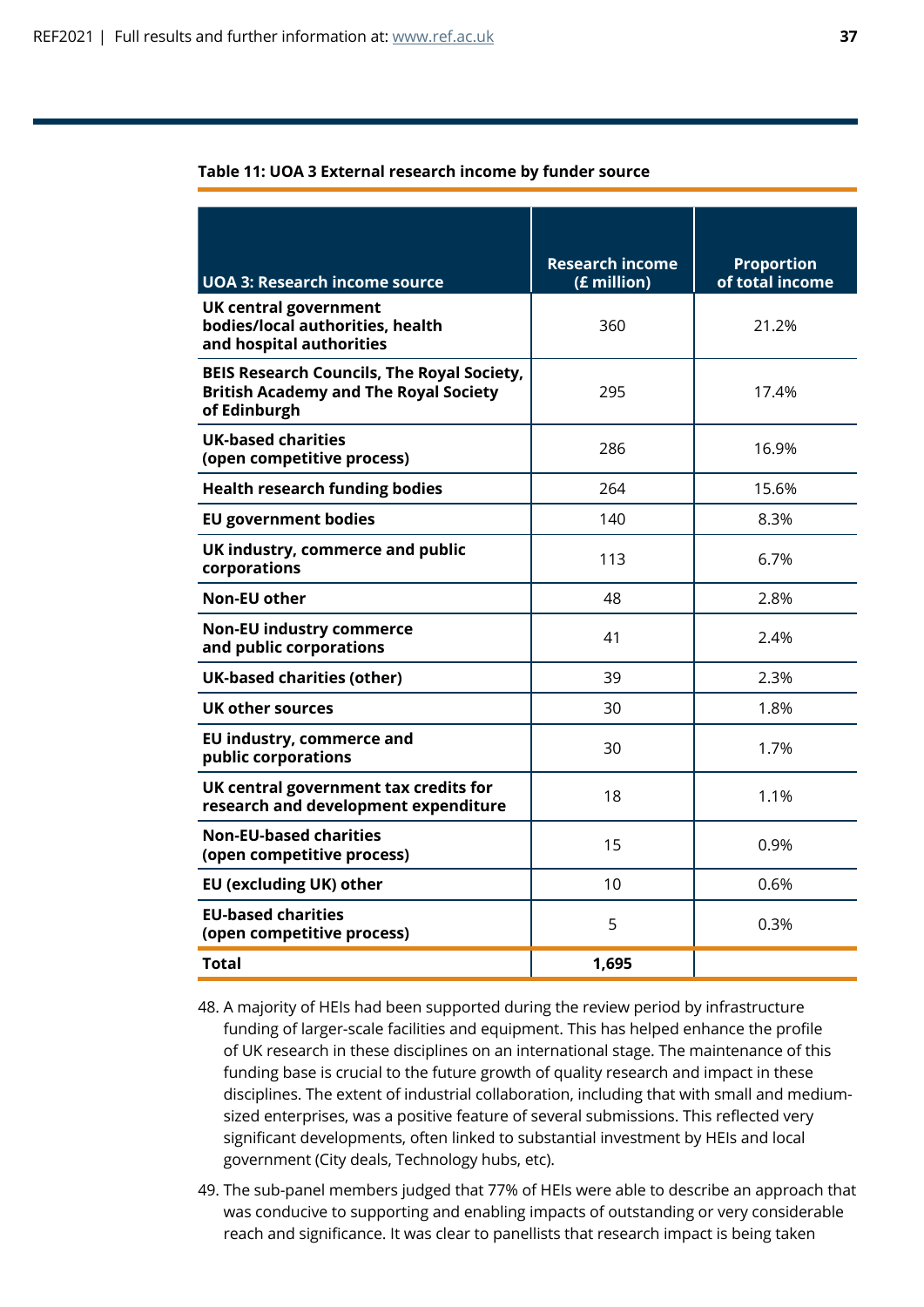seriously and most HEIs have put in place well-developed strategic approaches that should position them to deliver future impacts of outstanding reach and significance.

- 50. There was often a strong correlation between the impact strategy in the environment template and the case studies. Nonetheless, a minority of outstanding case studies were linked to a relatively weak strategy for delivering such impact. The panel noted that institutions new to REF usually had established an effective strategy for achieving impact of reach and significance in the future.
- 51. The AHP landscape included a wide range of research disciplines and diversity in the research paradigms and methods employed. There is evidence of several AHP research areas thriving, with world-leading activity. Research in areas of health and social care relevant to AHP practice was explicit in environment statements. However, whether and to what extent AHPs were part of the research environment in the HEIs was not always specifically described. In a number of environment statements the specific intentions regarding the strategic importance of AHP research capacity and capability, and research leadership, were implicit rather than explicit.
- 52. The environments in which pharmacy research was being conducted were largely considered to be conducive to producing research of world-leading or internationally excellent quality, in terms of vitality and sustainability. There was a clear commitment to interdisciplinary research and investments in initiatives that would encourage, support, and enhance such research. In several submissions, exemplary practice was demonstrated in supporting doctoral students and early career researchers. There were outstanding examples of collaborations and contributions to the discipline.
- 53. Panel members noted that the environments in those HEIs submitting dental research support the development and delivery of research at world-leading or internationally excellent levels of quality. There was evidence of careful strategic planning, clear recognition of human resource issues, including the application of equality and diversity policies. Sustained efforts to address gender balance, prolonged research funding and widespread esteem at both national and international levels was noted in the majority of dental submissions.
- 54. The research environment for biomedical science varied significantly as UOA 3 had submissions from across the breadth of UK academic institutions; some with over a century of research history to others being submitted to this sub-panel for the first time. However, the sub-panel judged that in all areas of the discipline there was a majority of world-leading or internationally excellent research environments. The strong evidence of interdisciplinarity shows that working in this way is now considered the norm for biomedical science research. In other words, departments are configured to bring the relevant skill sets together to address global problems.
- 55. Regarding midwifery, the panel was impressed with submissions where HEIs had managed to create joint posts (particularly at senior levels), which integrated research across the NHS and academia. This dismantled barriers, built capacity, and ensured that research had outstanding and very considerable impact. Increased support for interdisciplinary research, and strong national and international collaborations were noted. Institutions that had invested in supporting midwifery research, and had a critical mass of midwifery researchers, did particularly well. However, it was evident that there needs to be greater external investment to support capacity building through pathways such as the NIHR ICA awards, where midwifery underperforms compared to other disciplines.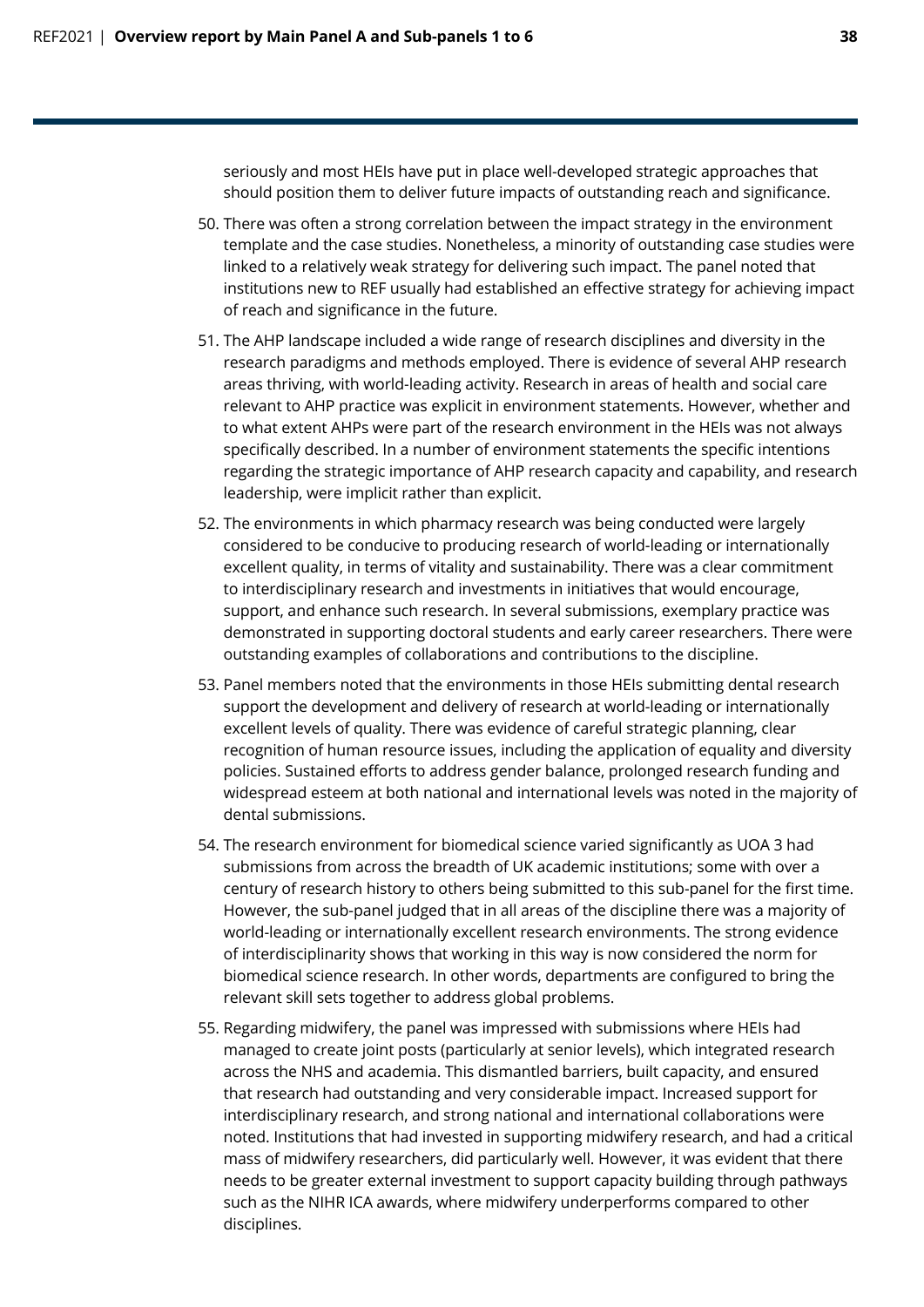- 56. In the strongest nursing submissions, there was evidence of highly developed research environments where there was world leading vitality and sustainability. These also demonstrated a strategic commitment to furthering nursing research, methodological innovations, strong partnerships with non-academic partners and explicit attention to EDI. Whether starting out on the journey of developing research in nursing or sustaining a long tradition, the commitment and strategic priority made by the majority of submitting institutions was exemplary. There was evidence of nurses leading large multimillion pound interdisciplinary research centres. This underlines the potential there is for building further on this to develop a critical mass of nurse researchers commensurate with the size of the nursing workforce. As with other disciplines in UOA 3, there were high doctoral completions. However, a very small number of ECRs were submitted (and none in a minority of submissions), emphasising the need to attend to capacity and capability building. Furthermore, it highlights the critical need for funding bodies to give priority to building research careers.
- 57. Panellists noted issues of equity in support for different disciplines. This was related to a dearth of funding programmes that build research careers and centres of excellence with critical mass. This was particularly evident for disciplines such as nursing and midwifery and some AHPs. The reason for this may be linked to the relative priority given to these subjects by some funding bodies and HEIs. The issue is likely to be further compounded by workforce shortages, if not actively addressed.
- 58. The sub-panel members considered the professional diversity of the field and the spread of excellence across HEIs to be a great strength. If research funding is increased, the future of these disciplines in the UK is very bright and the impact on the care and treatment of patients, families and communities will continue to be enhanced. It was clear from the international members of Main Panel A who had joined the sub-panel meetings that UK research in UOA 3 compares well with the very best in the world. This suggests that, with investment, these disciplines will yield even more world leading research with outstanding benefits to the UK.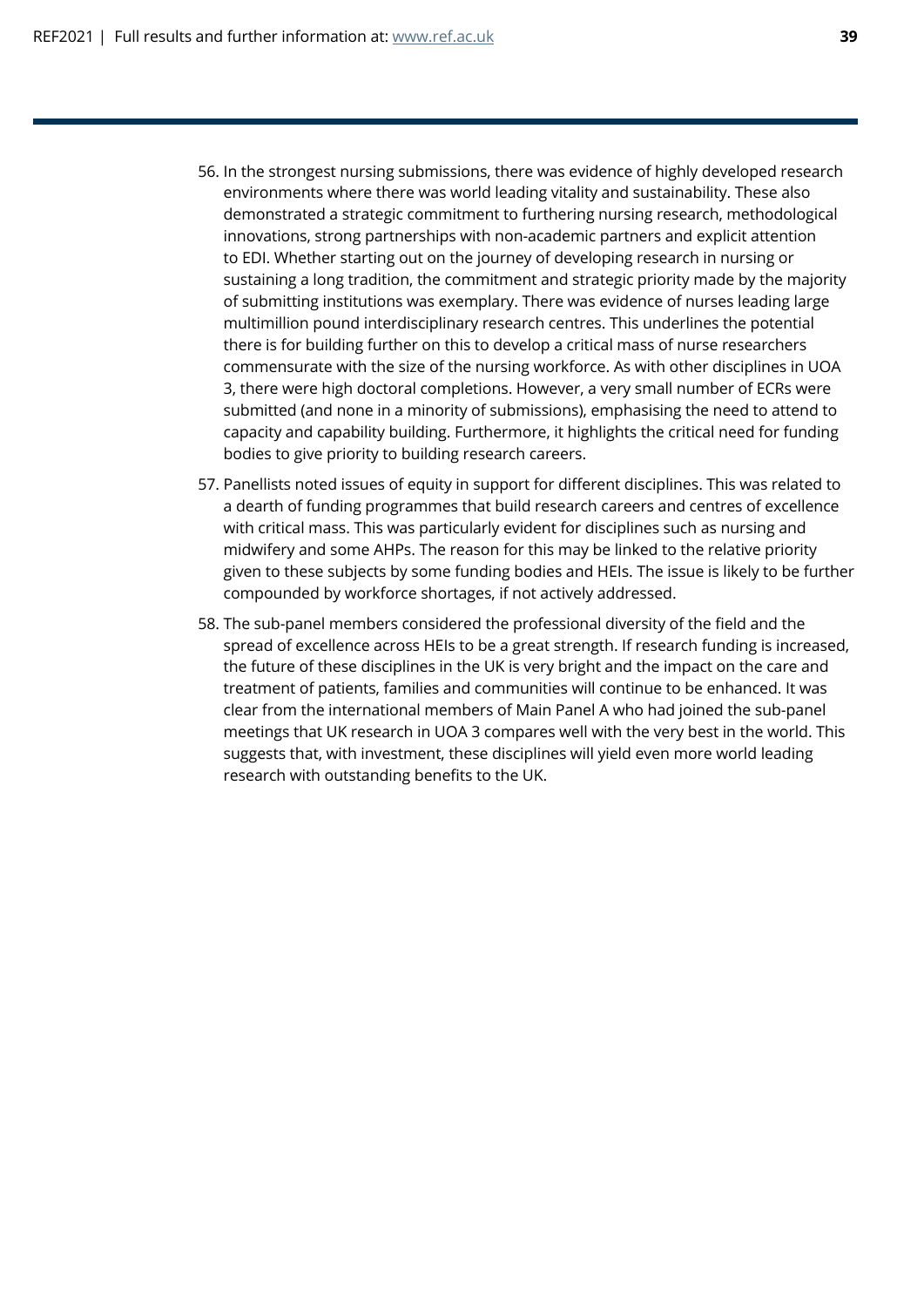<span id="page-39-0"></span>

## UOA 4 Psychology, Psychiatry and Neuroscience

#### **Average quality profiles (FTE-weighted) for the UOA**

| <b>Profile type</b>    | $%4*$ | $%3*$ | $% 2*$ | $%1*$ | %<br>Unclassified |
|------------------------|-------|-------|--------|-------|-------------------|
| <b>Overall quality</b> | 43    | 36    | 17     | 3     |                   |
| <b>Outputs</b>         | 33.7  | 42.4  | 20.8   | 2.2   | 0.9               |
| <b>Impact</b>          | 57.1  | 28.4  | 10.0   | 4.2   | 0.3               |
| <b>Environment</b>     | 55.1  | 24.7  | 15.8   | 4.1   | 0.3               |

## **Summary of submissions**

- 1. The UK continues to be a world leader in psychology, neuroscience and psychiatry. REF 2021 has demonstrated that researchers are generating novel insights into fundamental mechanisms that place the UK at the forefront of these disciplines. Its discoveries are reducing mortality, improving quality of life and creating wealth through impacts on policy, professional practice, legislation, physical and psychological health, education, industry and business, and public engagement. The submissions demonstrated benefits across local, national, international and global communities that reflect i) the exceptional calibre of the UK researchers who are driving new theory and methods, ii) the excellent research environments supported by institutions, ii) the support of funders sustaining research of outstanding quality, iv) the translational impetus that is extending across all fields, and v) the deeply embedded collaborations with stakeholders and international collaborators. A particular highlight was the mutually beneficial relationship with the NHS and with other health services extending across the full breadth of the submission. There was clear evidence of a further strengthening of the UK's world-leading position in developing and applying new research methods, techniques and analytics, leading to fundamental advances in molecular genetics, data-intensive fields including neuroimaging and neurophysiology, and population science.
- 2. There were 93 submissions to this unit of assessment (UOA), an increase of 11 from REF 2014. The submitted staff FTE (full-time equivalent) ranged from five to 380. Average FTE was 28 for the 75 units primarily focused on psychology and 169 for the nine with outputs spanning psychology, neuroscience and psychiatry. The large majority of overall research activity was assessed as either world-leading or internationally excellent. A third of the outputs were judged as world-leading and over half of the research environments as world-leading. Almost all of the impact case studies were considered to be of outstanding or very considerable reach and significance.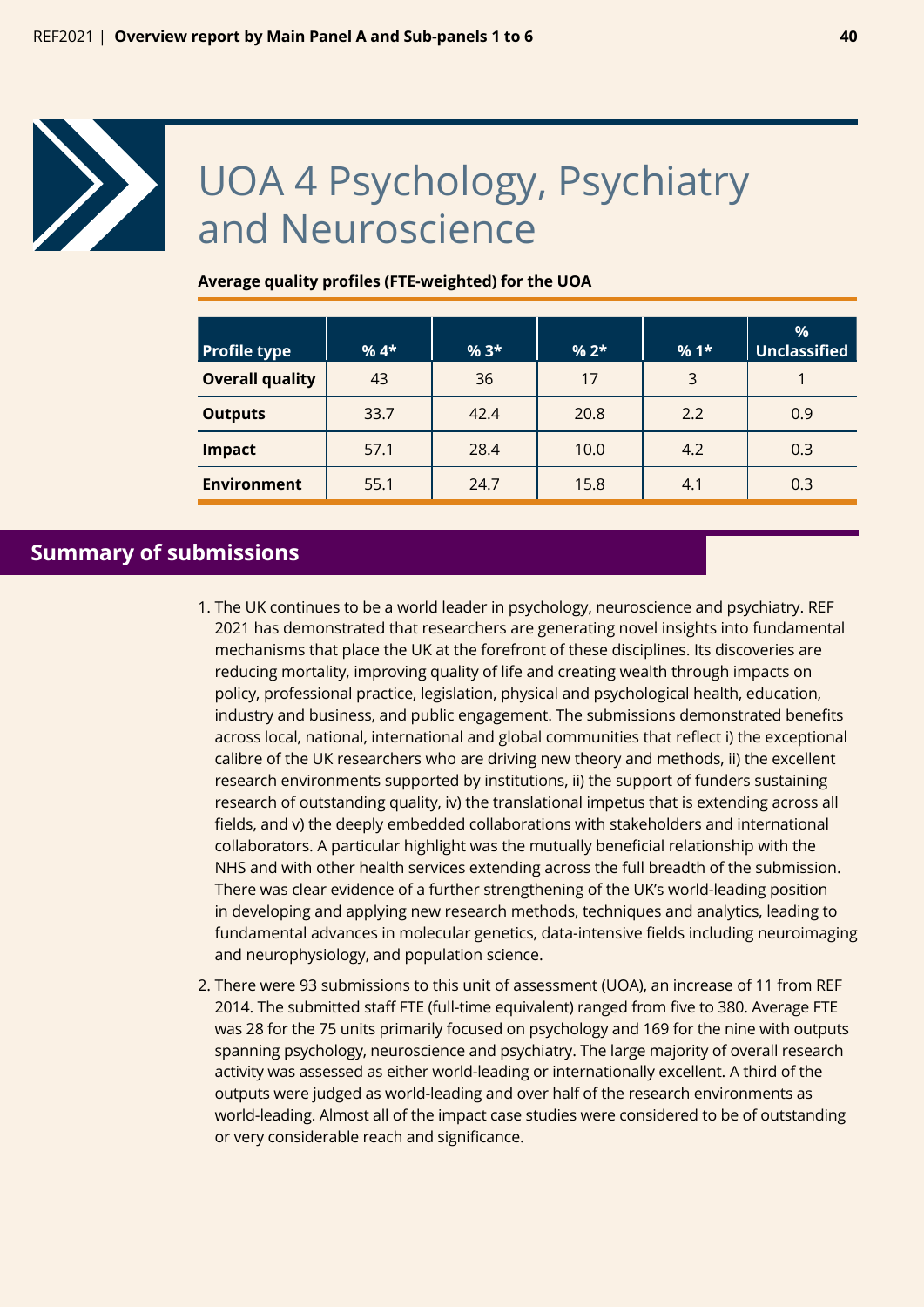- 3. The headline statistics are:
	- UOA 4 received 93 submissions, 17 of which did not submit in REF 2014.
	- 9,774 outputs, 336 impact case studies, and 93 environment statements were assessed.
	- Submissions included 4,040 submitted staff (FTE), an increase of 60% from REF 2014.
	- 17% of staff submitted were early career researchers.
	- £2.7 billion of external funding was secured by submitted units.
- 4. The large majority of outputs were judged to be of predominantly world-leading and internationally excellent quality, with 34% rated four star and 42% rated three star (FTEweighted values). Rigorous theory-led experimental research employing diverse and sophisticated quantitative and qualitative methodologies was seen to be flourishing across the UOA, with evidence in many fields that the UK is a world leader. The sub-panel welcomed the large numbers of outputs in fields directly addressing pressing societal needs: in clinical, developmental, forensic, health, social and occupational psychology, neuropsychology, psychiatry, and preclinical and clinical neuroscience. At the core of the submitted research is experimental research applying specialised methods to advance, refine and drive breakthroughs in understanding basic mechanisms, using cell and animal models as well as human participants. Individual differences approaches were widely applied in developmental, educational and organisational psychology, and qualitative approaches generated novel insights in diverse contexts from health settings and public spaces through to education and national security. Research with clinical populations was strongly represented across the UOA, and world-leading research was evident across psychiatry and clinical neurosciences in areas spanning from genetics and molecular sciences to population health and clinical trials. The sub-panel noted major advances in genetic and neuroimaging research that capitalised on UK Biobank and other population cohorts supported by UKRI and other funders.
- 5. Team science moved from strength to strength in this REF period through the creation and curation of larger and more representative datasets, national and international consortia, and the pooling of data from multiple sources. 11% of submitted outputs had 15 or more authors, with the majority judged to be world-leading. The sub-panel commended the exceptional UK strengths in the application of informatics to large datasets in order to identify new solutions to fundamental and translational issues at scale. Outstanding and often global benefits include the unravelling of nervous system function achieved by ground-breaking methodologies, generating discoveries of biomarkers for both rare and common diseases. These have in turn led to clinical trial readiness for interventions for common neurological disorders and evidence-based phenotyping and treatments of psychological and psychiatric disorders. Much of the submitted research combined multiple methodologies from both within and across the three core disciplines of the UOA. While this was often made possible by interdisciplinary groups working across institutions, the integration of multiple methodologies in many areas has now become the norm in many research groups. For example, bioinformatics, data science and computational techniques are now core parts of many sub-fields of neuroscience and psychiatry. Many outputs also arose from both continuing and new interdisciplinary collaborations with the physical sciences, social sciences and humanities.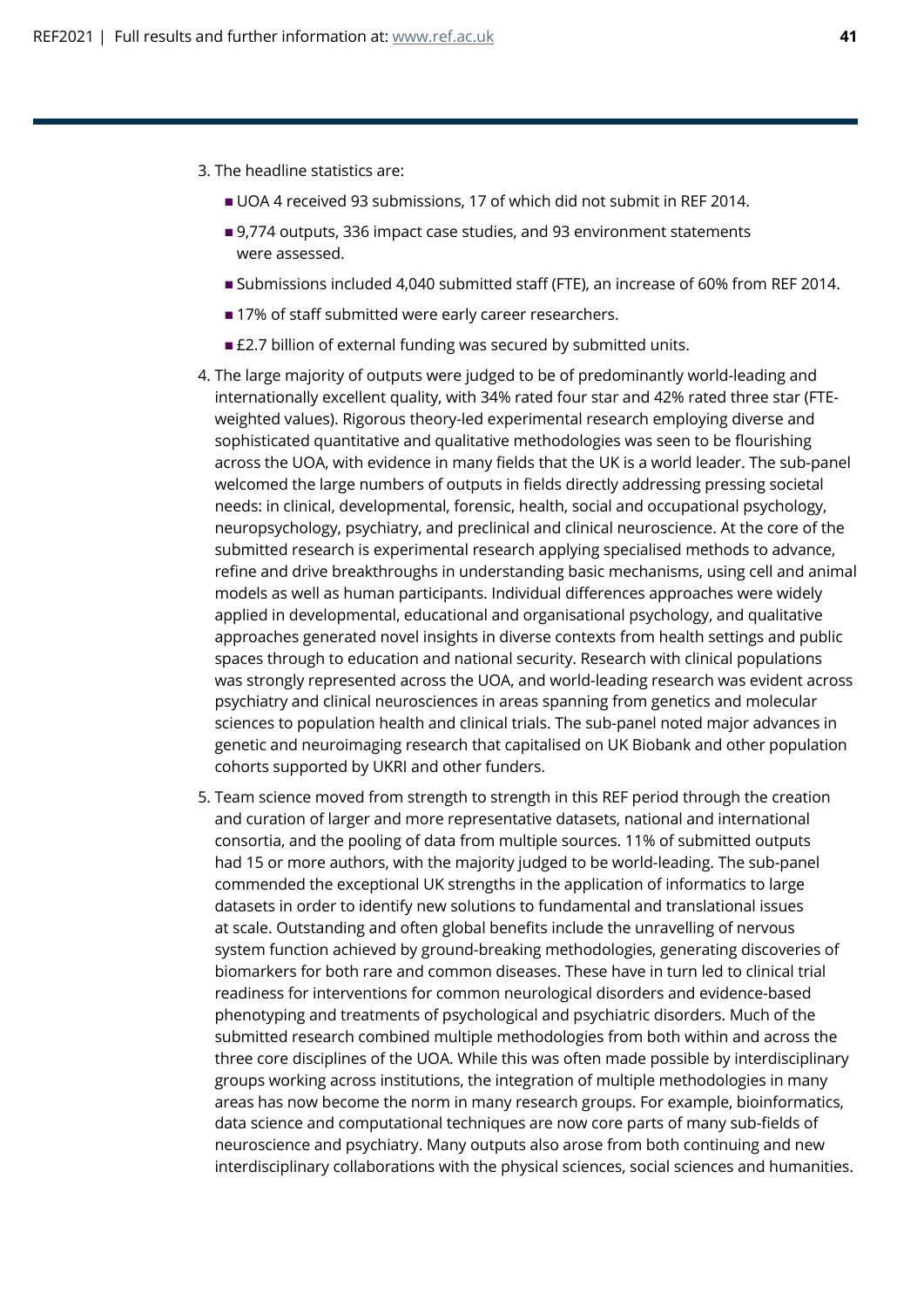- 6. The quality of the research infrastructure was noted as a critical element of much of the world-leading and internationally excellent research in this UOA. For the larger submitted units, a large proportion of outstanding research was made possible by leading-edge physical infrastructure and advanced methodological expertise. Key elements of the national infrastructure includes laboratory facilities supporting fundamental studies of experimental medicine and the study of human and animal behaviour; single cells and behaviourally-relevant circuitry; imaging of human brain function through a range of imaging technologies including MRI, MEG/ EEG, PET, mobile imaging technologies including fNIRs, and non-invasive rain stimulation; circuit modulation through optogenetics and chemogenetics in animal models; stem cell neuroscience; globally competitive strengths in neurogenetics and epigenetics. Significant elements of this work were supported by a network of excellent clinical trial centres benefitting from close interaction with the NHS Advanced expertise in computational modelling and machine learning now underpins research in many submissions, with particular strengths in the usage of large-scale health data. World-leading outputs were produced by submitted units of all sizes applying the methods and insights gained from research in psychology, psychiatry and neuroscience to benefit physical and mental health, and of practice and policy in legal, forensic, educational, leisure, workplace, environmental, and industrial contexts.
- 7. The total external funding for research for the UOA over the REF 2021 period was £2.7 billion. Major funders included UKRI, charities, the EU, and health research funding bodies. Income varied from project-level support to multi-million investment in multidisciplinary collaborations addressing complex priority areas, typically in physical health and mental health and well-being. Of particular note were ground-breaking advances in the basic neuroscience of neurodegeneration made possible by large-scale investment by the Medical Research Council, the Alzheimer's Society and Alzheimer's Research UK in a multi-centre platform for dementia research. The sub-panel noted the very significant support for excellent researchers at all stages of their careers provided by the EU funding streams, and the need to ensure that the current level of world-leading research in this sector can be sustained in the event of reduced access to these schemes.
- 8. Research of the highest quality was common in units with coherent and realistic strategic visions supported by processes to achieve them – in recruitment strategies, support for people at all stages of their careers, in investment in necessary infrastructure, and in proactive approaches to delivering impact. Progress in achieving equality, diversity and inclusion (EDI) and excellent support for people at all stages of their careers was observed. In the most impressive environments, commitment to this agenda extended beyond gender to other protected characteristics and was demonstrated in the clarity of the narrative and setting of explicit targets and the monitoring of outcomes of strategic initiatives.
- 9. Outstanding impacts were demonstrated across diverse contexts including drug discovery and gene-based therapies, legislation, national and local government policies in multiple contexts including education, health and the criminal justice systems. A large proportion of impacts demonstrated international and in many instances global reach. The most successful case studies typically built on close partnerships between researchers and stakeholders extending from inception to impact. There was extensive evidence of mutually beneficial relationships with the NHS and health services, policy-makers in government departments and local authorities, practitioners within the health, education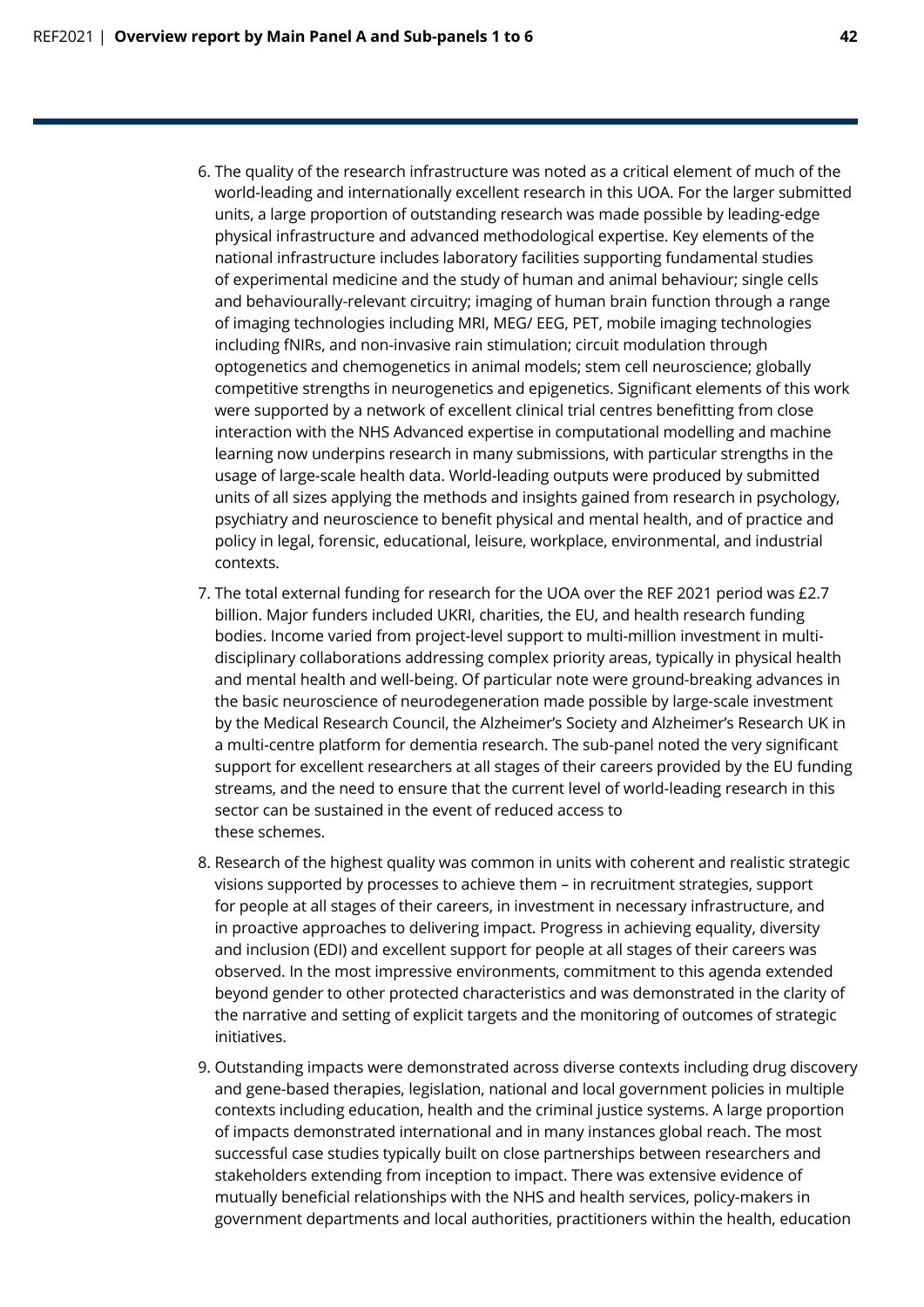and justice sectors, charities, and industry. The sub-panel commended the quality and diversity of impacts, ranging from initiatives addressing climate change and improving animal welfare through to digital aids designed to improve public understanding of psychological and psychiatric conditions. Impacts of exceptional therapeutic significance and international reach included new drug treatments and psychological therapies for psychological, psychiatric and neurological conditions, improved patient stratification at diagnosis, advances in treatment and management of stroke, gene therapy for eye disease, and successful clinical trials for genetic disorders.

## **Outputs**

- 10. The 9,774 submitted outputs were assessed by the core sub-panel members and 12 output assessors selected to match the profile of research fields across the submission. Each output was scored independently by two assessors with relevant expertise, with final scores agreed through discussion. Consistency of scoring using the REF quality criteria was achieved by an initial calibration exercise and benchmarking across panel members across the assessment period. The fields with the highest numbers of submitted outputs were neuroscience (most notably, molecular and genetic neuroscience, neurology and neurophysiology); clinical, cognitive, developmental and social psychology; cognitive neuroscience; and psychiatry. Cross-referred outputs were assigned to one member each of the home and the advising sub-panel.
- 11. Research of world-leading excellence was found in all fields and the majority of submitted units. The overall quality of submitted outputs was very high, with over 75% (FTE-weighted) judged to be either world-leading or internationally excellent. Multi-method interdisciplinary work was the norm for many submitted units and a rich network of collaborations was evident across psychology, psychiatry and neuroscience. The integration of multiple methodologies within and across behavioural, qualitative, computational, clinical, genetic and neuroscientific approaches yielded much of the research judged to be world-leading. For example, computational neuroscience working in tandem with in vivo work to interrogate large data sets generated by neuroimaging and multi-array electrophysiology has transformed understanding of neural networks and generated novel insights into the effects of genetic variants on phenotypes from cognition and brain structure to hearing. Research of internationally excellent and world-leading quality was recognised in those review outputs (including meta-analyses and systematic reviews) that presented novel, testable theoretical models or made outstanding practical or methodological contributions to the literature.
- 12. The sub-panel commended the growth in research on under-researched groups, conditions and disorders in the submission, including populations at risk as a consequence of deprivation or marginalisation. It is hoped that this trend will continue in the coming period through increased representation and more culturally and geographically diverse researched groups, enhanced access to hard-to-reach groups, and greater prioritisation of research addressing inequalities relating to early life adversity, socio-economic status, ethnicity, and race.
- 13. Interdisciplinary research methods extending beyond the boundaries of this UOA were evident in collaborations with disciplines including electronic engineering, materials science, physics, linguistics, sociology and archaeology. For example, recent advances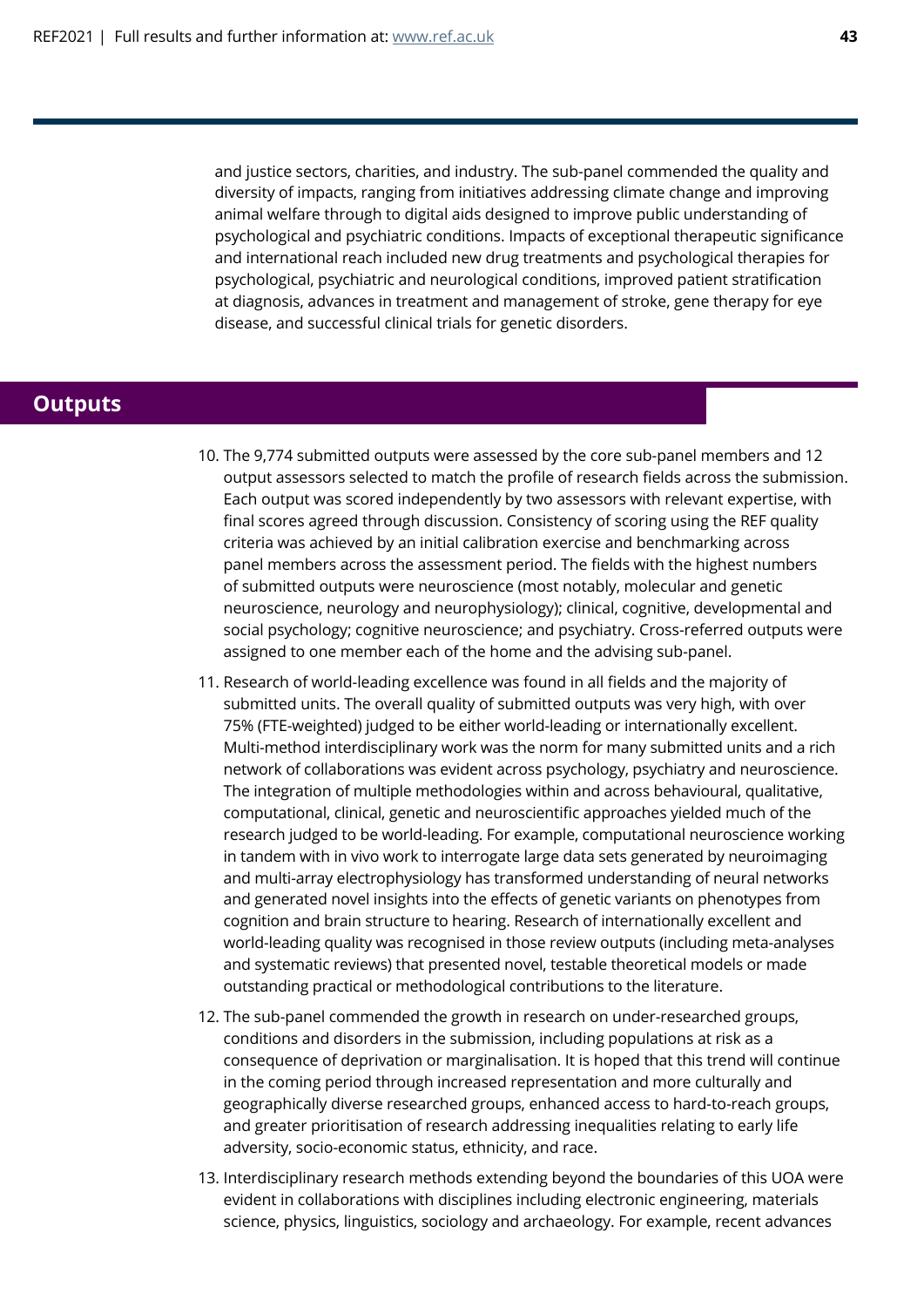in informatics have supported the use of machine learning to improve understanding and diagnoses of neurodevelopmental conditions and the application of bioinformatic approaches to large-scale genomic and epigenetic datasets coupled with health record data. Interdisciplinary approaches have been recruited to address challenges presented by technological change, such as understanding human cooperation when acting through autonomous machines by pooling insights from psychology, economics, and robotics.

- 14. Researchers from this UOA demonstrated international leadership in the development and widespread application of open science practices including data sharing, preregistration and registered protocols alongside randomised control trial designs. Increased access to open data facilitated outputs testing the replicability of key findings, secondary data analysis, and meta-analyses pooling existing findings. The sub-panel welcomed the increasing use of Bayesian analyses for quantifying the quality of evidence and rigorous large-scale studies in which multiple labs collaborated to replicate key findings with high levels of statistical power and more diverse samples. While the quality of these outputs varied in their significance, the sub-panel was encouraged by the extent to which a range of open science practices were becoming standard in many areas. Transparent reporting practices such as ARRIVE for animal research and EQUATOR for psychology and health research were being increasingly adopted as markers of methodological rigour.
- 15. The UOA received a significant number of cross-referrals from other UOAs (405). These were mainly from UOA 17 (Business and Management Studies: 126), and UOA 3 (Allied Health Professionals, Dentistry, Nursing and Pharmacy: 123). There was a moderate number of outputs submitted to this UOA in areas falling outside of its scope leading to 160 cross-referrals from SP4 to other UOAs, predominantly to UOA 5(Biological Sciences: 62) and UOA 1 (Clinical Medicine: 46). The increased volume of cross-referrals may reflect reconfigurations of research groupings influencing the selection of UOAs by submitted units. The number of joint submissions was very small (2).

### **Impact**

- 16. In total 336 case studies were assessed by groups of three panellists: two full panel members and one research user. User assessors were selected to cover the diverse range of expertise relevant to the impacts generated by this UOA, with backgrounds in industry, health and public sectors, animal welfare bodies and charitable organisations. A calibration exercise was undertaken prior to assessment to foster common approaches and classification criteria across assessors, with further benchmarking and moderation by the sub-panel executive following initial scoring to ensure consistency across multiple assessor groups. Panel-wide discussions were undertaken to ensure parity in scoring.
- 17. Impact cases that were most highly rated i) described specific links between the underpinning research and resulting impact, distinguishing the impact of the submitted unit from other teams where relevant; ii) supported clearly-stated impact claims with verifiable evidence, and iii) presented impact with impressive reach and significance. The sub-panel considered that case studies judged to have weaker levels of impact would often have benefitted from a more robust evidence base to support claims of significance and a clearer narrative structure.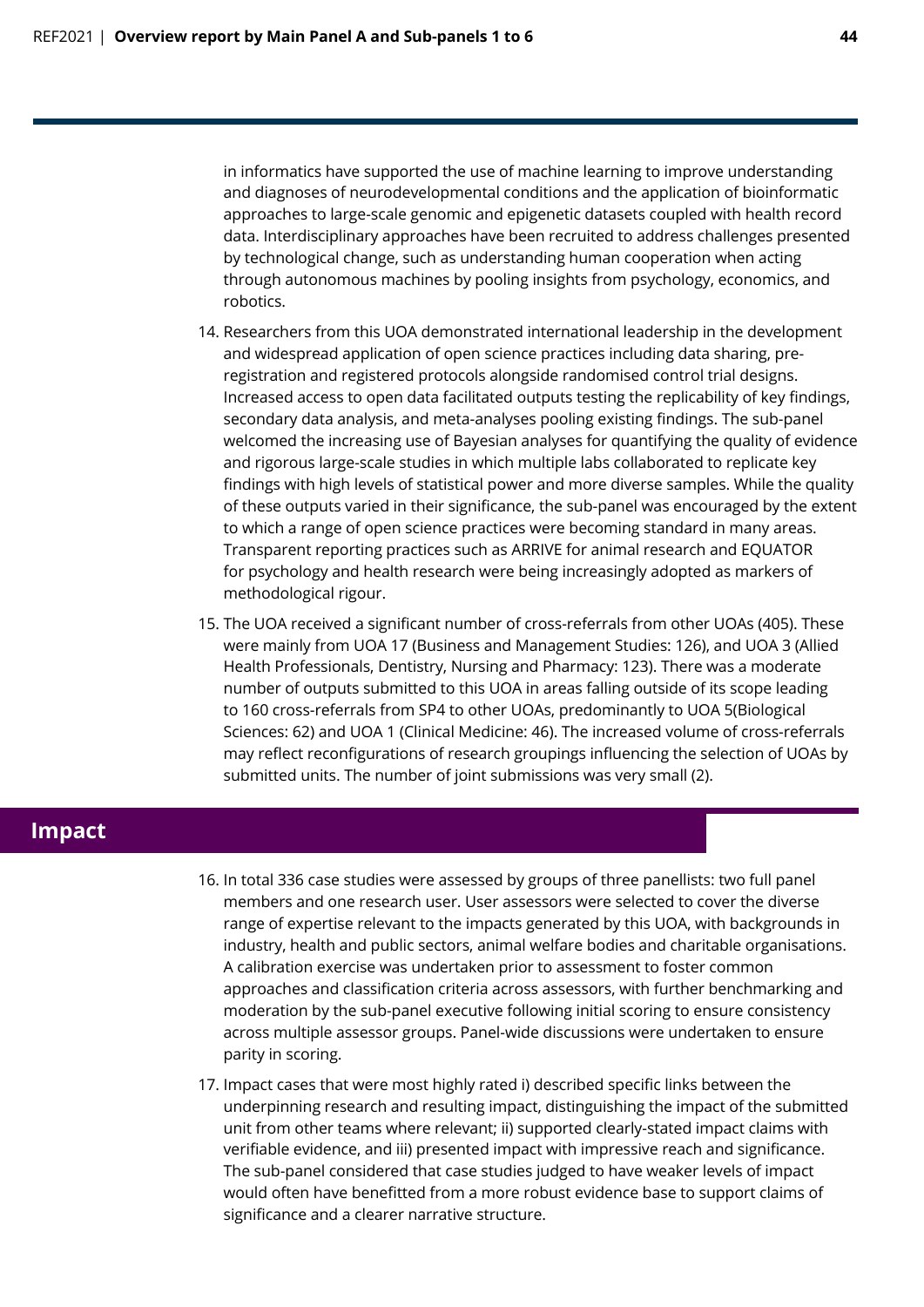- 18. Case studies described impacts that spanned the breadth of the UOA. The large majority of cases demonstrated impact considered to be either outstanding (57%) or very considerable (28%) in its reach and significance (FTE-weighted values). Substantial proportions of outstanding impacts were noted across submitting units of all sizes. Across many areas, qualitative research played a key role in guiding understanding of core issues that formed the basis for well-evidenced impacts. The sub-panel welcomed the ingenuity of many of the translations of research into practice, the international reach of the beneficiaries, the extent to which stakeholder engagement extended through all stages of the projects through to the evaluation of impact, the degree of co-production between academics, service providers and service users, and the value of interdisciplinary collaboration and team-based working present in most of the outstanding impact cases. Stakeholder partners included policy-makers in NHS, government departments or local authorities, practitioners within the health, education and justice sectors, charities and a wide range of other third-sector organisations, and in business and industry including HEI spin-out companies. The sub-panel was impressed by proportion and diversity of impact cases studies that demonstrated benefits on an international and sometimes global scale.
- 19. Impact highlights included interventions in a range of clinical conditions and at-risk populations across the UOA. A diverse range of new interventions were built on outstanding underpinning research and robust clinical trials to improve quality of life and to reduce symptoms and mortality. World-leading impact cases have transformed the clinical management of stroke achieving significant reductions both in mortality and in secondary prevention in areas such as thrombectomy for large vessel stroke. Advances of global significance have also been made in clinical support for motor neurone disease, migraine, multiple sclerosis, epilepsy and a range of single-gene disorders. The UK is also now a world leader in the development of gene- and cellbased therapy for eye disease. Enhanced treatments and support were established for individuals with common neurodevelopmental conditions including ADHD and autism. Improved mental health and well-being resulted from psychological therapies including modified forms of cognitive behavioural therapy and mindfulness training to address a wide range of conditions such as multiple forms of depression, anxiety, psychosis, eating disorders, and fire-setting behavior, and for individuals with cystic fibrosis, tinnitus, and those experiencing menopause. Tailored psychological approaches improved mental health for different groups including carers living in challenging circumstances. Major advances were evident in preventing suicide in vulnerable populations. Outstanding impacts were seen in improving healthcare services and treatments for mental health problems and addictions. Of particular note were interventions and support for groups at high-risk of mental health problems and work improving physical healthcare for individuals with mental health conditions and learning disabilities.
- 20. Impacts generated substantial economic benefits for UK, international and global markets. Health economic analyses indicate current and ongoing savings of many billions of pounds in the areas of physical health, mental health and well-being to the NHS and other health providers. Notable examples are new treatment approaches for neurological conditions including stroke, hypoxia, migraine and multiple sclerosis, development of early screening tools for dementia, and the roll out of modified psychological therapies at scales that can address population needs. Impact cases contributed to the very substantial market values of pharmaceutical and other industries of manufacturing, and generated commercial wealth through its wide-ranging contributions to product design and advertising.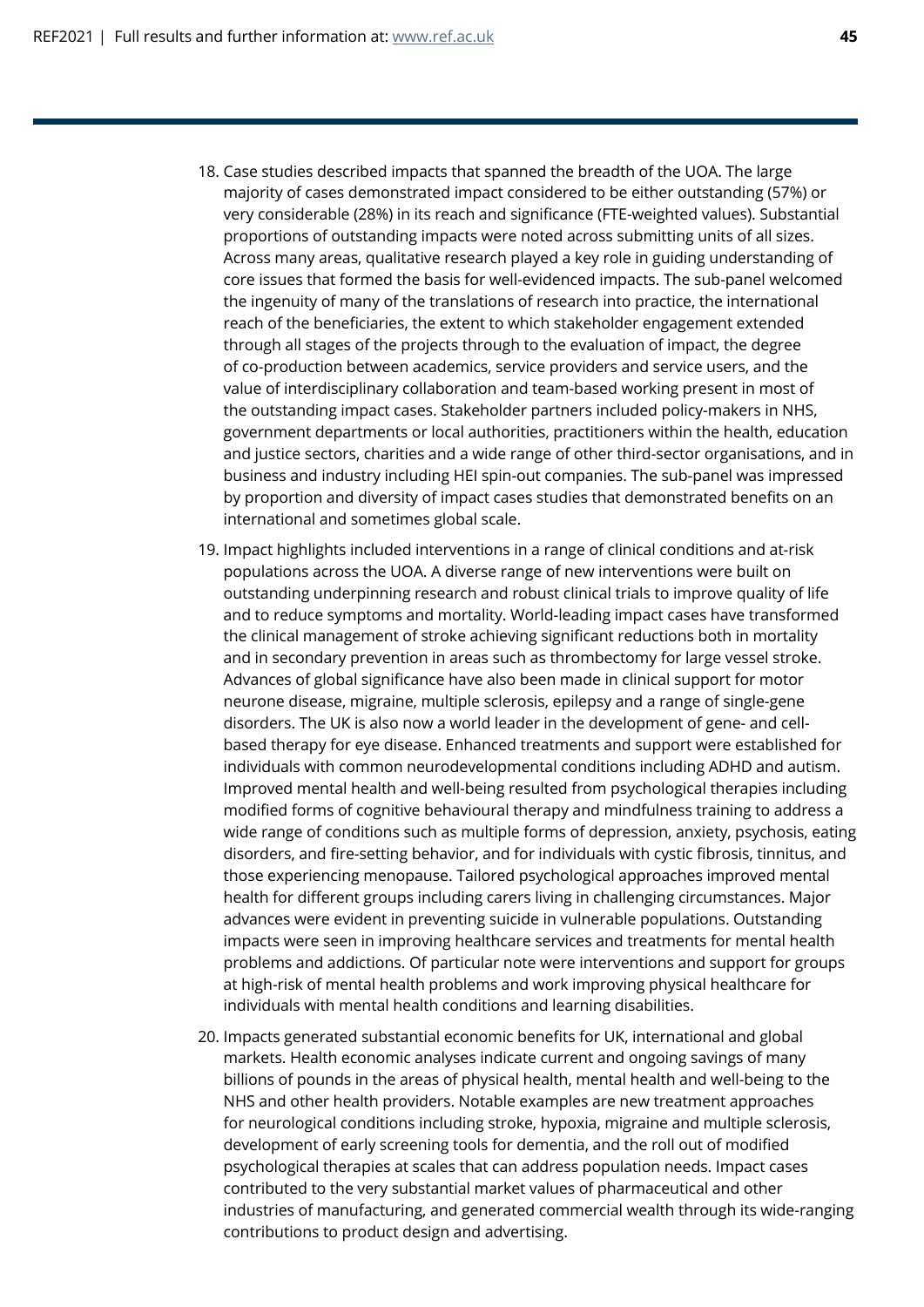- 21. The sub-panel commended the breadth of impacts on policy and legislation. Highlights include NICE and practitioner guidelines for a wide range of psychological, psychiatric and neurological conditions, and in education through policies and new approaches to improve literacy, social mobility and children's learning and well-being. Impact cases were shown to benefit environmental conservation and improve animal welfare. Research on human performance and perception led to practical advances in areas that include the security of currency, identification at border control, the management of visual stress through environment modification, and driver safety. Methods from social psychology changed behavior in multiple contexts.
- 22. Much of the funding support for larger-scale impact studies was provided by UKRI, research charities, the health sector, and industry. The sub-panel also noted that many successful cases were primarily resourced by institutional support for research staff through protected time and small-scale funding, or from research partners who were beneficiaries of the impact.
- 23. Disruptions due to the Covid-19 pandemic in the final year of the REF 2021 period were reported for 12% of the case studies. These most commonly arose from delays in the collection of data to demonstrate impact, the rollout of impact-based policies, interventions and training activities, and anticipated legislative changes arising from the case study. The pandemic also limited the capacity of stakeholders to engage in impact activities, and reduced engagement of participants in person and online training sessions. The sub-panel took account of these circumstances in assessing the impact cases.

## **Research environment**

- 24. Each submitted environment template was assessed by groups of three full panel members with balanced expertise within the UOA. A calibration exercise and moderation of scores by the sub-panel executive was undertaken to ensure consistency across assessment groups and adherence to REF quality criteria.
- 25. The sub-panel observed exceptional strengths in the research environments of the submitted units, with a large proportion of the submitted units judged to be conducive to producing research of world-leading quality in terms of its vitality and sustainability. There was evidence for international excellence in individual elements of the research environments of 75% of units. High-scoring submissions presented clear narratives describing ambitious but realistic research visions, the strategies and specific plans for achieving them, and coherent, sustainable research groupings. The sub-panel noted that in many areas of the UOA, high-cost equipment required the technical support that underpins internationally excellent research. The co-investment by HEIs was considered to be a key pillar of high-quality UK research in resource-demanding fields of research particularly, although by no means exclusively, in neuroscience. The sub-panel found evidence for high levels of research excellence in units of all sizes with coherent and compelling research strategies alongside enabling leadership, processes and cultures.
- 26. Very considerable progress in supporting people and promoting equality, diversity and inclusion in this REF period was evident. The strongest submissions outlined processes and initiatives to support people that were reinforced by data and outcome monitoring. Demonstrations of good practice included evidence for positive outcomes such as a reduced gender pay gap, engagement with barriers faced by individuals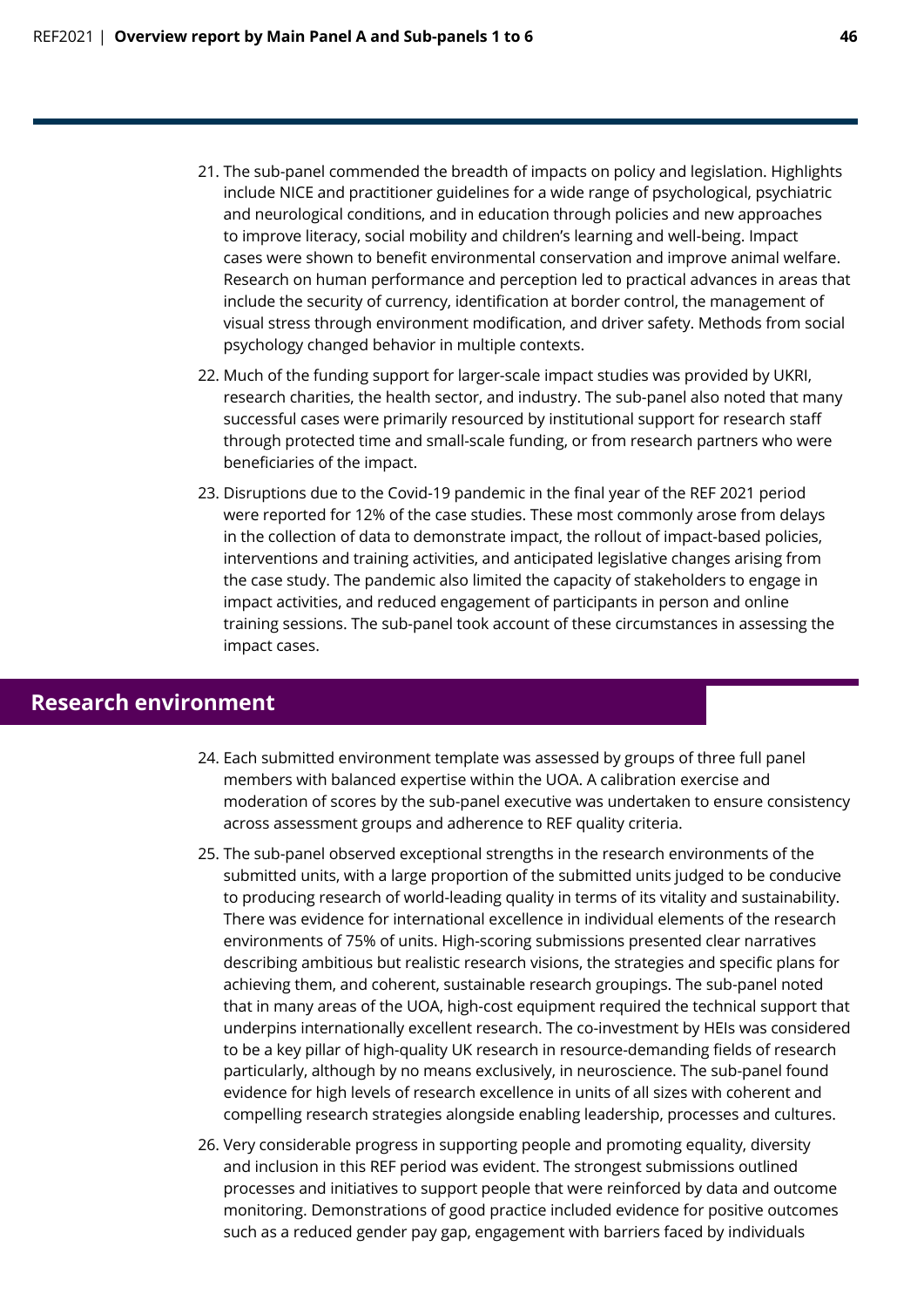with other protected characteristics including race and disability and engagement with LGBTQ+ issues, the integration of annual appraisal and access to mentoring schemes for postgraduate research students and mid-career staff in addition to early career researchers, and increased transparency of promotion procedures and criteria. Highlights across submissions included workshops and mentoring to prepare staff from diverse backgrounds for promotion, specialist agency support for recruitment of more Black, Asian and Minority Ethic (BAME) staff, a mentoring scheme to guide BAME staff in progression to professorships, workshops on trans awareness, a policy for supporting the impacts of menopause, and a support group for mid-career staff. The sub-panel hopes in the future to see wider involvement of submitted units in a broad range of initiatives to improve inclusivity supported by the use of data to monitor outcomes.

- 27. The sub-panel welcomed the introduction and development of open science practices in many submitting units across this REF period, a process that is expected to continue over the coming period in the light of initiatives by UKRI and other research funders for its support. Researchers in this UOA are encouraged to embed open science practices within their research strategies and to quantify and demonstrate the engagement and success of these activities. Coupled with rigorous review, these endeavours will improve the quality of the evidence base on which its fields are built, increase public confidence in psychology, psychiatry and neuroscience, and propel impacts to policy and practice arising from robust research findings. Submitted units have a key leadership role to play in promoting open research cultures in terms of leadership and incorporating incentives into career rewards and progression.
- 28. Over 10,000 research doctoral degrees were awarded across the REF period, with consistent levels of postgraduate recruitment maintained. Access to funded studentships varied widely across the UOA, with greater numbers of nationally and internationally-funded studentships in laboratory sciences. Smaller submitted units often had greater proportions of part-time and self-funded students. Postgraduate training provision and more general support for students through mentoring and other support mechanisms was generally seen to be of a high quality. Smaller units without the infrastructure for highly-specialist training were observed to benefit from crossinstitutional collaboration, engagement in consortia, or regional training networks. The sub-panel noted that annual student satisfaction data provided a valuable source of evidence for the effectiveness of postgraduate support but were reported in only a minority of submissions.
- 29. Total external research income in REF 2021 was £2.7 billion, which shows a 48% increase in annual funding from REF 2014 (the increase quoted does not include any adjustment for inflation or differing assessment period). The major funders were UKRI research councils including MRC, ESRC and EPSRC (28%), UK charities including Wellcome (26%), the EU (10%), UK government bodies/ local authorities health and hospital authorities (10%) and health research funding bodies including the NIHR and the devolved administrations in Scotland, Wales and Northern Ireland (9%). In the strongest submissions, targeted investment by home institutions was aligned to research strategy at both the unit and institutional level. The sub-panel noted that a hallmark of world-leading research excellence in the medium- and larger- sized units was success in securing programme-level funding for substantial research groups. Institutional investment aligned with strategic priorities contributed very significantly to the vitality and sustainability of research of the highest quality. The sub-panel highlighted the value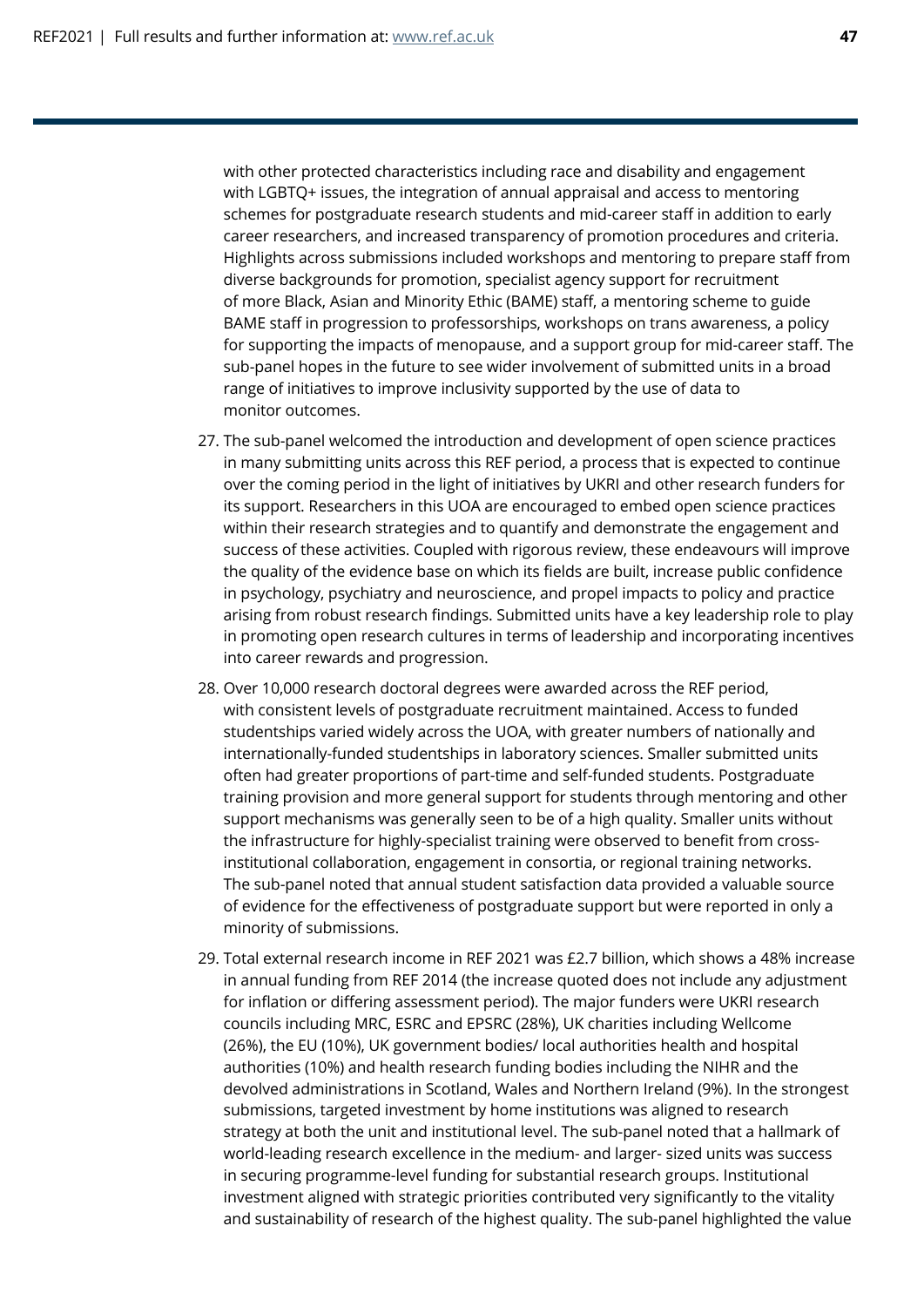of national investment in the cutting-edge infrastructure such as UK Biobank and the UK Dementia Research Institute, which have already generated world-leading research in genetics and neurodegeneration. The sub-panel noted that as it will take many years yet before the full translational potential of funding for these common, complex conditions will be realised, continued investment will be needed to sustain UK's premier research position across the coming period. The need for investment in cohorts with representative, hard-to reach populations such as those with severe mental disorders was also noted.

#### **Table 13: UOA 4 External research income by funder source**

|                                                                                                                   | <b>Research income</b> | <b>Proportion</b> |
|-------------------------------------------------------------------------------------------------------------------|------------------------|-------------------|
| <b>UOA 4: Research income source</b>                                                                              | (£ million)            | of total income   |
| <b>UK-based charities</b><br>(open competitive process)                                                           | 757                    | 28.3%             |
| <b>BEIS Research Councils, The Royal Society,</b><br><b>British Academy and The Royal Society of</b><br>Edinburgh | 694                    | 25.9%             |
| UK central government bodies/<br>local authorities, health and hospital<br>authorities                            | 280                    | 10.4%             |
| <b>Health research funding bodies</b>                                                                             | 278                    | 10.4%             |
| <b>EU government bodies</b>                                                                                       | 231                    | 8.6%              |
| UK industry, commerce and public<br>corporations                                                                  | 77                     | 2.9%              |
| <b>UK-based charities (other)</b>                                                                                 | 75                     | 2.8%              |
| <b>Non-EU-based charities</b><br>(open competitive process)                                                       | 64                     | 2.4%              |
| Non-EU industry commerce and public<br>corporations                                                               | 55                     | 2.0%              |
| <b>Non-EU other</b>                                                                                               | 53                     | 2.0%              |
| EU industry, commerce and public<br>corporations                                                                  | 31                     | 1.1%              |
| UK central government tax credits for<br>research and development expenditure                                     | 31                     | 1.1%              |
| <b>UK other sources</b>                                                                                           | 30                     | 1.1%              |
| <b>EU (excluding UK) other</b>                                                                                    | 14                     | 0.5%              |
| <b>EU-based charities</b><br>(open competitive process)                                                           | 8                      | 0.3%              |
| Total                                                                                                             | 2,678                  |                   |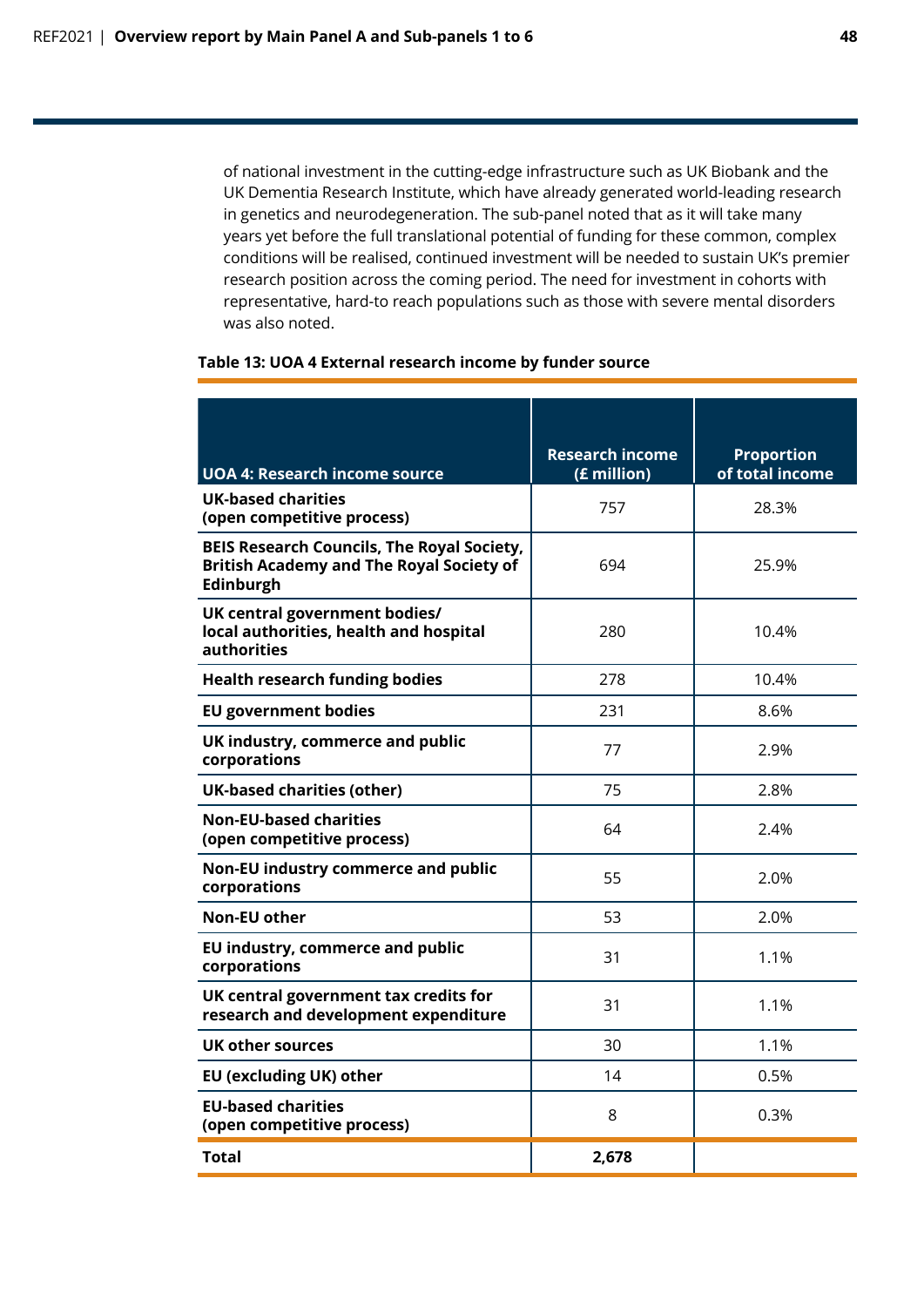30. National and international academic collaborations were evident in the majority of submissions, with key leadership roles in international organisations and consortia a common feature of the strongest units. The sub-panel welcomed the networks of links with local and national partners in sectors including health, education and the justice system and the roles they played in enabling research and its impact in many submissions.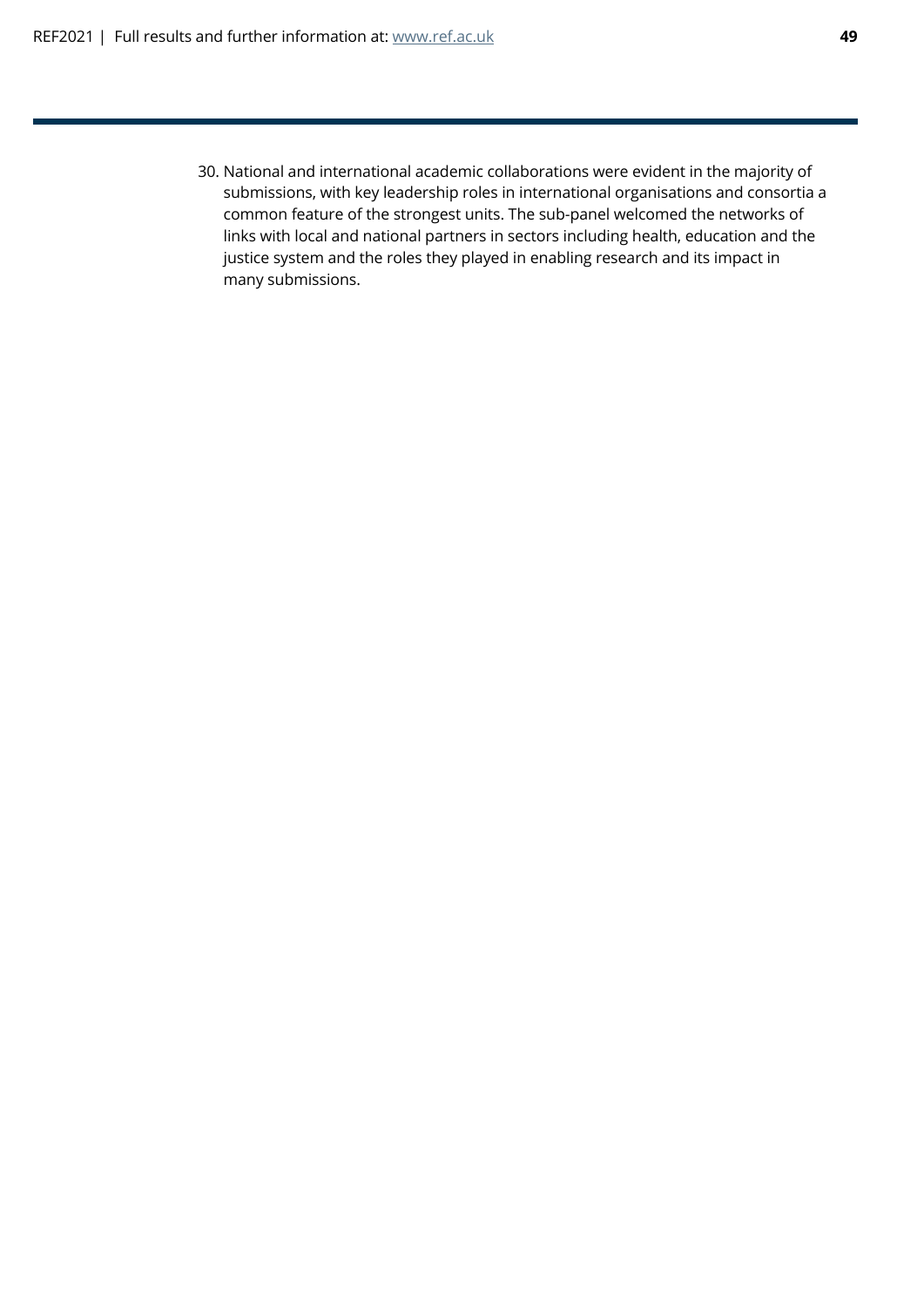<span id="page-49-0"></span>

## UOA 5 Biological Sciences

## **Summary of submissions**

**Average quality profiles (FTE-weighted) for the UOA**

| <b>Profile type</b>    | $%4*$ | $%3*$ | $% 2*$ | $%1*$ | $\%$<br><b>Unclassified</b> |
|------------------------|-------|-------|--------|-------|-----------------------------|
| <b>Overall quality</b> | 48    | 41    | 10     |       | 0                           |
| <b>Outputs</b>         | 45.1  | 41.7  | 12.3   | 0.5   | 0.4                         |
| <b>Impact</b>          | 50.0  | 42.6  | 7.0    | 0.4   | 0                           |
| <b>Environment</b>     | 58.2  | 34.9  | 5.8    | 1.1   | 0                           |

1. The unit of assessment (UOA) received 42 submissions from English (38), Scottish (5) and Welsh (1) institutions. There were no multiple submissions requested (in line with the Panel criteria and working methods) and one submission jointly made by three institutions. This means that in total, 44 institutions were involved in submissions to UOA 5. This includes 39 institutions which submitted to UOA 5 in REF 2014 and five institutions that made their first submission to this UOA in REF 2021 (one as part of the joint submission). The size of staff submissions ranged from 9.00 to 308.94 FTE, with the mean submission size of 68.26. These figures indicate an increase in comparison to REF 2014, where the average staff submission size was 40.9 FTE. The total FTE submitted to REF 2021 was 2,866.69 compared to 2,373.33 submitted to REF 2014. However, due to the changes to criteria for eligibility between the two assessment exercises, this data cannot be conclusively interpreted as indicating any change to in staff FTE working in biological sciences within the sector.

## **Summary of submissions**

2. The submissions to the UOA included 7,108 outputs, all of which were assessed according to the published criteria. Each output was assessed by two panellists, selected on the basis of their relevant expertise. Each HEI submission was assessed by several different pairs of panellists. The primary aim in allocation of outputs was to ensure expert review, but also to ensure that a single HEI submission was not exposed to unconscious bias by being the focus of a narrow sub-group of panellists. As a result of this allocation, the average proportion of a submission's output that was assessed by any sub-panel member was 10% (median 9%). The highest proportion was 25%; only in cases where combinations of submission size, research specialism and/or conflicts prevented a wider allocation of outputs. Information provided on citations informed the assessment process and was always used positively and in line with the published criteria; citation rates were always compared to standard discipline data provided to the sub-panel. There was no consideration given to journal impact factors and the authors' contributions were assessed in accordance with the REF 2021 guidelines.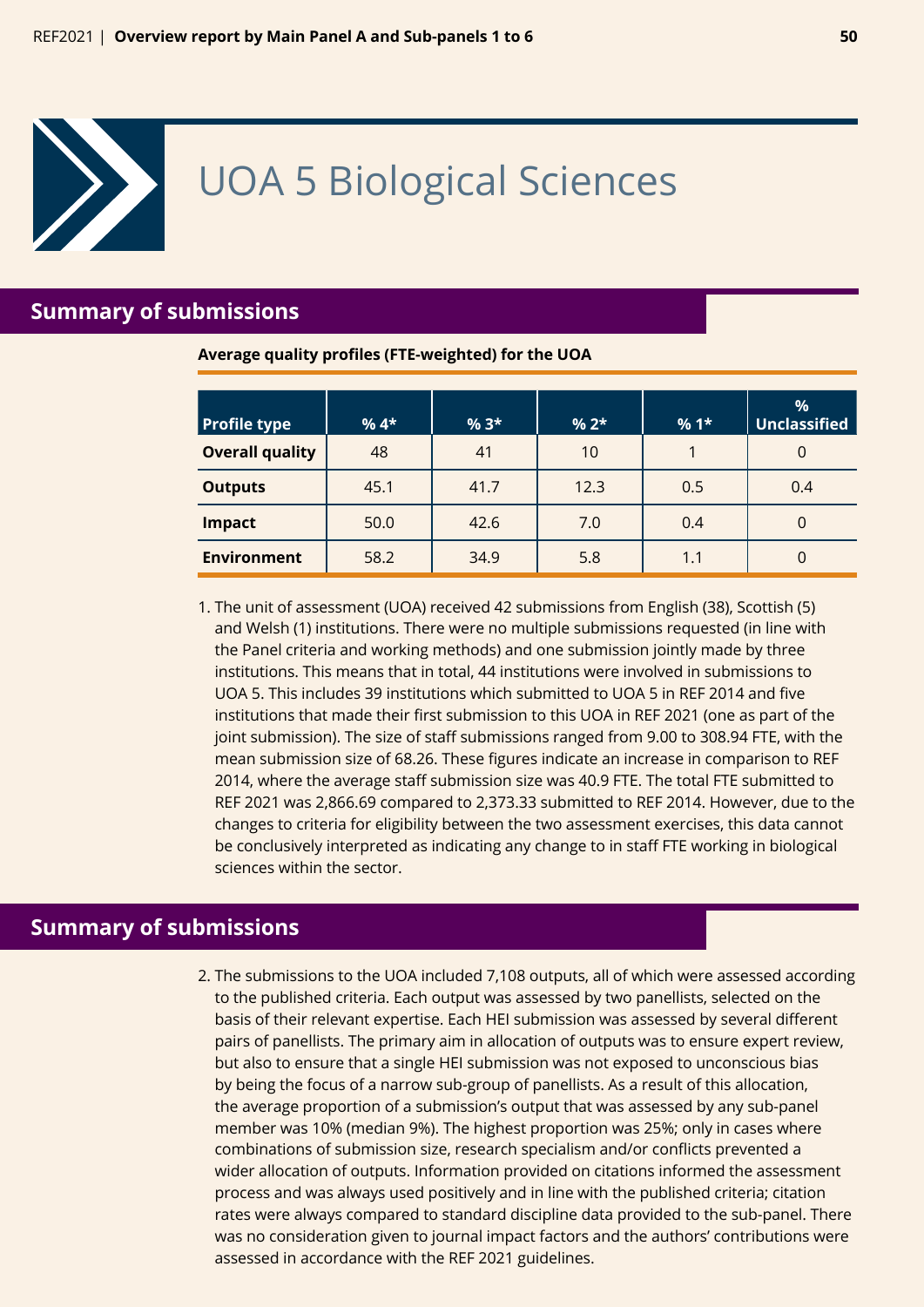- 3. The sub-panel had appropriate expertise to assess the vast majority of the outputs. However, there were a small proportion of outputs (2.5%) where expert advice was sought from other sub-panels through cross-referral. A proportion were cross-referred to Social sciences panels, particularly sub-panel 14 - Geography and Environmental Studies, with the remainder were equally split between Physical sciences, engineering and mathematics panels and other Medicine, health and life sciences panels (especially Chemistry and Clinical Medicine). No outputs were cross-referred to Arts and humanities sub-panels. Of the outputs where cross-referral was requested by the submitting institution, this was undertaken except in a very small number of cases, where either it was determined that the sub-panel had the relevant expertise to be able to make an assessment without cross-referral, or a more appropriate sub-panel was selected. The sub-panel also received a substantial number (552) of cross referrals from an equally wide range of sub-panels, suggesting that much mainstream biology was submitted elsewhere. This indicates the extent to which biological sciences skills and technology and discovery science underpins work in many other disciplines.
- 4. There was a very high quality of outputs with 45% being assessed as world-leading and 41% internationally excellent (FTE-weighted figures). Less than 1% of outputs were assessed to fall below the quality level of 'recognised internationally'. This reflects that the overall quality of UK research in the biological sciences submitted to REF 2021 is very high. There were significant differences between submissions with regard to the percentage of world-leading and internationally excellent outputs; but it is nevertheless remarkable that every submission contained internationally excellent outputs and the majority had world-leading outputs. Significantly, world-leading research outputs were found in all areas of biology including biochemistry, biomedical science, cell and molecular biology, conservation science, developmental biology, ecology, evolution, environmental biology, genetics, immunology and infection, microbiology, neuroscience, plant biology, pharmacology, physiology, structural biology, systems biology and zoology. Importantly, the review of outputs indicated that interdisciplinary research is firmly embedded across the full spectrum of the biological sciences and this was reflected in the many examples of team science seen in the outputs. The sub-panel noted positively that many outputs used multiple approaches from across biology and beyond.

## **Impacts**

- 5. The sub-panel evaluated 210 impact case studies covering a wide range of impacts from across the whole spectrum of the biological sciences, including, for example, biochemical and molecular studies of both animals and plant systems, immunology, animal behaviour as well as biodiversity and ecology. At least three panellists reviewed each case study, with each trio conducting in-depth discussions as part of the evaluation process. The assessment was informed by calibration exercises and constant discussion to sustain effective calibration. Panellists agreed a single score for each impact case study and those that were judged to be on the borderline between two of the starred quality levels were assigned a midpoint grade (3.5, 2.5, 1.5 or 0.5). Where this occurred, half of the grade was assigned to each of the two starred quality levels that the midpoint grade fell between.
- 6. The quality of the impacts was very high, 50% of impacts were judged to be outstanding and a further 42% as very considerable in terms of reach and significance (FTE-weighted figures). As with outputs, impacts of very considerable reach and significance were found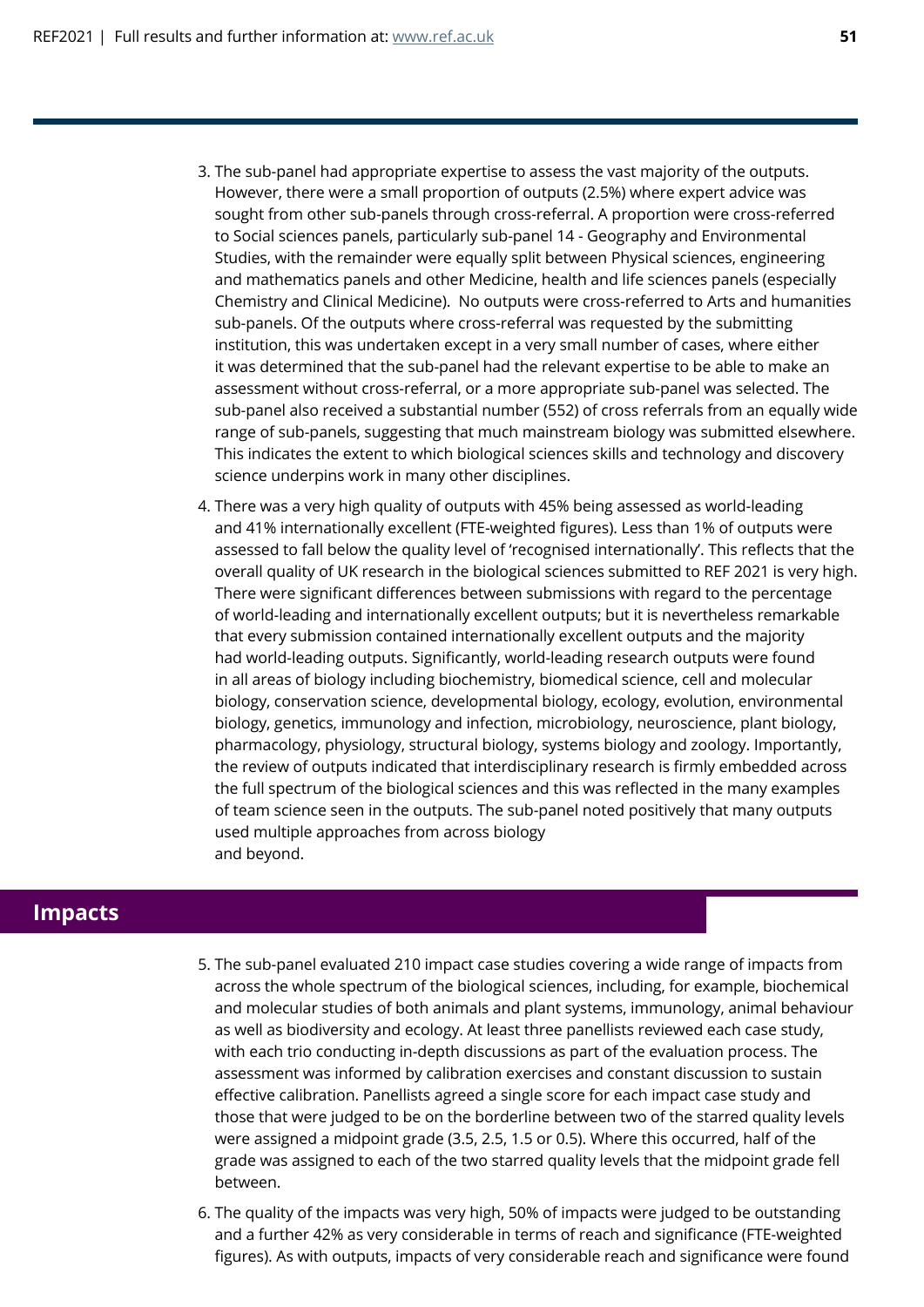in virtually all HEIs and the majority of the submissions contained outstanding impact case studies. This demonstrates that a very substantial amount of research in the biological sciences, spread across a large number of institutions, has delivered tangible real-world benefits outside academia, both nationally and internationally.

6. The impacts delivered were diverse, many of them relating to improving human, animal and plant health, international development and the environment. There were many examples of basic biochemical and molecular research resulting in the establishment of successful spin-out companies dealing with drug discovery. There were also examples of the development of diagnostic tools for human or animal disease and good examples of impacts from plant science. There were many case studies of drug discovery involving industry collaboration and these provide exemplars of how the high quality of biological science in the UK is a mechanism to attract industrial investment in the UK. Many of the impacts demonstrated clear economic benefits to local communities as well as further reach to national and international industries and communities. The sub-panel recognised the value of these local impacts, particularly around job creation in relatively deprived areas. There were a number of outstanding examples of how biological sciences research has informed conservation policy to protect endangered species or ecosystems, both in the UK and around the world. The sub-panel were impressed with the clear evidence that pathways of translation of basic discovery science for impact are now embedded in UK HEIs. The data show unequivocally how investments in high quality discovery science and science infrastructure ensures the delivery of economic and societal impacts.

## **Research environment**

- 7. The submissions to the UOA gave a very positive view of the overall research environment in UK higher education institutions. Overall, 58% of research environments were assessed as world-leading, with a further 35% judged to be internationally excellent (FTE- weighted figures). Each element of individual environment statements was scored separately, with the majority of institutions having at least elements of their environment assessed as internationally excellent. The sub-panel viewed positively the number of Biological Sciences early career researchers (ECRs) involved in submissions and also noted the health of doctoral training programs. The sub-panel noted the importance of independent research fellowship schemes, both externally funded or funded by HEIs, to the career development of many ECRs. Collectively, submitting institutions awarded a total of 9,305 doctoral degrees during the REF 2021 assessment period.
- 8. The sub-panel were very encouraged that all submissions gave significant attention to issues of equality and diversity and research integrity, with the majority of institutions working with external accreditation organisations such as Athena Swan and the Race Equality Charter. However, the sub-panel also noted that the minimum accreditation levels provided by these charters alone are not distinguishing features of a high-quality research environment. Indeed, there was recognition in all submissions of the imperative to improve the diversity of staff in all aspects and evidence of work to reduce and remove institutional and cultural barriers that prevent the progression of individuals on the basis of gender, ethnicity and other protected characteristics. Many submitted units discussed examples of how to recognise and support staff at critical career transition points and how to support the professional development of individuals with primary carer responsibilities.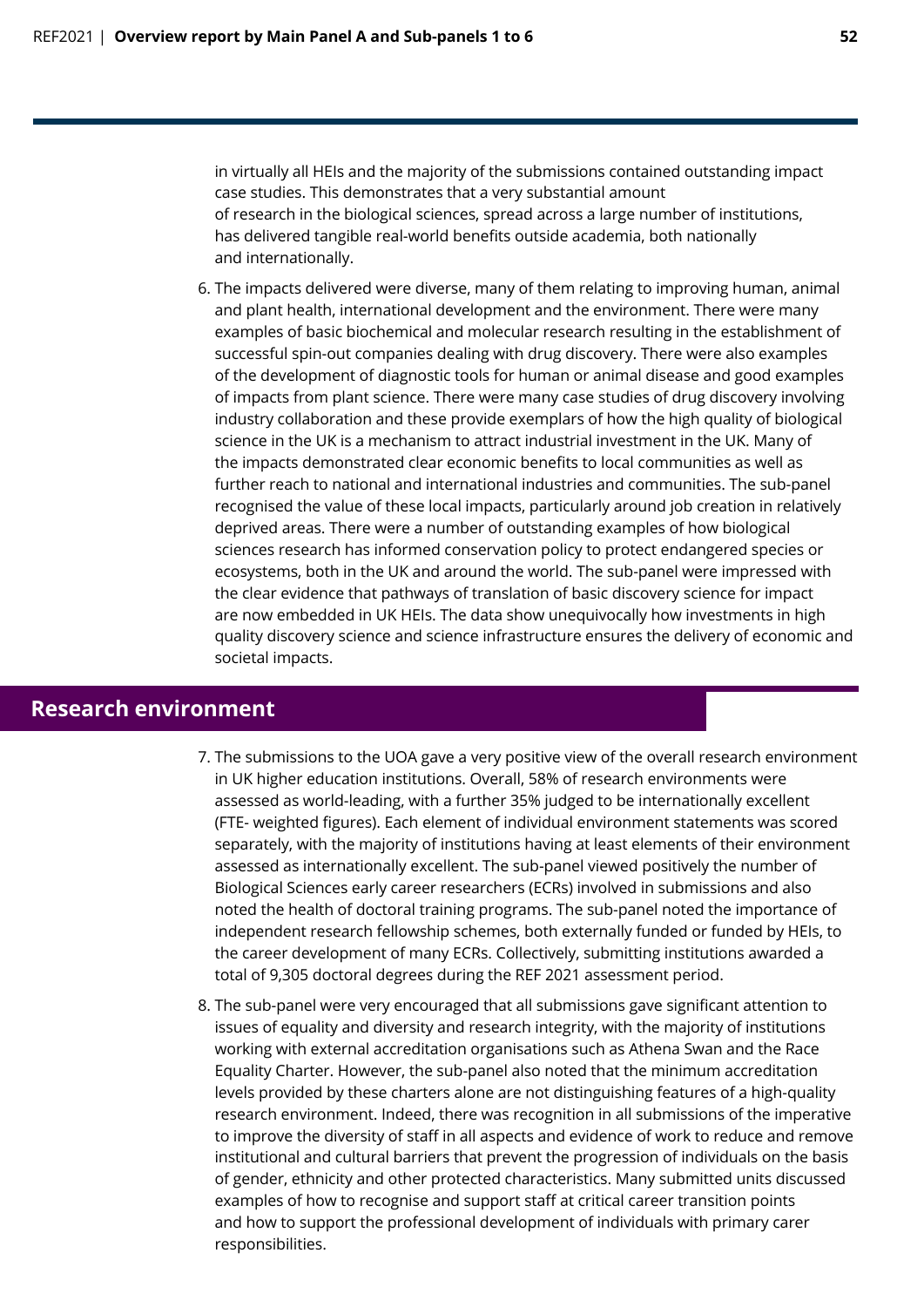| Table 14: UOA 4 External research income by funder source |  |  |
|-----------------------------------------------------------|--|--|
|-----------------------------------------------------------|--|--|

|                                                                                                                   | <b>Research income</b> | <b>Proportion</b> |
|-------------------------------------------------------------------------------------------------------------------|------------------------|-------------------|
| <b>UOA 5: Research income source</b>                                                                              | (£ million)            | of total income   |
| <b>UK-based charities</b><br>(open competitive process)                                                           | 1,447                  | 36.8%             |
| <b>BEIS Research Councils, The Royal Society,</b><br><b>British Academy and The Royal Society of</b><br>Edinburgh | 1,432                  | 36.5%             |
| UK central government bodies/<br>local authorities, health and hospital<br>authorities                            | 383                    | 9.7%              |
| <b>Health research funding bodies</b>                                                                             | 101                    | 2.6%              |
| <b>EU government bodies</b>                                                                                       | 96                     | 2.4%              |
| UK industry, commerce and public<br>corporations                                                                  | 92                     | 2.3%              |
| <b>UK-based charities (other)</b>                                                                                 | 82                     | 2.1%              |
| <b>Non-EU-based charities</b><br>(open competitive process)                                                       | 80                     | 2.0%              |
| Non-EU industry commerce and public<br>corporations                                                               | 68                     | 1.7%              |
| <b>Non-EU other</b>                                                                                               | 66                     | 1.7%              |
| EU industry, commerce and public<br>corporations                                                                  | 31                     | 0.8%              |
| UK central government tax credits for<br>research and development expenditure                                     | 17                     | 0.4%              |
| UK other sources                                                                                                  | 15                     | 0.4%              |
| EU (excluding UK) other                                                                                           | 12                     | 0.3%              |
| <b>EU-based charities</b><br>(open competitive process)                                                           | $\overline{7}$         | 0.2%              |
| Total                                                                                                             | 3,928                  |                   |

9. The quality of the research environment is critically dependent on funding. The standard data analysis for the unit of assessment illustrated that external grant income for the discipline has marginally increased, but not at a level that maintains pace with inflation. In particular, funding from UK Research Councils, which accounts for approximately 40% of the research income has been flat during the REF period. UK- based charities were very important providers of research grants for the biological sciences sector, providing funding that was effectively equivalent in value to the funding from UK Research Councils. There was also a significant amount of funding for biological sciences provided by the EU. The changes to the political landscape (Brexit) and the economic impacts of the Covid-19 pandemic on charity funding raise concerns about the sustainability of funding for these research environments. The sub-panel noted that all submitted units indicated strong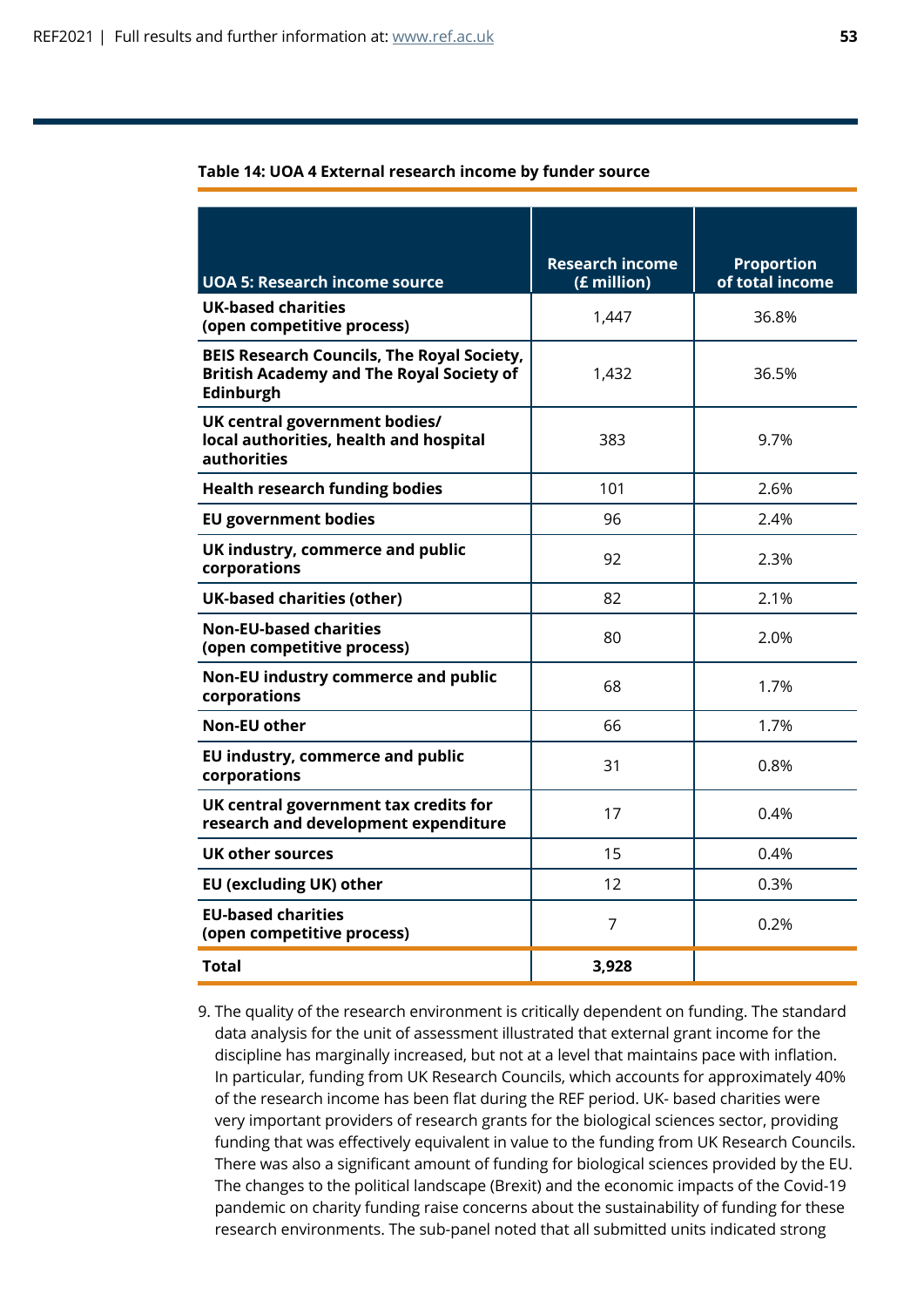international collaborative networks, an indicator that the ability to attract, and engage with, the best scientists worldwide is an important success factor in the UK's outstanding research performance in biological sciences. In order to sustain this, it is important that there are policies in place that ensure that there are no barriers to such international collaborations, with freedom of movement for all scientists critical. Institutions demonstrated a clear commitment to promoting interdisciplinary academic activities that aim to tackle the barriers between the physical, computational, biological and clinical sciences and embed a culture of innovation and translation among biological scientists. In order to sustain this, it is important that there are funding streams in place to support these initiatives and to support the infrastructure needs of biological sciences research more broadly.

10. In summary, the data and evidence presented to the sub-panel indicates that the biological sciences sector has produced outstanding world-leading science during the REF 2021 period, that has produced very significant benefits for the UK and global economy and society.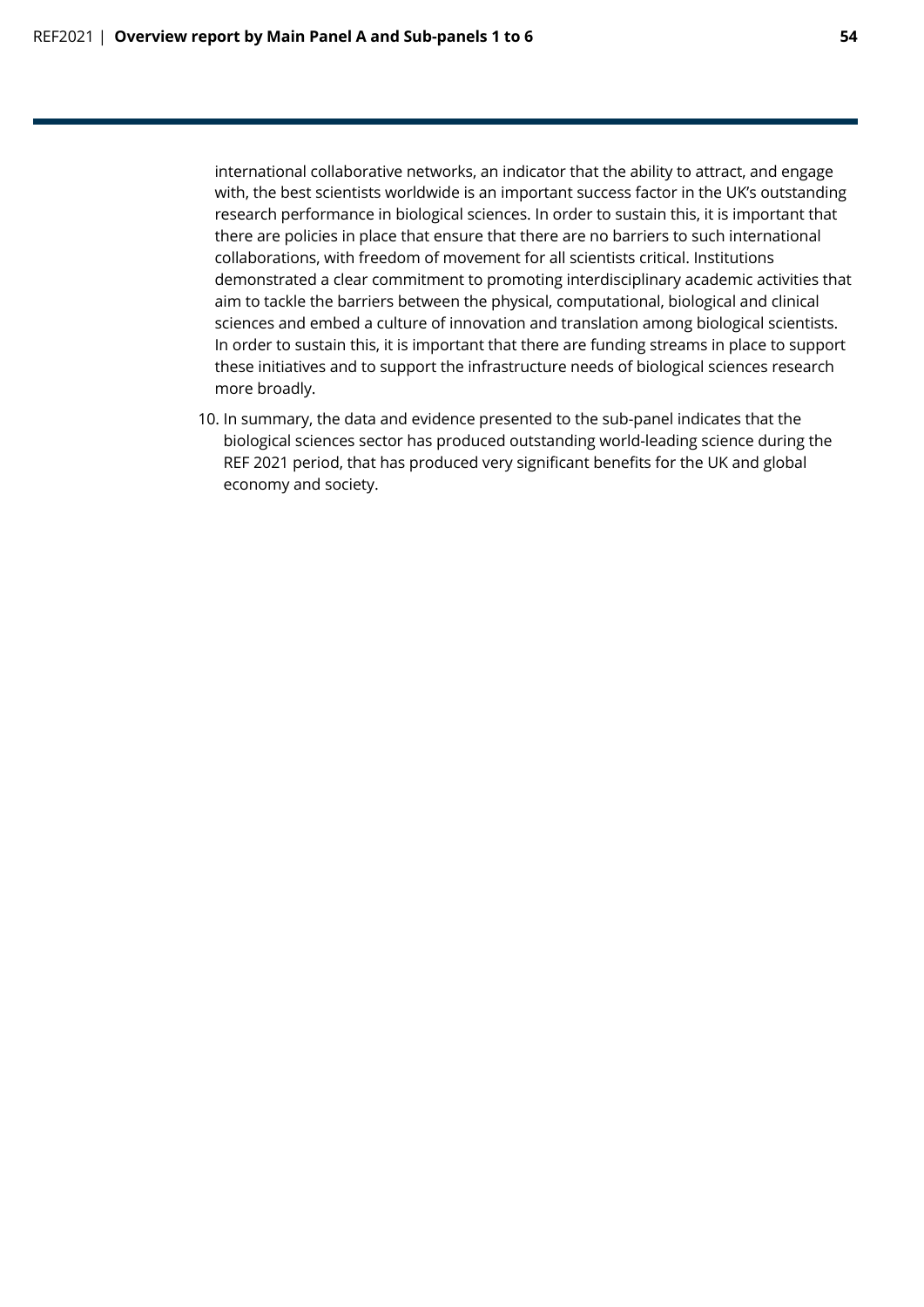<span id="page-54-0"></span>

## **Summary of Submissions**

**Average quality profiles (FTE-weighted) for the UOA**

| <b>Profile type</b>    | $%4*$ | $%3*$ | $% 2*$ | $%1*$ | %<br>Unclassified |
|------------------------|-------|-------|--------|-------|-------------------|
| <b>Overall quality</b> | 40    | 46    | 12     |       |                   |
| <b>Outputs</b>         | 29.5  | 52.4  | 16.0   | 1.4   | 0.7               |
| <b>Impact</b>          | 56.6  | 33.4  | 7.8    | 1.6   | 0.6               |
| <b>Environment</b>     | 56.2  | 39.1  | 4.4    | 0.3   | 0                 |

### **Key messages**

- 1. Research in unit of assessment (UOA) 6 is of immense national strategic importance in a wide variety of areas of societal need. It is imperative that the global food insecurity crisis is addressed in the face of the demands of a burgeoning world population, environmental change, biodiversity loss, the climate crisis and considerable geopolitical upheaval. The recent conflict in Eastern Europe highlights the vulnerability of global food systems.
- 2. There was evidence that many research outputs were combining disciplinary research to create new conceptual, theoretical, methodological, and translational innovations which focused on specific challenges or issues to promote both interdisciplinary and transdisciplinary working in areas directly relevant to UOA 6. These included improved food security and understanding of AgriFood systems. The recognition of the requirement for increased interdisciplinarity was addressed in a number of institutional research strategies and structures.
- 3. The strategies of a number of institutions encompassed system-level interdisciplinary approaches to address challenges to the sustainability of food systems. Advances need collaboration between natural, social, and economic sciences, as well as with the arts and humanities; to elucidate the interactions from the agri-environment, through to consumer behaviour, and human health and well-being. The required collaborations and strategies are being encouraged by recent funding initiatives, such that the UK is well placed to lead on impactful systems-level research. This current UKRI agenda has a strong focus on food systems and achieving net zero for agri-food, particularly in primary production, and we expect to see this reflected in the next REF with a strong focus on interdisciplinarity.
- 4. In the agricultural sciences there was strong evidence of the leading role that the UK holds in understanding the molecular and physiological bases of yield, quality and resilience in the farmed species and their close relatives. Highly regarded work linked genetic, biochemical, and cellular studies to the performance of whole organisms,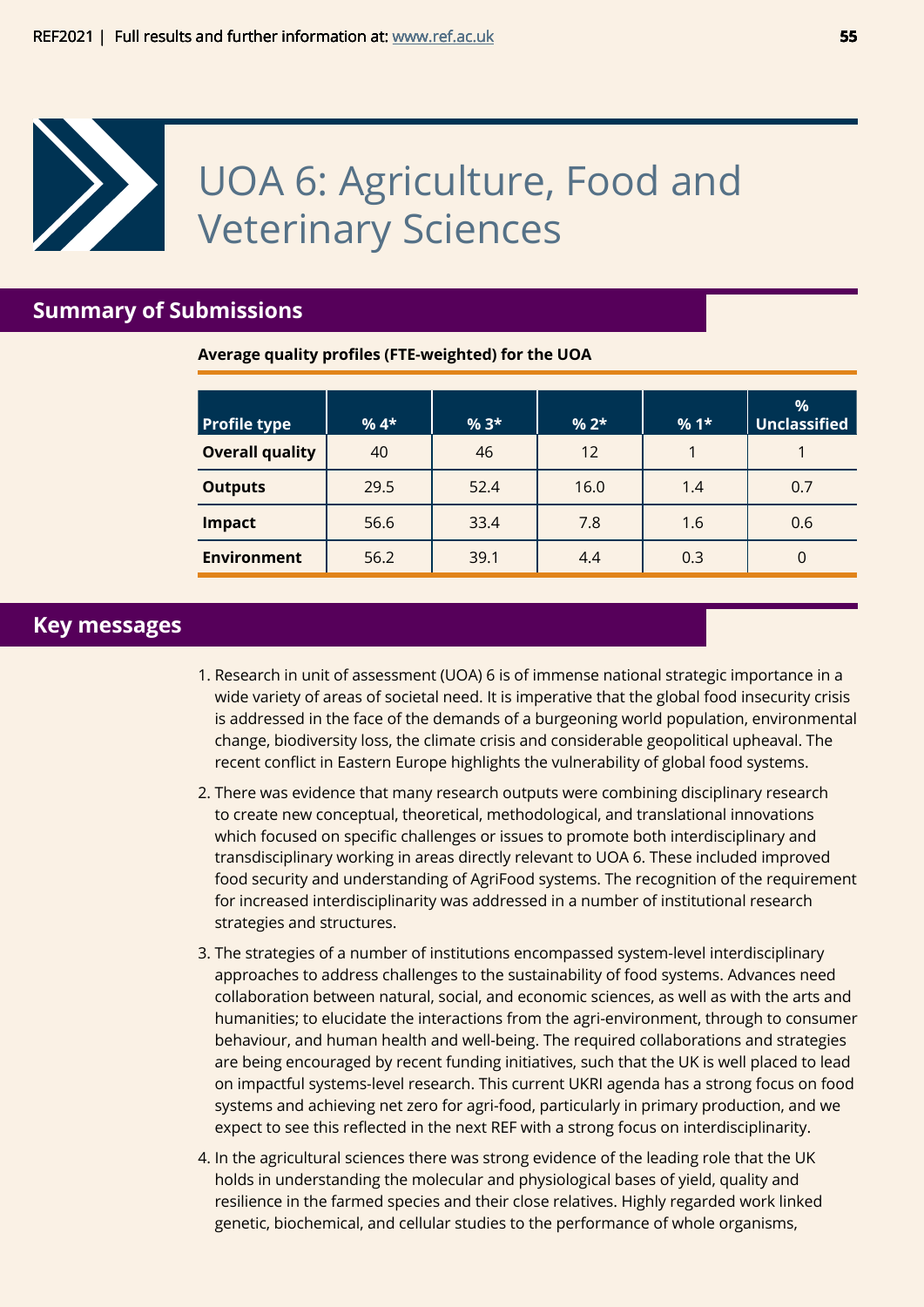crops, and/or populations. In addition, the UK provided significant understanding of the underpinning ecology of agri-environments.

- 5. In the veterinary sciences, research contributes to the food security agenda, as well as contributing widely to the prevention and management of infectious diseases, animal welfare, advancing clinical care and management of all species including companion animals and animals used for sporting disciplines. As in REF 2014 a considerable number of the outputs returned were related to either 'one health' or 'underpinning biosciences for health' with an emphasis of the latter often related to human rather than animal health. These two strategic areas provided a key focus for a number of the larger and better performing submissions with many outputs returned in this area being frequently world leading in quality.
- 6. In the food sciences, the number of food-related outputs submitted was low in comparison to the submissions relating to agriculture and veterinary sciences, and may mark a decline in the number of academics working in the discipline. The strengths observed were around the challenges to the integrity of food supply chains in terms of contamination linked to climate change, and fraud in complex supply chains. The outputs submitted on food web contamination due to micro and nano plastics were also impressive and world leading. There were also a number of very strong outputs relating to clinical trials in human nutrition. It was surprising that with the growing trend towards less meat-based diets, the importance of ensuring healthy nutrition as well as a sustainable food system was not covered to any great extent.
- 7. The role of this UOA in advancing both human and planetary health is to be celebrated. In addition to above, a considerable volume of the submissions were related to the control of zoonoses, including Covid-19, and to the suppression of antimicrobial drug resistance, underpinning biosciences to improve human health, human nutrition, and the wider role of food systems to impact on issues such as the environment, ecosystems and global warming. There is a need to promote research and innovation to support the UK and global food system; food and drink is the biggest manufacturing sector in the country, accounting for 20% of total UK manufacturing (IGD, December 2020). 71% of UK land area was used for agricultural production, but the UK still imports 46% of the food it consumes (UK Food Security Report, Defra, 2021). Modelling by the Met Office indicates significant future risks to UK food production from heat stress to livestock, drought, pests and pathogens, and increased soil erosion risks, all of which should be directly addressed by research in UOA 6.

## **Headline statistics:**

- 24 submissions were made to UOA 6 from 25 institutions and included 1 joint submission, compared to 29 institutions in REF 2014. There were no multiple submissions.
- There were 1,398 FTE staff submitted, of which 251 were ECRs (16.8%), who were responsible for 3,430 outputs, nearly all of which were journal articles. 86% of the outputs (FTE-weighted) were judged to be internationally excellent or world leading.
- Submissions varied in size from 6.6 FTE staff to 256.8 FTE staff
- Units submitted to UOA 6 had a total research income of £1,133 million over the REF assessment period, with an additional £4.3 million of income in-kind. For research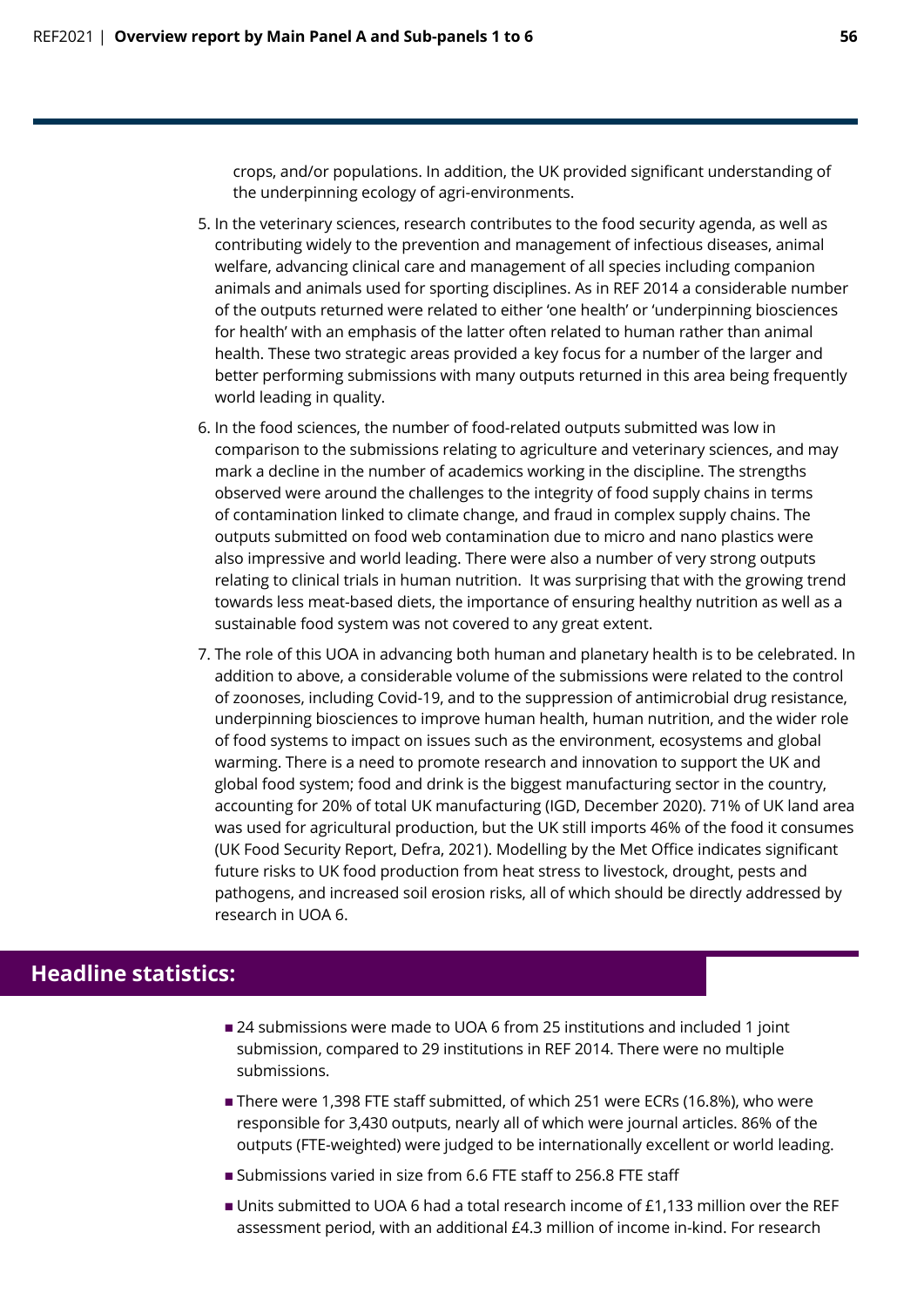income 41% came from research councils (UKRI), 11.5% from charities, 19.1% from central government bodies, local authorities, health and hospital authorities, 10.5% EU government and 7.0% from UK industry

- **108** impact case studies were assessed with 90% judged to be outstanding or very considerable in terms of their reach and significance (FTE-weighted)
- 2,904 doctoral degrees were awarded, representing 2.08 per FTE staff member returned.
- 8. The quality and range of 108 impact case studies submitted to the sub-panel was impressive with 90% rated as outstanding or very considerable in terms of their reach and significance (FTE-weighted). There was evidence that the contribution of the UOA to developing novel approaches, changing policy and developing commercial products and companies was considerable. The sub-panel noted that studies where the impact was realised in low and middle income countries (LMIC) were particularly strong. There was substantial evidence within their environment statements of institutions investing in strategies to develop impact and foster a culture of translational research. There is significant vision and strategy within submitted units to further develop the impact agenda, particularly with regards to the food systems agenda where a wide inter and transdisciplinary approach is required.
- 9. There is much to celebrate with the outcomes of UOA 6:
	- **There was an increase in research income over the REF period with the funding** being £1,133 million in comparison to £670 million in 2014 and £468 million in 2008. This is a 21% increase in research income with the different lengths of assessment periods bring taken into account (the increase quoted does not include any adjustment for inflation)
	- There was a significant increase in postgraduate numbers from 1,765 in 2014, to 2,904 in 2021, a 17% increase when the different lengths of assessment periods are taken into account
	- The proportion of ECRs remained healthy with 16.8% of submitted staff returned being ECRs
- 10. Despite the number of positive areas are areas of concern that need to be highlighted:
	- The quality profile for UOA 6 demonstrated a lower proportion of four star outputs than other UOAs in Main Panel A. Similarly, the overall profile for four star in UOA 6 was significantly lower than clinically orientated sub-panels in Main Panel A. This raises issues about the continuing ability of researchers in this area to maintain their world leading position with respect to quality.
	- UOA 6 continues to be smallest of the six units returned within Main Panel A, both in terms of FTE and the number of institutions that submit to the sub-panel. The scale of research in this UOA is small compared to many other disciplines, although essential to support global food production and environmental sustainability.
	- hilst ECR numbers were healthy (16.8%) there was considerable disparity across unit of submissions; 7/24 institutions had <10% of their submitted staff return including ECRs. All the returns which contained a veterinary school had a higher percentage of ECRs returned than the mean for the UOA. This disparity in ECR numbers will reflect many factors, but raises issues around sustainability and vitality of some of the nonveterinary focussed research units returned in UOA 6.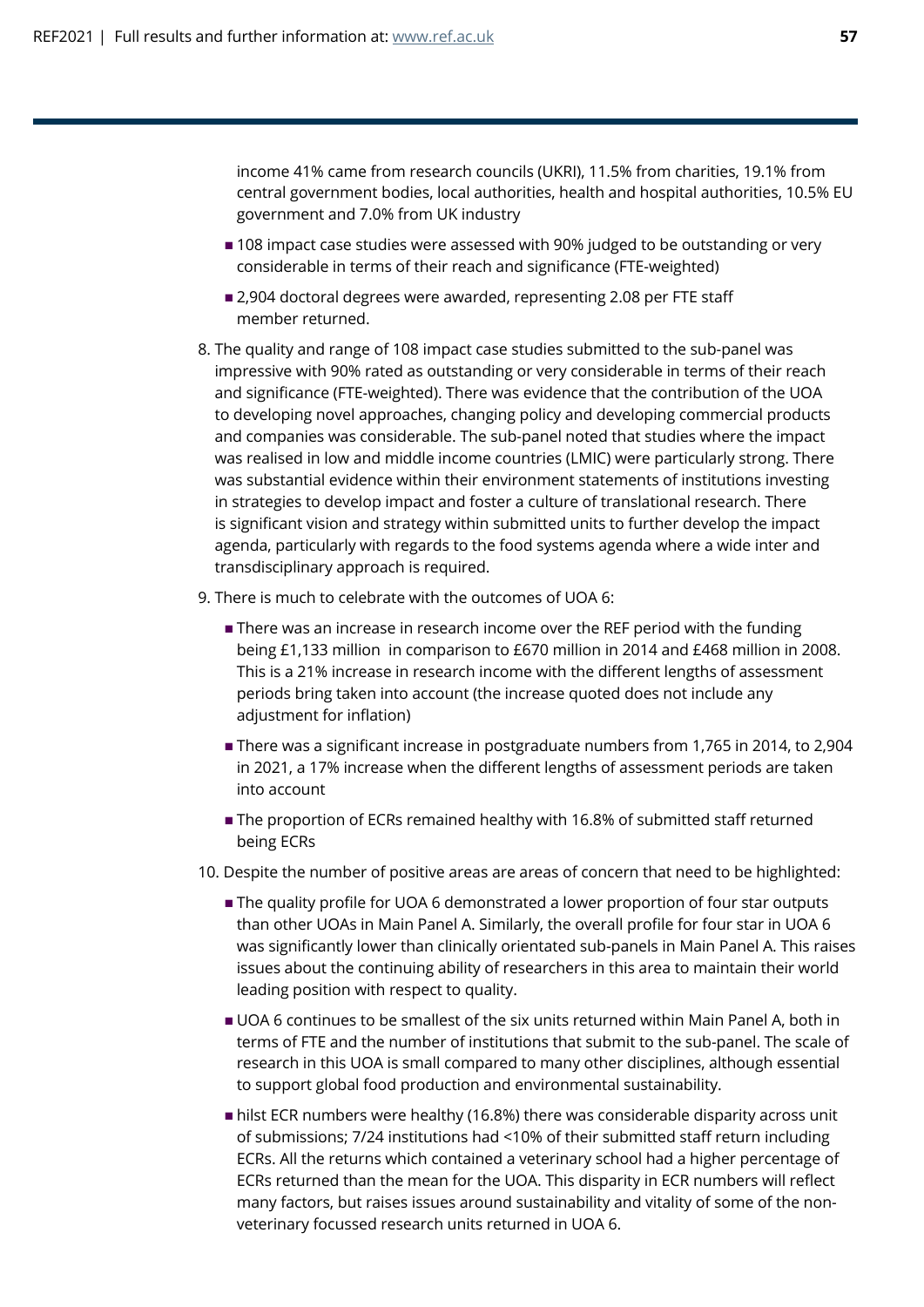## **Outputs**

- 11. Considering conflicts of interest and subject-matter expertise, all research outputs were allocated to and assessed by at least two panellists; one specialist and one more generalist reviewer. An additional reviewer was involved where the initial scoring pair could not readily concur, or where another reviewer was considered to have relevant expertise. The robust and helpful output calibration exercise undertaken at the start of the process used contemporary outputs that were from outside the UK and that represented a wide range of quality.
- 12. The in-depth discussions between assessors meant that the sub-panel members found it straightforward to assess the outputs in the submission and were confident in their conclusions. Where outputs were found to lie outside the expertise of the sub-panel, advice was sought from other sub-panels (2% of outputs were cross referred out). Panellists also provided advice on a significant number of incoming cross-referred outputs that had been submitted to other sub-panels.
- 13. The sub-panel members assessed 3,430 research outputs from across all areas within the disciplines submitted to this UOA with 81.9% of the research outputs submitted to this UOA being judged internationally excellent or world-leading (FTE-weighted).
- 14. HEIs were invited to flag outputs that they classified as interdisciplinary research (IDR) in their submissions. The sub-panel assessors found that the approach to this had been variable, with a small number (11/24) of institutions identifying IDR outputs through the flagging system. A large number of outputs that were not classed as IDR by the HEI were, on assessment, identified as such by sub-panel members. All outputs that were identified to be IDR through either HEI flagging, or through sub-panel assessment were treated identically and were subject to either cross referral or joint assessment if the sub-panel lacked expertise in any of the disciplines in the output.
- 15. Information provided on citations informed the assessment process and was always used positively and in line with the published criteria; citation rates were always compared to standard discipline data provided to the sub-panel. There was no consideration given to journal impact factors and the authors' contributions were assessed in accordance with the REF 2021 guidelines.
- 16. The sub-panel noted that a range of outputs on a broad range of subject areas were returned to the sub-panel including a significant number of outputs which were relevant to UOAs 1, 2 and 5 as well as panels contained within Main Panel B.
- 17. The sub-panel noted that a large proportion of four star outputs tended to be, but were not exclusively, linked to those research institutions which scored highly in environment. These institutions with world-leading research environments had excellent infrastructure, culture, ability to attract high class staff, and greater opportunities for interdisciplinary working.
- 18. An area of strength was 'biosciences underpinning health'. The sub-panel received many world-leading outputs in the fields of biochemistry and cell biology, as well as fundamental mechanistic biosciences. Many such papers were multidisciplinary and used multiple techniques including -omic approaches and model species. A number of these outputs had subject matters relating to problems of human health rather than animal or plant health.
- 19. A further area of strength was in the field of infectious diseases research. Whilst the sub-panel noted strength across this discipline, the use of mathematical modelling approaches relating to infectious disease research was particularly strong. The sub-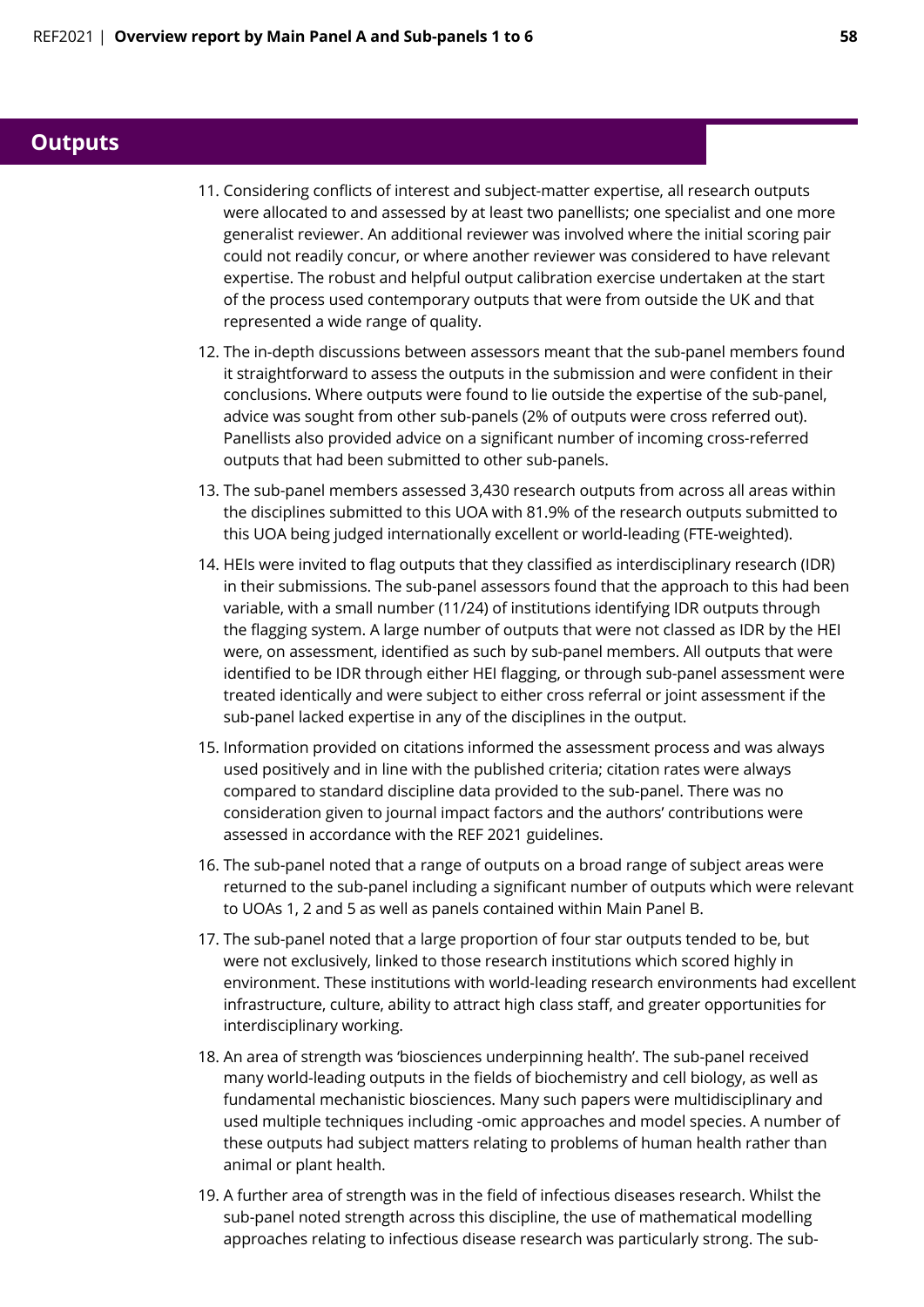panel noted the world-leading rigour of a significant number of mathematical-modelling outputs, which often involved development of novel methodologies and their use on diseases of national and international importance affecting both humans and animals.

- 20. In the veterinary research area there was evidence of a more systematic use of larger clinical caseloads to inform clinical research questions which is to be celebrated. There was evidence of world-leading or internationally excellent clinical veterinary research, but some outputs did not achieve the highest scores due to deficiencies in various aspects of rigour and study design. We would hope that in the next REF these positive developments in study design for veterinary clinical research studies will continue.
- 21. The sub-panel noted that a large number of outputs which were rated as world-leading in quality were returned by several different institutions and were often papers with a large numbers of authors.
- 22. Whilst many of the world leading outputs in the agricultural sciences related to molecular biology and genomics, as well as ecology there were fewer outputs relating to the multi-disciplinary enviro- agri-food system arenas. There are several potential explanations for this disparity:
	- It is acknowledged that research from recent funding initiatives in under-represented systems research requires more time to allow new understanding to be fully reflected in outputs.
	- **Institutions may have prioritised submission of more genetic, molecular, and** mechanistic science.
	- Many outputs relating to enviro-agri-food systems may have been returned to other sub-panels (for instance UOA 5, 7 and 16). For example, we received few outputs relating to agricultural and food economics, which was identified as an area of strength in REF 2014.
	- Overall, the sub-panel would have welcomed more submissions concerning the interplay of economic, social, and environmental sciences to improve the sustainability of food systems.

## **Impact**

- 23. Considering conflicts of interest and subject-matter expertise, impact case studies were randomly allocated and assessed by at least three panellists, including a user assessor. Panellists scored using a nine-point scale (1.0, 1.5, 2.0, 2.5 etc.). The rigorous calibration exercise undertaken at the start of the process initiated robust discussion that was highly productive in establishing common views on quality; a further calibration occurred before scoring was finalised. The involvement of user assessors, was valuable in providing exceedingly helpful perspectives and insights. These deliberations, alongside in-depth discussions between assessors on each case study, meant that the panellists were able to assess the impact elements of the submission, and were confident in their conclusions.
- 24. Most submissions presented well-evidenced impact case studies. They demonstrated the translational and applied nature of research undertaken within this UOA, and its effects on service users, policy, and practice at local, national, and international levels. Positive impacts on economic development and commercial sectors were also noted.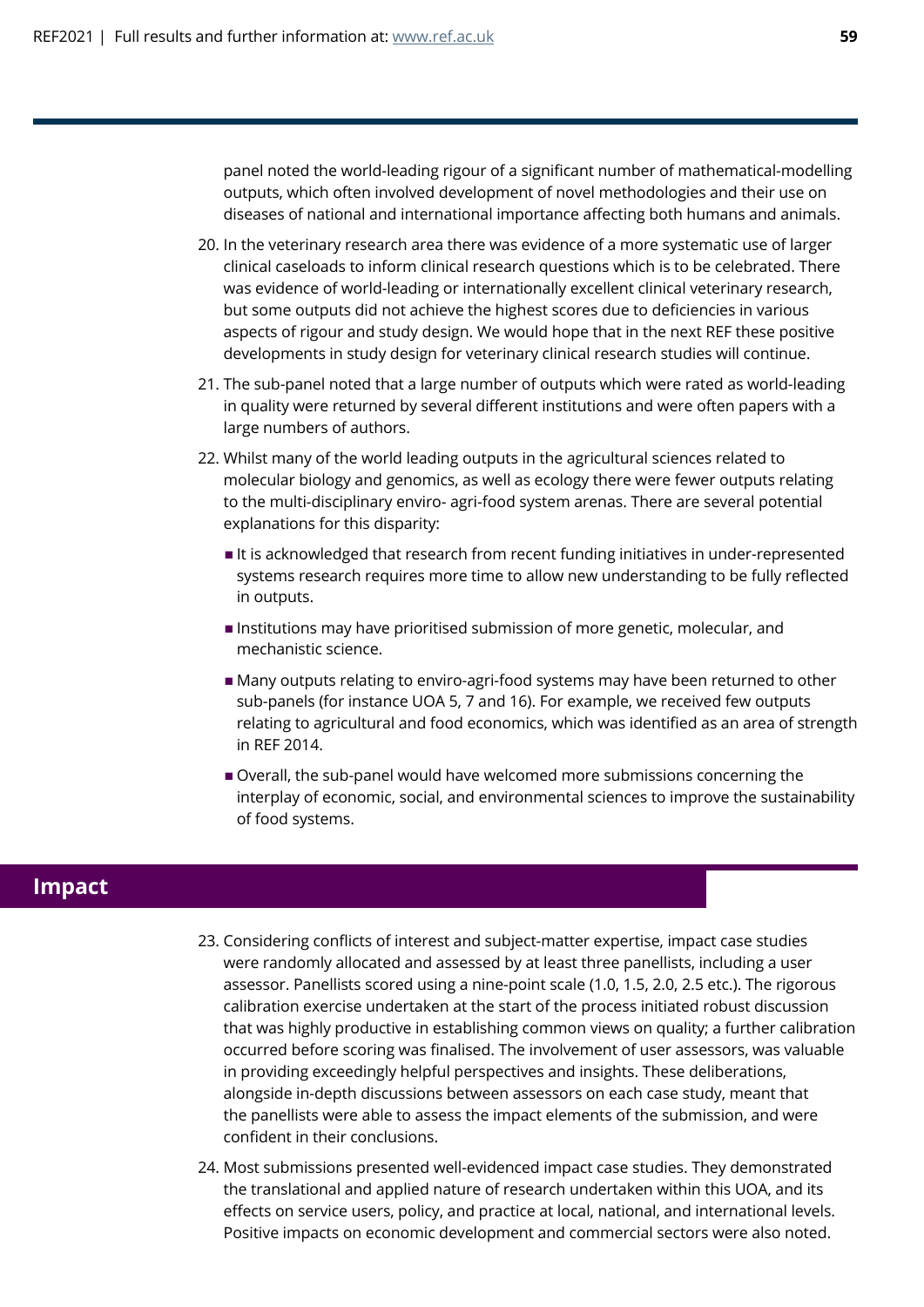There were also excellent examples of research impact emanating from close working relationships with other sectors such as governments, policy makers, industry, and the voluntary sector. The sub-panel also noted that there a large number of case studies where the impact was rated as outstanding in terms of reach and significance related to impact in LMIC

- 25. The quality of the case studies was very high, with 56.6% judged to be outstanding impacts (four star) and a further 33.4% very considerable impacts (three star) in terms of their reach and significance. Only a small minority (2.2%) were assessed as having had less than considerable impact.
- 26. The sub-panel noted that the underpinning research in some of the outstanding impact case studies was frequently either two star or three star in quality. The sub-panel commented that institutions should value research which can lead to outstanding impact where the underpinning outputs may not always be of the highest quality.

## **Research environment**

- 27. Four panellists assessed each environment template. Conflicts of interest were considered when environment templates were randomly allocated. Panellists scored using a nine-point scale (1.0,1.5, 2.0 etc.). The rigorous calibration exercise undertaken at the start of the process initiated robust discussion that was highly productive in establishing common views.
- 28. The panellists were impressed that 95% (FTE-weighted) of the environments reviewed were conducive to producing research of world-leading or internationally excellent quality, in terms of its vitality and sustainability.
- 29. Panellists found strong evidence of a robust environment and supportive culture in which research students could flourish, facilitated by training awards, the establishment of graduate schools/doctoral colleges, and great diligence in managing the research student trajectory. The 2,904 doctoral awards recorded in the UOA 6 submission for REF 2021 compared favourably with the 1,765 recorded for REF 2014. This is a 17% increase once the differing time periods are taken into account.
- 30. There was strong evidence of involvement in multi-institutional doctoral training partnerships funded by either UKRI or biomedical research charities. These training partnerships tended to be held within the larger institutions and were often focussed onto problems around biomedical sciences or food systems. It was recognised that some of the smaller institutions were not involved in such training partnerships and there were areas, particularly around agriculture, where doctoral training appeared to be less well supported.
- 31. The sub-panel noted that some significant areas of research received considerable support from the European Union. It was noted that 11% of the research income within the submission was received from the EU, and that much of this was in the agricultural/ plant and food systems areas. The potential loss of such investment was seen as a key risk to this research area.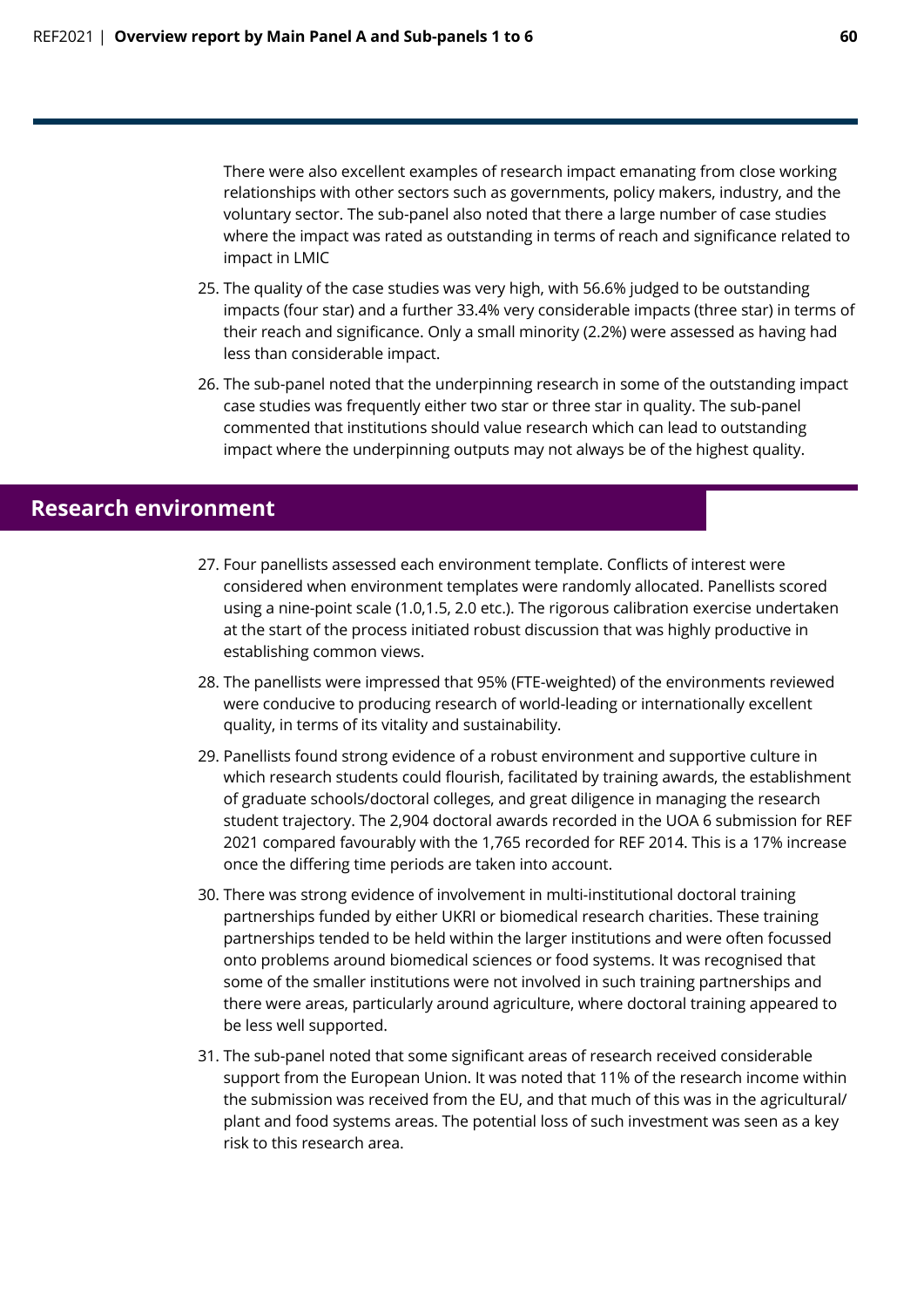#### **Table 15: UOA 6 External research income by funder source**

|                                                                                                                   | <b>Research income</b> | <b>Proportion</b> |
|-------------------------------------------------------------------------------------------------------------------|------------------------|-------------------|
| <b>UOA 6: Research income source</b>                                                                              | (£ million)            | of total income   |
| <b>UK-based charities</b><br>(open competitive process)                                                           | 464                    | 40.9%             |
| <b>BEIS Research Councils, The Royal Society,</b><br><b>British Academy and The Royal Society of</b><br>Edinburgh | 210                    | 18.5%             |
| UK central government bodies/<br>local authorities, health and hospital<br>authorities                            | 119                    | 10.5%             |
| <b>Health research funding bodies</b>                                                                             | 80                     | 7.0%              |
| <b>EU government bodies</b>                                                                                       | 76                     | 6.7%              |
| UK industry, commerce and public<br>corporations                                                                  | 43                     | 3.8%              |
| <b>UK-based charities (other)</b>                                                                                 | 33                     | 2.9%              |
| <b>Non-EU-based charities</b><br>(open competitive process)                                                       | 31                     | 2.8%              |
| Non-EU industry commerce and public<br>corporations                                                               | 22                     | 1.9%              |
| <b>Non-EU other</b>                                                                                               | 18                     | 1.6%              |
| EU industry, commerce and public<br>corporations                                                                  | 14                     | 1.2%              |
| UK central government tax credits for<br>research and development expenditure                                     | 10                     | 0.9%              |
| UK other sources                                                                                                  | 7                      | 0.6%              |
| <b>EU (excluding UK) other</b>                                                                                    | 6                      | 0.5%              |
| <b>EU-based charities</b><br>(open competitive process)                                                           | 1                      | 0.1%              |
| Total                                                                                                             | 1,133                  |                   |

- 32. Several well performing submissions had extensive programmes in LMIC, which were central to their strategies and had received significant funding from the Global Challenges Research Fund. The recent cuts to the ODA budget in 2021 was seen as a risk to this research area, specifically as the sub-panel noted that impact case studies relating to LMICs often performed well.
- 33. Several of the larger submissions which scored highly on all three aspects of the REF 2021 exercise had one health as a key strategic aim. A focus on both one health and comparative biomedical science (where often the aim is improving human rather than animal health) was a key feature of a number of the better performing institutions.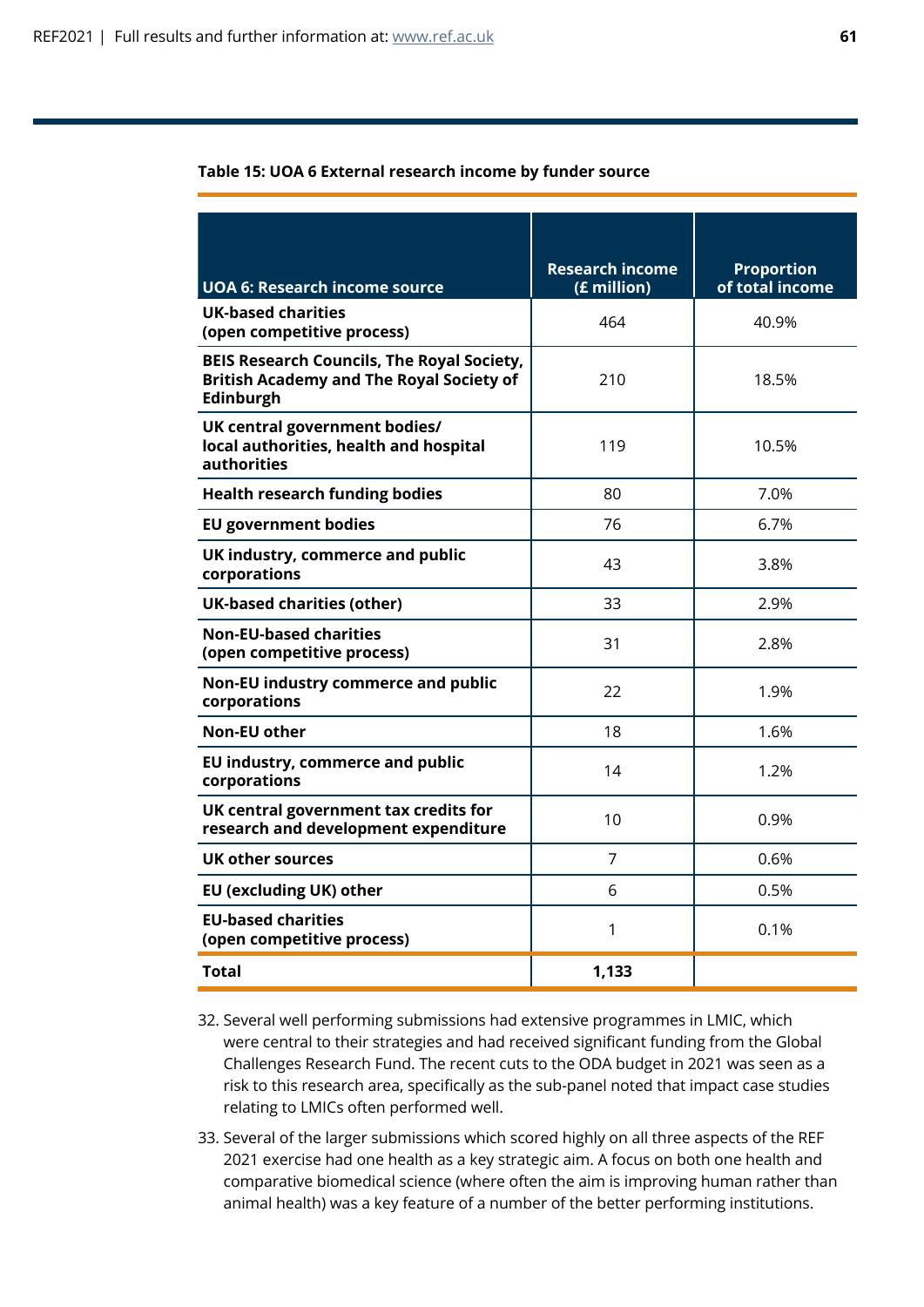- 34. The sub-panel noted positive efforts in a number of the veterinary institutions in developing research career opportunities for veterinary clinicians.
- 35. It was noted that most environment statements in the people section demonstrated progress on the equality and diversity agenda, with some submitting institutions actively broadening inclusivity beyond gender and their Athena Swan accreditation. EDI issues linked to other protected characteristics, as well as broader dimensions of diversity, which potentially result in socio-economic disadvantages were, in some HEIs, addressed through structural institutional changes, with success being measured using appropriate KPIs.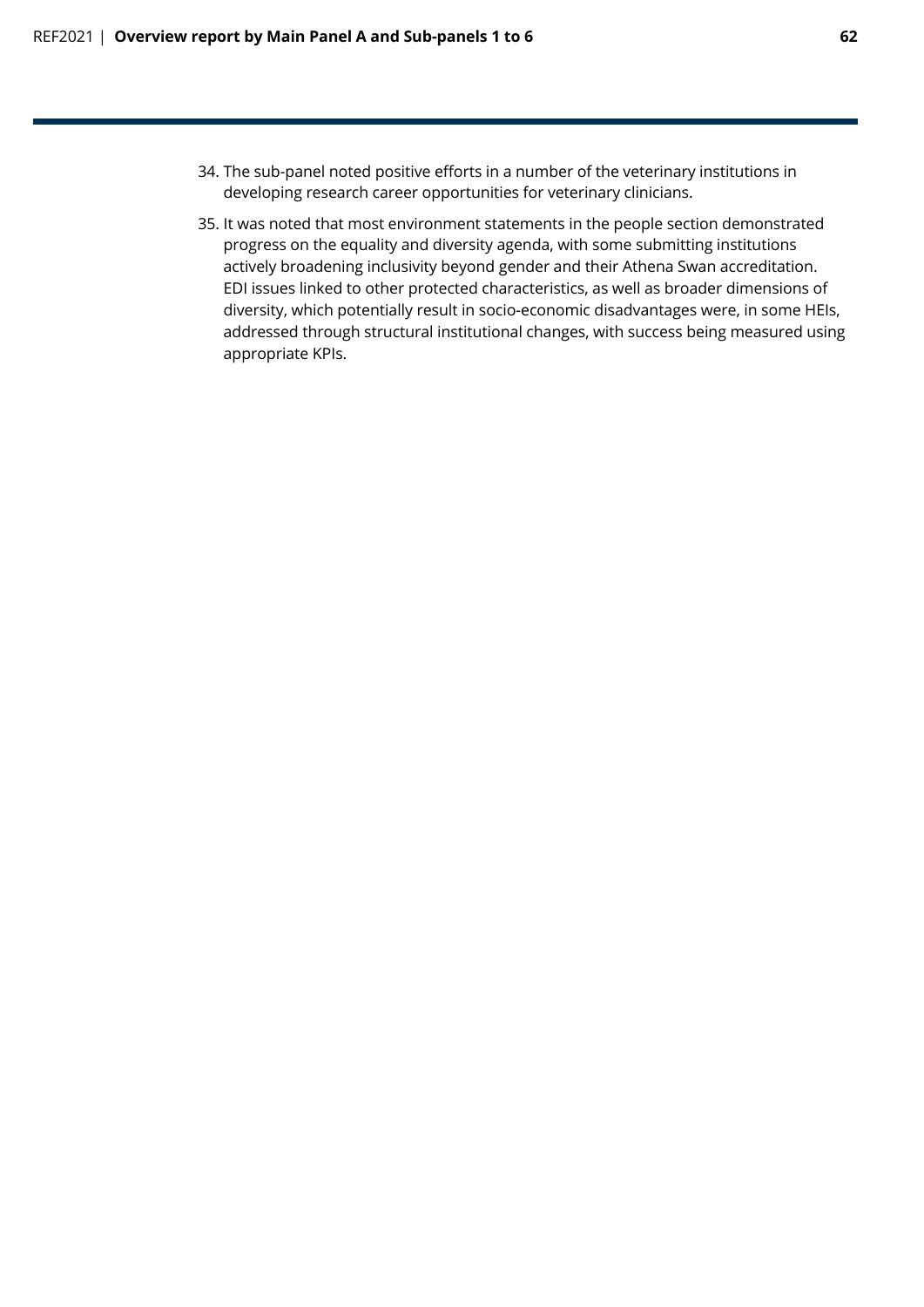## <span id="page-62-0"></span>Annex 1: Report of the international members of Main Panel A REF 2021

#### **International members**

**Professor Garret FitzGerald, University of Pennsylvania, USA Professor Jack Gauldie, McMaster University, Canada Professor Anthony Hickey, RTI International, USA Professor Dermot Kelleher, University of British Columbia, Canada Professor Richard Oliver, Curtin University, Australia** 

#### **Summary of findings**

- 1. The international members of Main Panel A participated fully in the REF 2021 exercise despite the challenges brought about by distance and exacerbated by Covid-19. All international members attended most Main Panel A meetings and individual members also attended the sub-panel meetings.
- 2. The international members are unanimous in congratulating the REF secretariat, other Main Panel A members, and sub-panel members for the extraordinary diligence and rigour applied to the entire process. The exercise was thorough and fair.
- 3. The results of the exercise demonstrate the very high overall quality, breadth, and impact of research in the health and life sciences carried out in UK HEIs. Notable features of the submissions were the growing extent of multidisciplinarity and the very high level of collaboration between different UK HEIs, other UK research institutes and internationally.

#### **Overview of the process**

- 4. It is obvious that the Covid-19 pandemic had a major impact on the operation and timeframe of REF 2021. Despite the various restrictions and lockdowns, the exercise was completed successfully and represents a monumental achievement for all members of the review panels, for the activity of the Main Panel, A and for the outstanding work of the staff and UKRI representatives. Overall, it is seen as an excellent example of fair evaluation, with constant attention to bias and conflicts, and seeming to find the best and most important aspects of the many submissions.
- 5. On reflection, the early face-to-face meetings were vital in giving the members of the international group an important opportunity to meet the other members of Main Panel A, including the sub-panel chairs and the secretariat. This turned out to be an important first step as the future changed dramatically and virtual meetings became the norm. International members commend the response of all involved taking on the challenges presented and turning it into 'business as usual' and proceeding to carry out their tasks with professionalism and outstanding effort.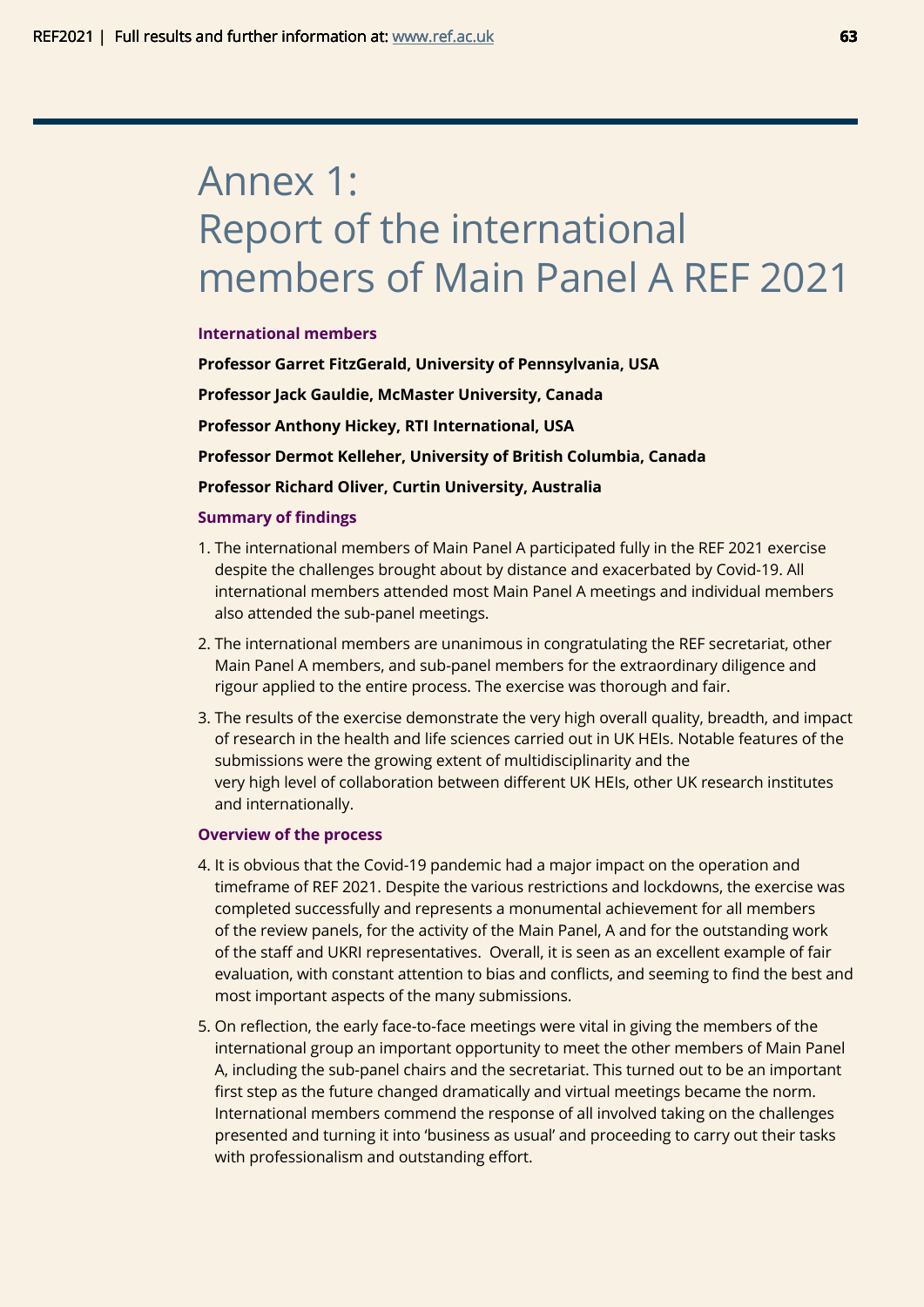#### **Secretariat and panels**

- 6. The secretariat was exceptionally helpful and knowledgeable. They demonstrated an ease of adaptability and willingness to modify. We believe the term 'pivot' would correctly apply to the responses required by the changing conditions that forced re-arrangements of time and place. The chair was excellent and highly competent. He listened exceptionally well, helped to synthesise the position of all panel members and sought advice and consensus before moving on. We were constantly reminded of the requirement for fairness, lack of bias, and conflicts of interest.
- 7. Each of the sub-panel chairs were highly professional with specific expertise, as well as having real understanding and empathy for individuals and for institutions. The topics and content of each sub-panel were broad and covered an exceptionally wide spectrum of issues, yet we saw an even, fair and thorough approach across the sub-panels. The discussions between sub-panel chairs that were seen at Main Panel A meetings showed a willingness to listen and find consensus for providing a balanced evaluation of outputs, impact cases and environment templates, across the diverse areas covered in Main Panel A.
- 8. With the switch to virtual meetings there was an element of world timing that introduced difficulties in attendance. Meetings started at 10:00am UK time, making the start time on the East Coast of North America 5:00am, on the West Coast 2:00am, and 5.00pm in West Australia. This led to some of the international members not being able to attend all of the Main Panel A functions and also introduced difficulty for international members to attend a number of the sub-panel meetings. Future research evaluation exercises may need to consider temporal issues and geographic membership, if virtual approaches are contemplated.

#### **Evaluations**

- 9. The evaluation process was both meaningful and highly rigorous. There appeared to be more detail provided for the working methods employed and it was obvious that the REF 2021 had learned from the 2014 exercise. Notable differences included the removal of a minimum requirement for four outputs per person and a modified requirement for the number of impact case studies. These changes could be seen as benefiting larger HEIs, as compared to smaller and specialised research organisations. Overall, it would appear these changes had a beneficial impact on the completeness of the submissions and it was also clear that concerns that were brought forward from the 2014 exercise, such as institutions undertaking 'gaming of the conditions' or of high profile academic staff being poached, would appear to no longer be a concern. However, the extensive changes have made it futile to compare the results of REF 2021 to earlier exercises in a quantitative manner.
- 10. The international members were impressed with the commonality shown by the various sub-panels in the calibration exercises which provided a strong indication of an even evaluation process for outputs, impact, and environment. This was obviously influenced by the outstanding leadership of the chair and the sub-panel chairs.
- 11. In consideration of the environment, this was a more difficult aspect to evaluate. It would appear that if the submission was perceived as 'well written' it seemed to be more readily evaluated, (not necessarily highly scored). Those that were more difficult to discern because of the writing seemed to induce considerably more discussion at the sub-panel levels.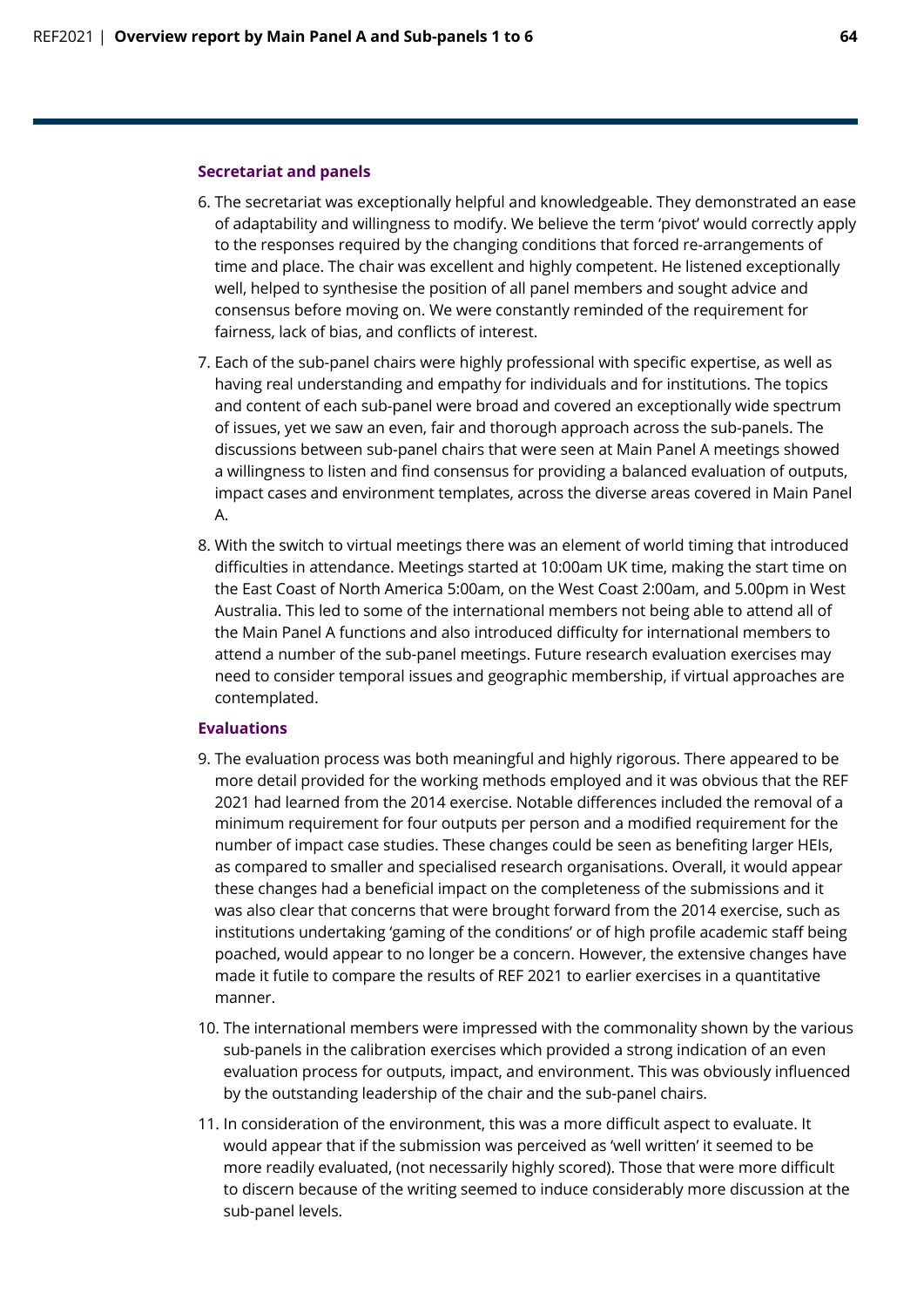- 12. One of the most important issues that the members noted arose during the calibration exercises and evaluation of both output and impact aspects of REF 2021. This was obvious in the discussion and considerations around one or two particular submissions - suffice to say that Covid-19, and the response delivered to this pandemic over the past years, were central to some absolutely outstanding submissions, indeed the panel saw a range of impact statements related to Covid response including modelling and vaccine development. Panels discussed fully examples of excellence and worldwide impact. Discussion of such cases which significantly exceeded the definitions of four star impact also provided a vehicle for a reality check to be carried out on other excellent worldinfluencing outputs and impacts that satisfied the descriptor for four star and reinforced that sub-panel members were to rate impacts on an absolute and not on a relative scale. We were impressed that all of the sub-panels had the capacity to understand that some four star achievements were incredibly highly impactful and therefore should not be taken as the standard for four star, but rather should be seen for the outstanding individual contribution that they represent.
- 13. We note that the number of submissions and outputs were similar to those seen in REF 2014. While the discussions and meetings were mostly virtual and all at a distance, a consensus decision and evaluation was achieved. Perhaps inevitably there was concern and conversation about the role of journal standing or impact factor in sub-panel members decision making. However, all sub-panel members consistently discounted these attributes in favour of evaluation of the output. Further, as with the impacts, subpanel members proved effective at discerning an output as clearly four star even when evaluated alongside outputs that significantly exceeded the four star criteria. Impact factors were not used in the evaluation.

#### **Specific considerations**

- 14. Translation of the discoveries of fundamental science into therapeutics, technologies and strategies that influence human health relies on the erosion of traditional barriers between academic disciplines. Such interdisciplinary research (IDR) and translational activity addresses an area of historical weakness in the UK, i.e the ability to capitalise, commercially and socially, from basic scientific discoveries. In the past, such downstream value has often been first realised elsewhere. Going forward, HEIs may be encouraged to specifically highlight examples of such IDR, recognising that the impact of basic research may be delayed until it is translated into clinical effect. In the impact evaluations there was discussion around how to evaluate impact case studies that represented a 'continued' nature as opposed to a new impact case study, but there did not appear to be many that failed to demonstrate novel impact and that therefore should and could count independently.
- 15. There was much discussion about multi-author and multi-centre research and although the issue was beginning to surface in REF 2014, it was much more obvious in the 2021 submissions. This led to good and robust discussions throughout the sub-panels, and the multi-authorship aspect appeared to be handled in an even-handed and fair manner. The prevalence of multi-author/centre papers reflects a continuing trend towards these types of research projects. The international members noted that UK HEIs are global leaders in this trend and that this reflects positively on the atmosphere of collegiality which is a feature of UK HEIs. Furthermore, the extent of interdisciplinarity amongst the outputs and impact case studies continues to rise. Across UK HEIs, multicentre interdisciplinary research projects has become the norm. This is to be welcomed.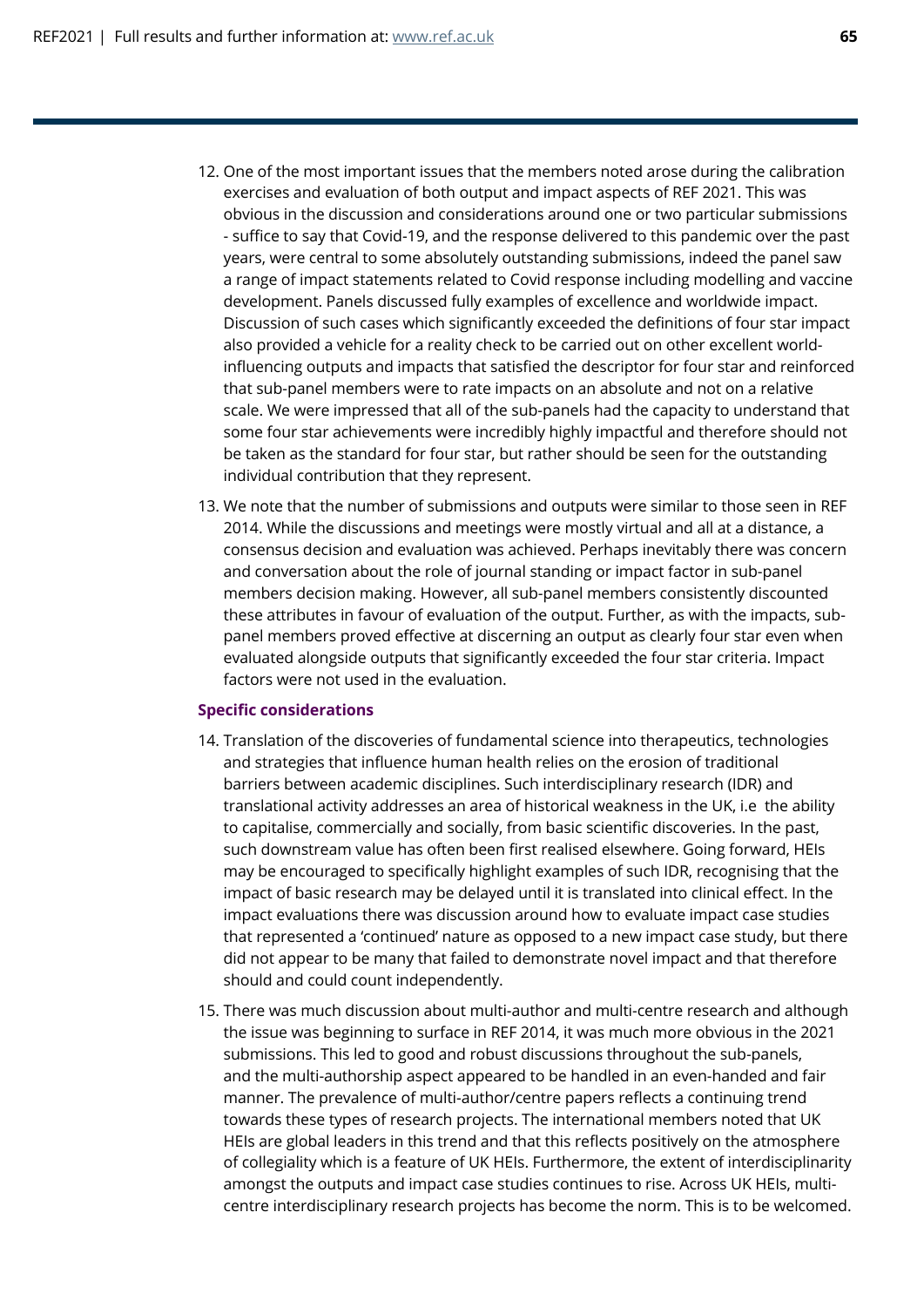- 16. One issue of concern that was noted, was the choice of some institutions to influence and direct their submissions or elements of their submissions towards a particular subpanel or away from a sub-panel whose descriptor the submission matched. It was not clear why this action was taken, but it did seem to be inconsistent given the nature of some of the institutions. Moreover, it had the potential to create an imbalance between the assessment elements, particularly between outputs and the environment.
- 17. In the examination of the environment submissions, for the international members, it was a bit more difficult to appreciate some of the nuances of description, but it was also clear that the sub-panels in their discussions took every effort to be fair and unbiased. They were able to recognise effort by the institutions to provide a feasible and productive environment for the research to succeed at their institutions over the previous and coming years. In this regard, it is noted that a number of institutions over the past few years have been heavily reliant on resources – both fiscal and personnel from European sources. It is therefore unclear to us as to what effect Brexit will have on future European based funding for these institutions. It was not clear that all institutions were taking these aspects into consideration and this may well have a very significant effect on the environment and productivity of institutions that were previously highly involved in European co-supported research.
- 18. We also note that basic research returns submitted to UOA 5 (Biological Sciences), may underestimate the volume and quality of basic research underpinning human health in the UK, as many returns are submitted to other UOAs, especially Clinical Medicine. While this can be seen as enhancing the impact of basic science at a UK-wide level, finding a way to highlight interdisciplinary research might serve partly to address this misperception in relationship to basic science at the unit of assessment level.

#### **Research supporting food production, agriculture, and environmental protection**

- 19. Brexit is likely to affect food, agriculture and environment more substantially than any other areas of UK academic activity. The EU Common Agricultural Policy established a UK-wide subsidy platform and linked payments to EU policy. The four UK governments are now free to establish different policies. Independent UK biosecurity arrangements are also impacting policy and creating demand for skilled staff. These changes have substantially altered the policy framework underpinning food, agriculture, and the environment.
- 20. The REF exercises have not sought to classify research outputs or impact case studies at a finer scale than the UOA level. There have also been substantial changes in rules governing submissions between this REF exercise and the last. This means that it is not straightforward to assess the strength of individual life science disciplines or make reliable comparisons with the last REF exercise. It would be desirable to classify outputs and impact case studies by discipline. However, there can be no doubt about the outstanding strength of the sciences underpinning the various areas of health and life sciences.
- 21. We note the REF 2014 reports expressed concern about the scale of research in UK HEIs in the areas of agricultural and food. For the reason mentioned above it is not possible to make a definitive quantitative judgement on the strength of these areas based on the data presented, although individual outputs and impacts case studies were of the highest quality.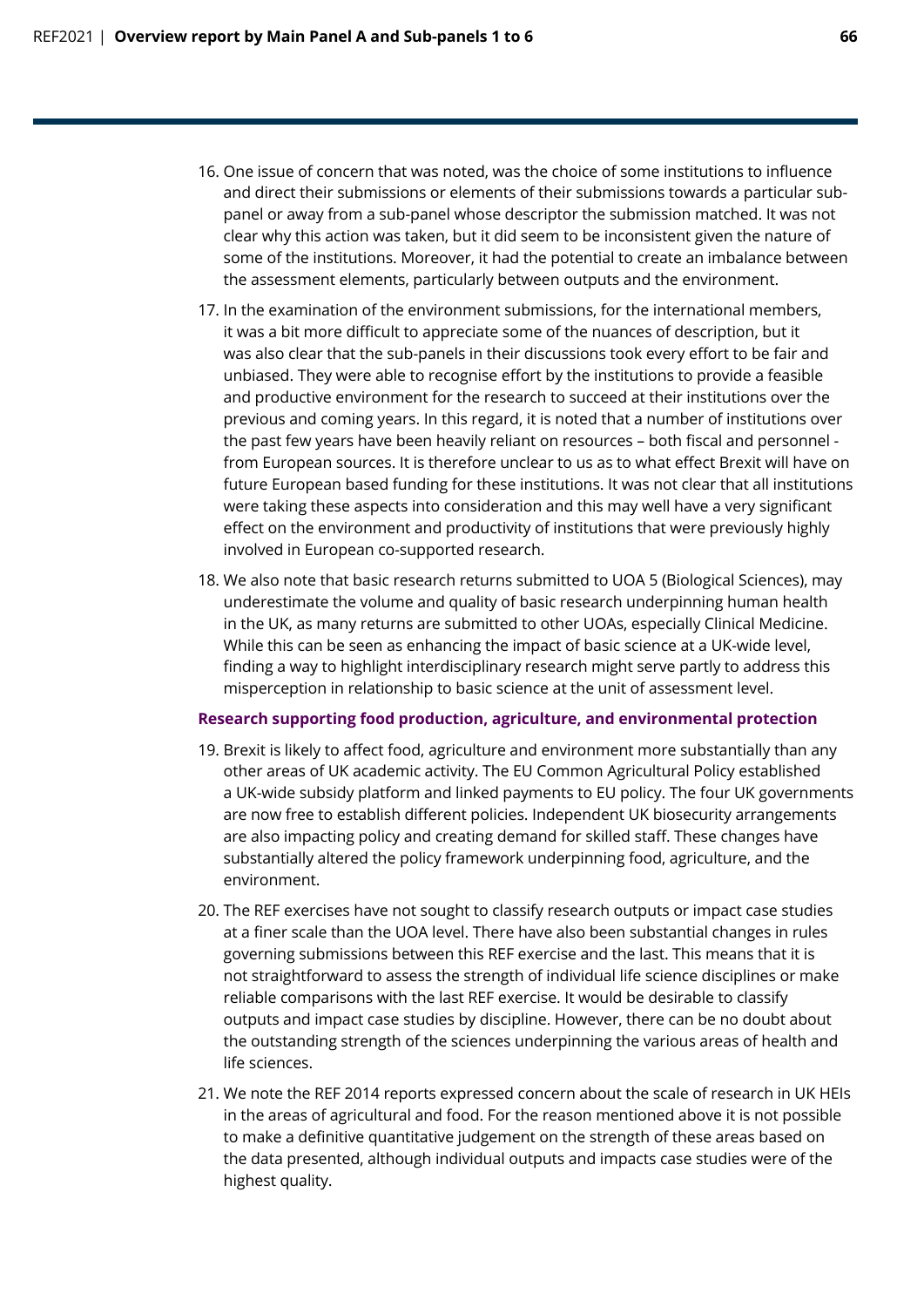22. UOA 6 (Agriculture, Food and Veterinary Sciences) was the smallest unit of assessment in Main Panel A in 2014 and UOA 6 is once again the smallest for REF 2021. This applies to the number of submitting HEIs (24) as well as numbers of outputs and impact studies. UOA 5 (Biological Sciences) has the broadest remit and included many outputs and case studies related to agriculture, food and the environment and the non-health life sciences more generally. In the absence of the appropriate data, the international members remain concerned about the scale of research in HEIs in the areas of food, agriculture and environment.